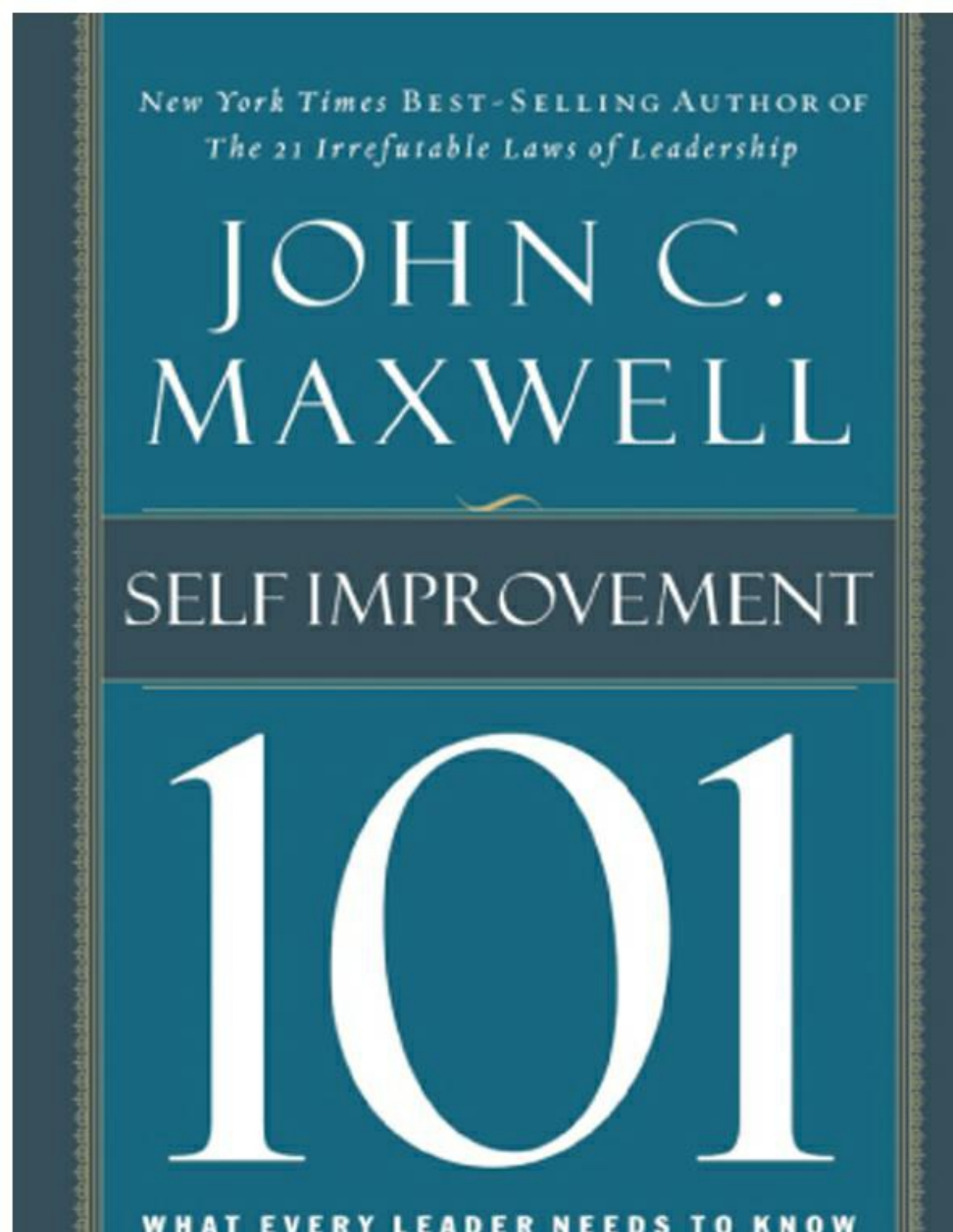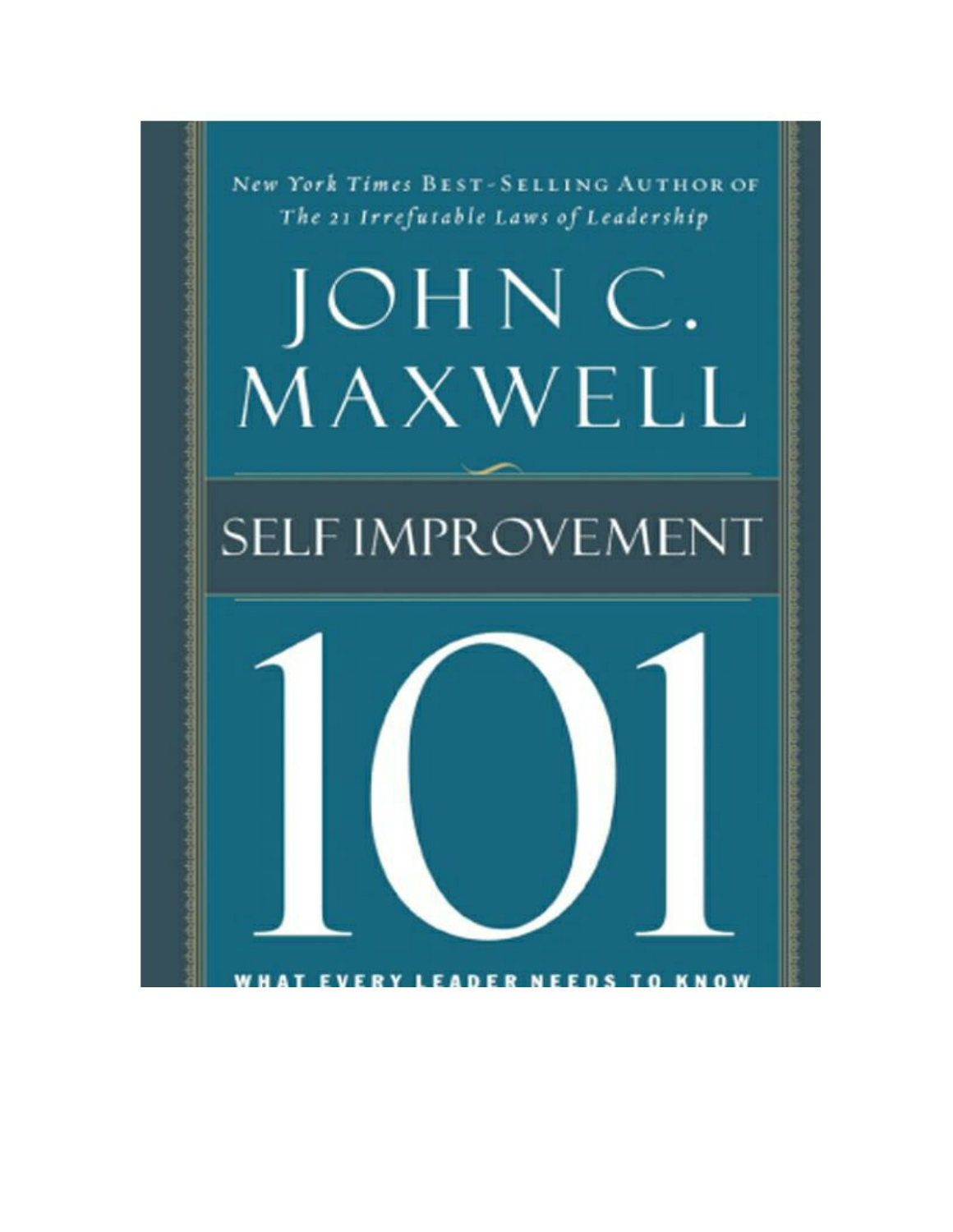### SELF-IMPROVEMENT

#### **101**

#### **WHAT EVERY LEADER NEE DS TO KNOW**

#### JOHN C. MAXWELL



NASHVILLE DALLAS MEXICO CITY RIO DE JANEIRO BEIJING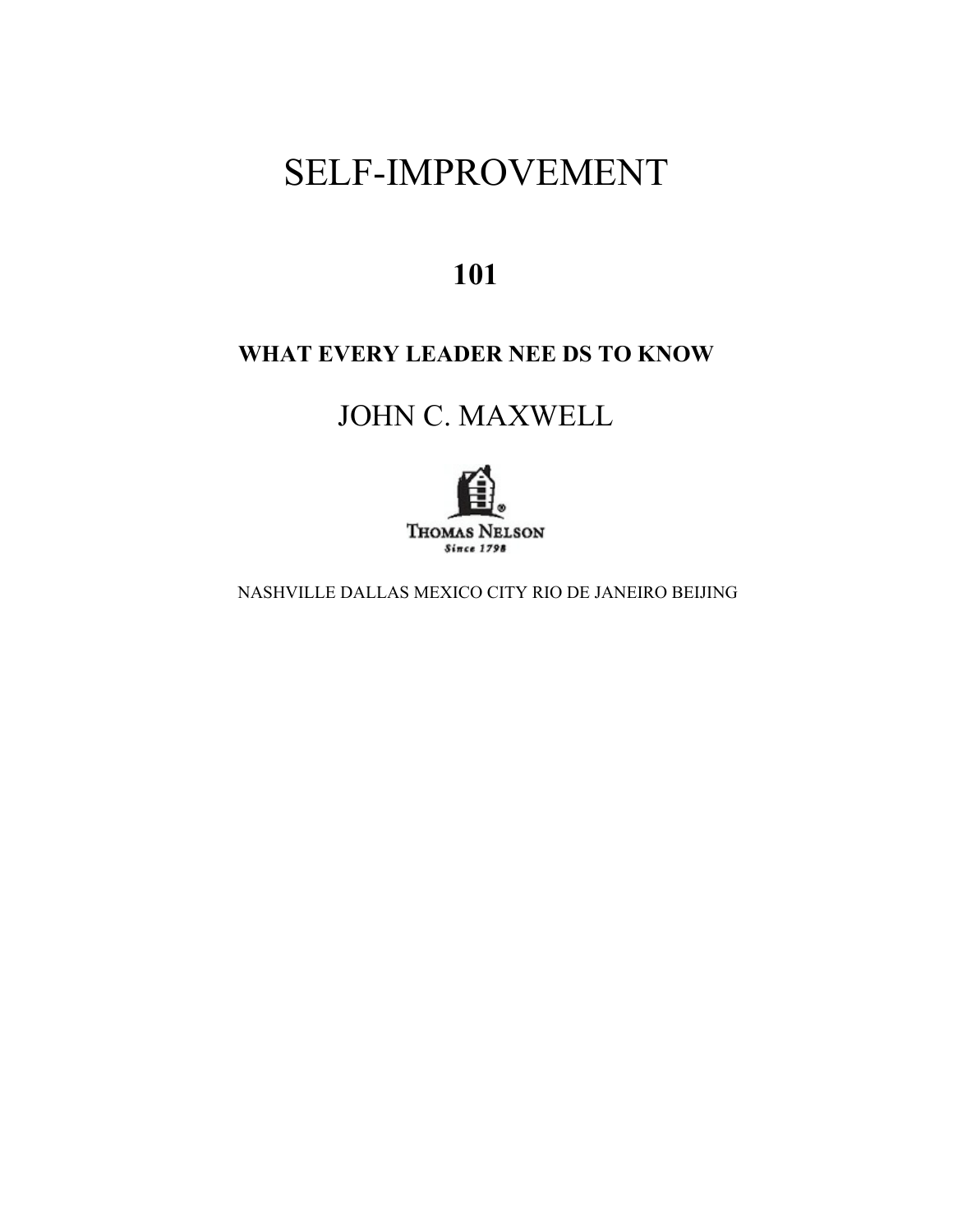© 2009 by John C. Maxwell

All rights reserved. No portion of this book may be reproduced, stored in a retrieval system, or transmitted in any form or by any means—electronic, mechanical, photocopy, recording, scanning, or other—except for brief quotations in critical reviews or articles, without the prior written permission of the publisher.

Published in Nashville, Tennessee, by Thomas Nelson. Thomas Nelson is a registered trademark of Thomas Nelson, Inc.

Published in association with Yates & Yates, www.yates2.com.

Thomas Nelson, Inc., titles may be purchased in bulk for educational, business, fund-raising, or sales promotional use. For information, please e-mail SpecialMarkets@ThomasNelson.com.

Portions of this book have been previously published in *Your Road Map for Success*, *Talent Is Never Enough*, *Developing the Leaders Around You*, *Failing Forward*, *The 360º Leader*, *Winning with People*, and *Leadership Gold* by John C. Maxwell.

#### **Library of Congress Cataloging-in-Publication Data**

Maxwell, John C., 1947– Self-improvement 101 : what every leader needs to know / John C. Maxwell. p. cm. Includes bibliographical references. ISBN 978-1-4002-8024-7 1. Leadership. 2. Self-actualization (Psychology) I. Title. HD57.7.M39428 2009

658.4'092—dc22

2009028418

*Printed in the United States of America*

09 10 11 12 13 WC 6 5 4 3 2 1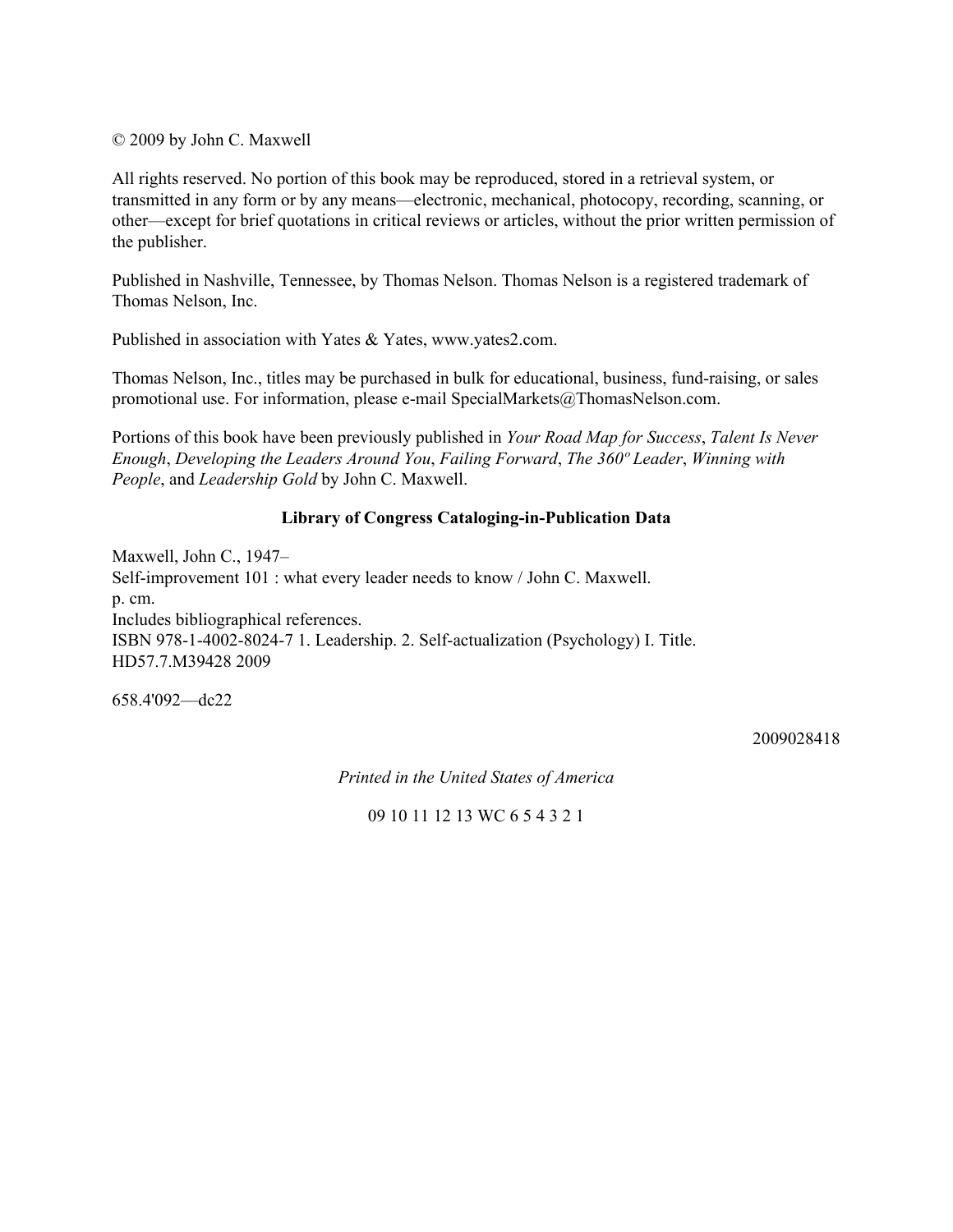#### **CONTENTS**

#### <span id="page-4-0"></span>*[Preface](#page-5-0)*

#### <span id="page-4-1"></span>PART I: LAYING A FOUNDATION FOR [SELF-IMPROVEMENT](#page-6-0)

- <span id="page-4-2"></span>1. What Will It Take for Me to [Improve?](#page-7-0)
- <span id="page-4-3"></span>2. How Can I Grow in My [Career?](#page-16-0)
- <span id="page-4-4"></span>3. How Do I Maintain a [Teachable](#page-22-0) Attitude?
- <span id="page-4-5"></span>4. What Role Do Others Play in My [Growth?](#page-31-0)
- PART II: THE ONGOING PROCESS OF [IMPROVEMENT](#page-39-0)
	- 5. Where Should I Focus My Time and [Energy?](#page-40-0)
	- 6. How Do I Overcome Obstacles to [Self-Improvement?](#page-48-0)
	- 7. What Role Does [Experience](#page-56-0) Play?
	- 8. What Am I Willing to Give Up to Keep [Growing?](#page-64-0)

*[Notes](#page-72-0)*

*About the [Author](#page-74-0)*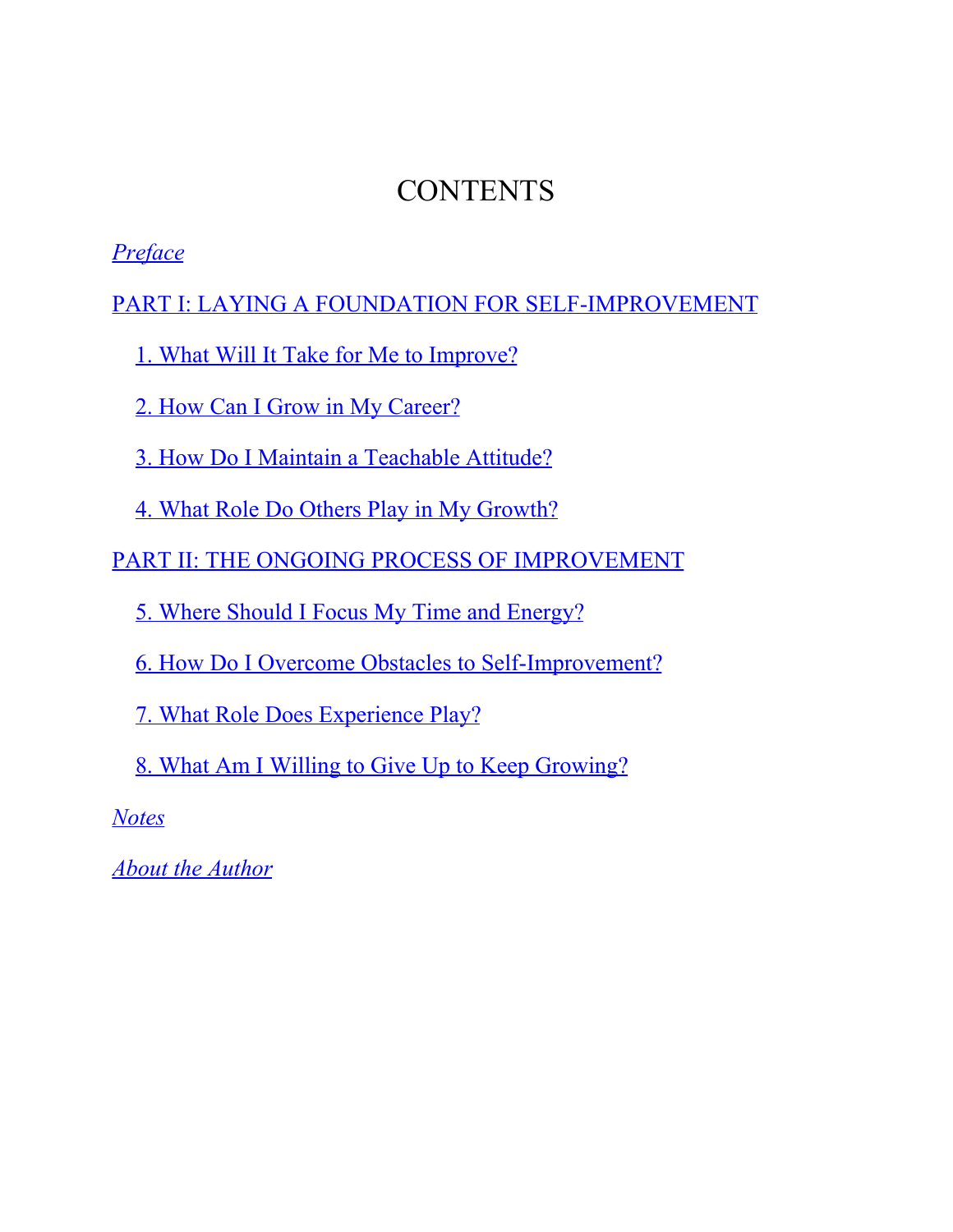#### **[PREFACE](#page-4-0)**

<span id="page-5-0"></span>**I**'ve been passionate about personal growth for most of my life. In fact, I've created and pursued a plan for growth every year for the last forty years! People say that wisdom comes with age. I don't believe that's true. Sometimes age comes alone. I wouldn't have achieved any of my dreams had I not been dedicated to continual improvement. If you want to grow and become the best person you can be, you've got to be intentional about it.

At the same time, life is busy and complex. Most people run out of day long before their to-do lists are done. And trying to get to the bottom line in just about any area of life can be a challenge. Did you know that more new information has been produced in the last thirty years than in the previous five thousand? A single weekday edition of the *New York Times* contains more information than most people in seventeenth-century England were likely to encounter in their lifetimes.

That's why we've developed this series of 101 books. We've cherrypicked the essentials in subjects such as leadership, attitude, relationships, teamwork, and mentoring and put them into a format that you very likely can read in one sitting. Or you can easily toss a 101 book into a briefcase or purse and read here and there as time allows.

In many of my larger books, I go into my subject in great depth. I do that because I believe it is often the best way to add value to people. *Self-Improvement* 101 is different. It is an introduction to a subject, not the "advanced course." But I believe it will help you on your way to significant growth in this area of your life.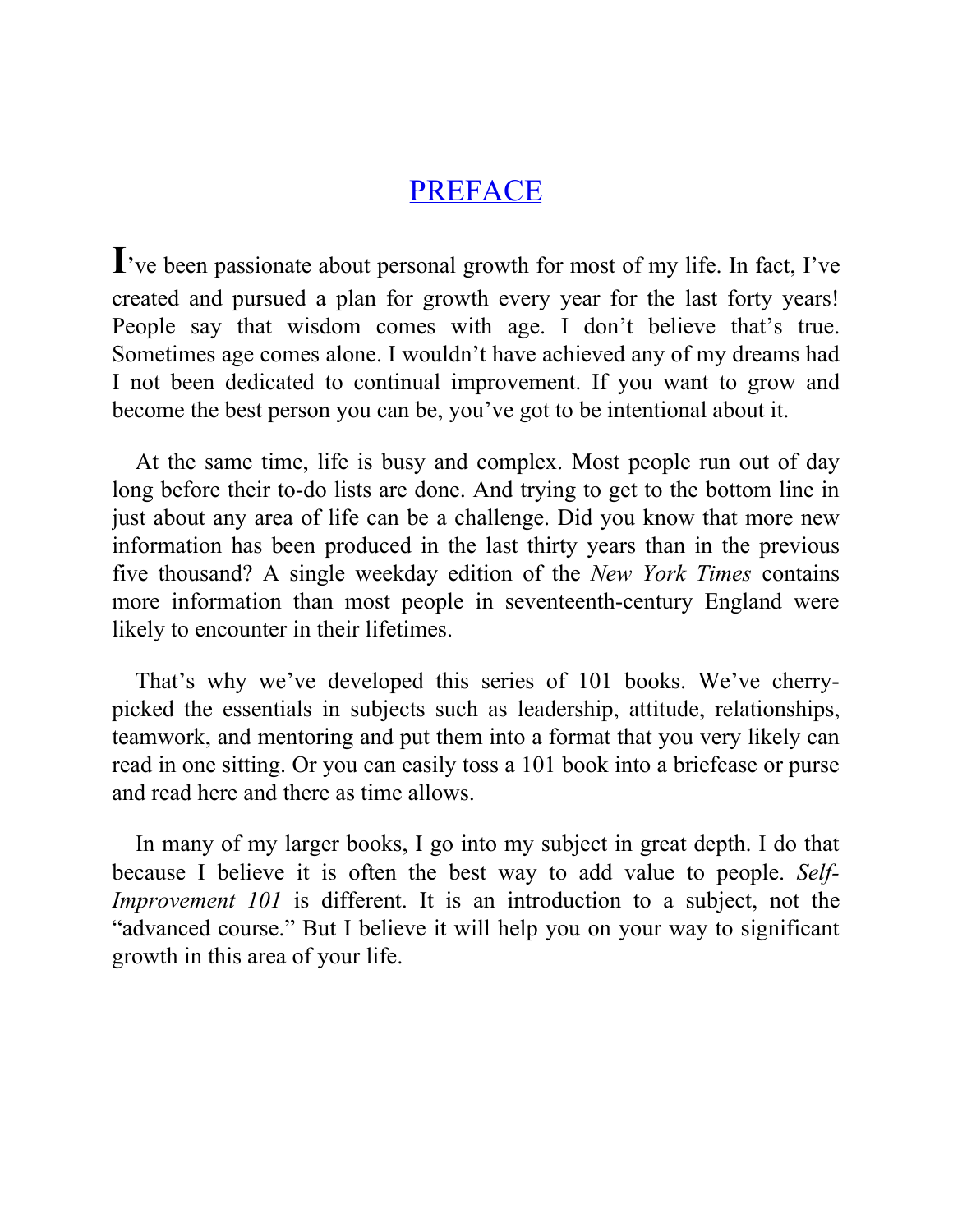#### PART I

#### <span id="page-6-0"></span>LAYING A FOUNDING FOR [SELF-IMPROVEMENT](#page-4-1)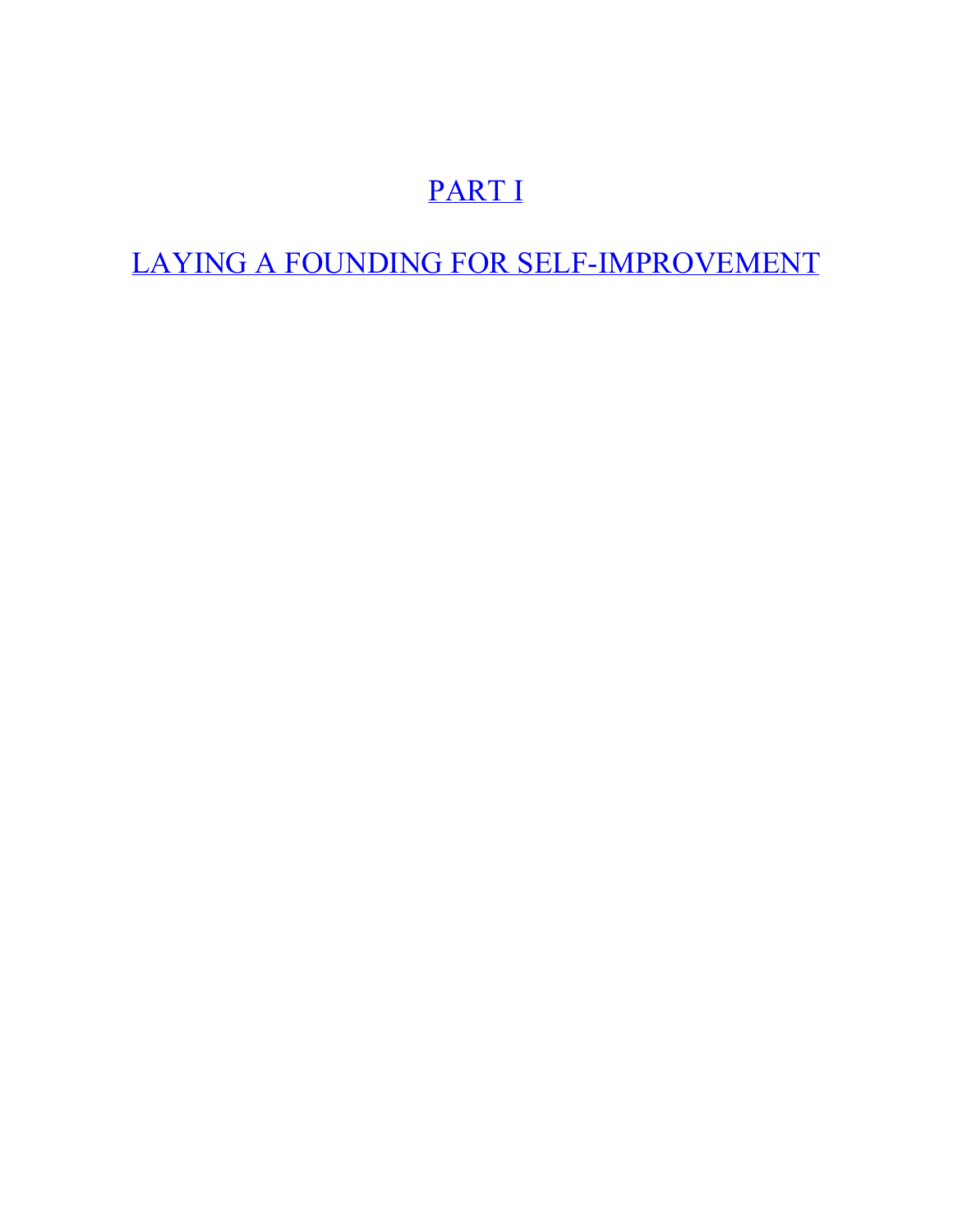#### **WHAT WILL IT TAKE FOR ME TO [IMPROVE?](#page-4-2)**

*Growth must be intentional nobody improves by accident.*

<span id="page-7-0"></span>The poet Robert Browning wrote, "Why stay we on the earth except to grow?" Just about anyone would agree that growing is a good thing, but relatively few people dedicate themselves to the process. Why? Because it requires change, and most people are reluctant to change. But the truth is that without change, growth is impossible. Author Gail Sheehy asserted:

> If we don't change, we don't grow. If we don't grow, we are not really living. Growth demands a temporary surrender of security. It may mean a giving up of familiar but limiting patterns, safe but unrewarding work, values no longer believed in, relationships that have lost their meaning. As Dostoevsky put it, "taking a new step, uttering a new word, is what most people fear most." The real fear should be the opposite course.

I can't think of anything worse than living a stagnant life, devoid of change and improvement.

#### GROWTH IS A CHOICE

Most people fight against change, especially when it affects them personally. As novelist Leo Tolstoy said, "Everyone thinks of changing the world, but no one thinks of changing himself." The ironic thing is that change is inevitable. Everybody has to deal with it. On the other hand, growth is optional. You can choose to grow or fight it. But know this: people unwilling to grow will never reach their potential.

In one of his books, my friend Howard Hendricks asks the question, "How have you changed . . . lately? In the last week, let's say? Or the last month?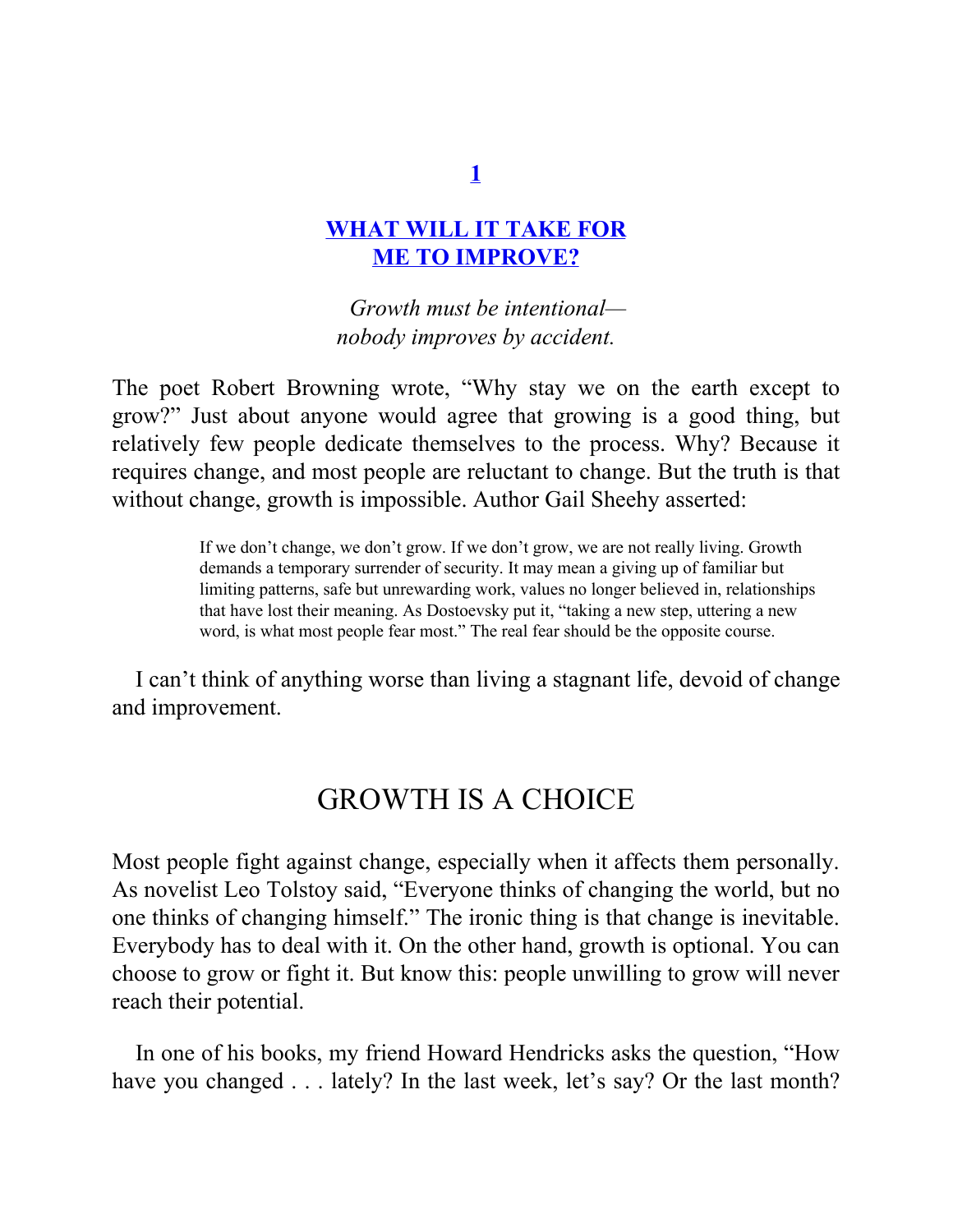The last year? Can you be *very specific*?" He knows how people tend to get into a rut when it comes to growth and change. Growth is a choice, a decision that can really make a difference in a person's life.

Most people don't realize that unsuccessful and successful people do not differ substantially in their abilities. They vary in their desires to reach their potential. And nothing is more effective when it comes to reaching potential than commitment to personal growth.

#### PRINCIPLES FOR SELF-IMPROVEMENT

Making the change from being an occasional learner to becoming someone dedicated to personal growth goes against the grain of the way most people live. If you asked one hundred people how many books they have read on their own since leaving school (college or high school), I bet only a handful would say they have read more than one or two books. If you asked how many listen to audio lessons and voluntarily attend conferences and seminars to grow personally, there would be even fewer. Most people celebrate when they receive their diplomas or degrees and say to themselves, "Thank goodness that's over. Just let me have a good job. I'm finished with studying." But such thinking doesn't take you any higher than average. If you want to be successful, you have to keep growing.

As someone who has dedicated his life to personal growth and development, I'd like to help you make the leap to becoming a dedicated selfdeveloper. It's the way you need to go if you want to reach your potential. Besides that, it also has another benefit: it brings contentment. The happiest people I know are growing every day.

Take a look at the following eight principles. They'll help you develop into a person dedicated to personal growth:

#### 1. CHOOSE A LIFE OF GROWTH

It's said that when Spanish composer-cellist Pablo Casals was in the final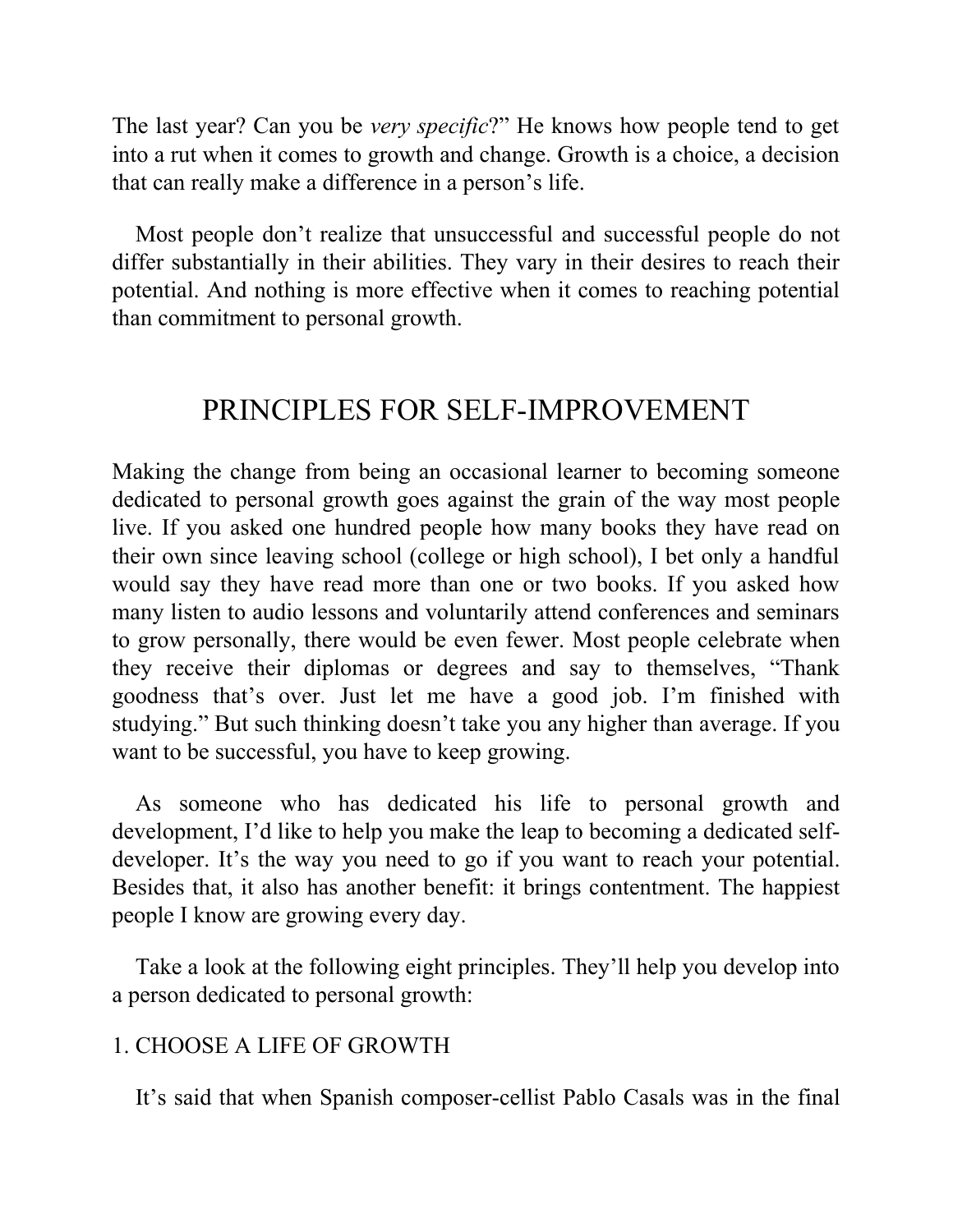years of his life, a young reporter asked him, "Mr. Casals, you are ninety-five years old and the greatest cellist that ever lived. Why do you still practice six hours a day?"

What was Casals's answer? "Because I think I'm making progress." That's the kind of dedication to continual growth that you should have. The people who reach their potential, no matter what their profession or background, think in terms of improvement. If you think you can "hold your ground" and still make the success journey, you are mistaken. You need to have an attitude like that of General George Patton. It's said that he told his troops, "There is one thing I want you to remember. I don't want to get any messages saying we are holding our position. We are advancing constantly." Patton's motto was, "Always take the offensive. Never dig in."

The only way to improve the quality of your life is to improve yourself. If you want to grow your organization, you must grow a leader. If you want better children, you must become a better person. If you want others to treat you more kindly, you must develop better people skills. There is no sure way to make other people in your environment improve. The only thing you truly have the ability to improve is yourself. And the amazing thing is that when you do, everything else around you suddenly gets better. So the bottom line is that if you want to take the success journey, you must live a life of growth. And the only way you will grow is if you *choose* to grow.

#### 2. START GROWING TODAY

Napoleon Hill said, "It's not what you are going to do, but it's what you are doing now that counts." Many unsuccessful people have what I call "someday sickness" because they could do some things to bring value to their lives right now. But they put them off and say they'll do them *someday* . Their motto is "One of these days." But as the old English proverb says, "*One* of these days means *none* of these days." The best way to ensure success is to start growing today. No matter where you may be starting from, don't be discouraged; everyone who got where he is started where he was.

Why do you need to determine to start growing today? There are several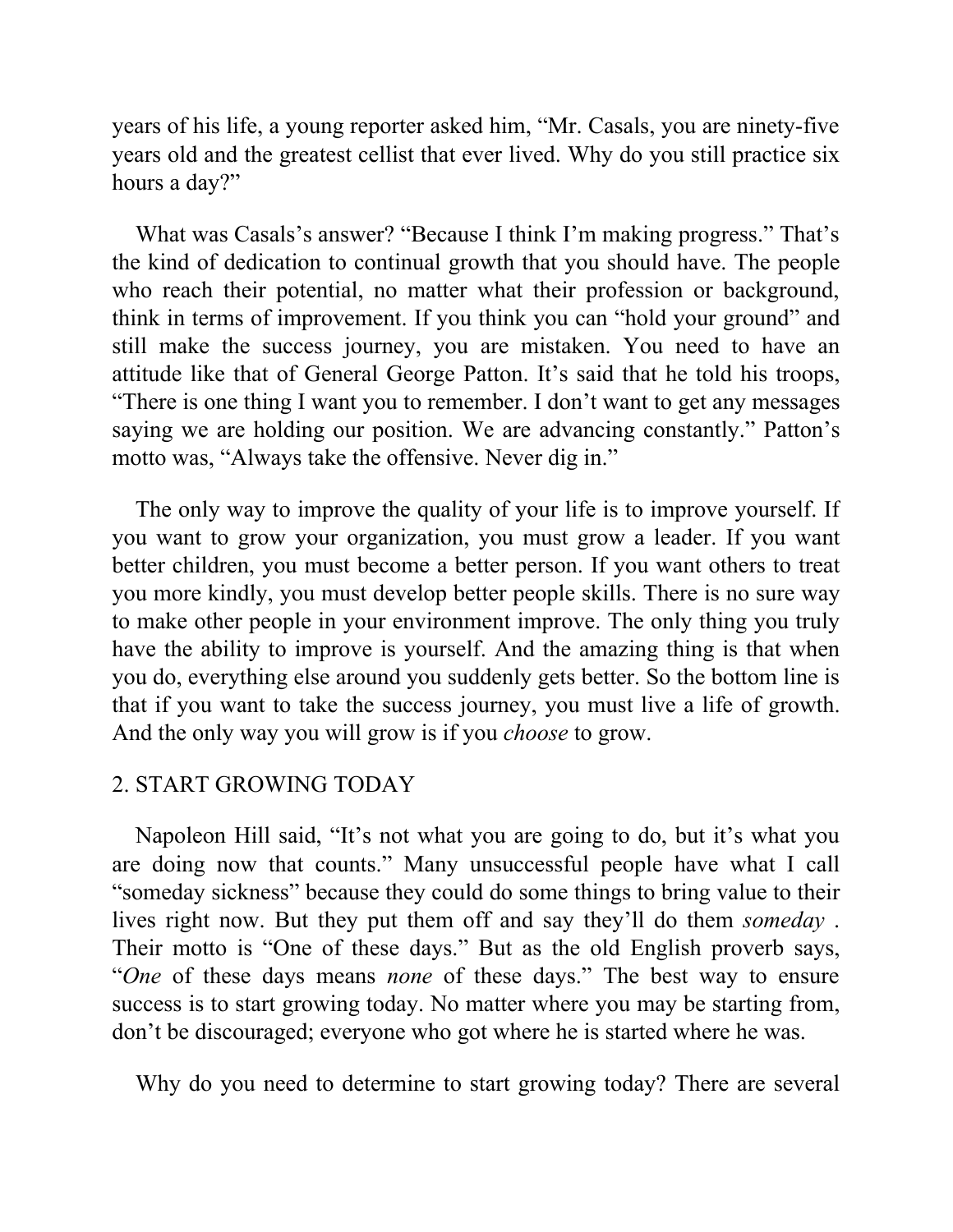#### reasons:

- *Growth is not automatic*. In my book *Breakthrough Parenting*, I mention that you can be young only once, but you can be immature indefinitely.<sup>[1](#page-72-1)</sup> That's because growth is not automatic. Just because you grow older doesn't mean you keep growing. That's how it is with some creatures, such as crustaceans. As a crab or a lobster ages, it grows and has to shed its shell. But that's not the trend for people. The road to the next level is uphill, and it takes effort to keep growing. The sooner you start, the closer to reaching your potential you'll be.
- *Growth today will provide a better tomorrow* . Everything you do today builds on what you did yesterday. And altogether, those things determine what will happen tomorrow. That's especially true in regard to growth. Oliver Wendell Holmes offered this insight: "Man's mind, once stretched by new ideas, never regains its original dimensions." Growth today is an investment for tomorrow.
- *Growth is your responsibility*. When you were a small child, your parents were responsible for you—even for your growth and education. But as an adult, you bear that responsibility entirely. If you don't make growth your responsibility, it will never happen.

There is no time like right now to get started. Recognize the importance that personal growth plays in success, and commit yourself to developing your potential today.

#### 3. FOCUS ON SELF-DEVELOPMENT, NOT SELF-FULFILLMENT

There has been a change in focus over the last thirty years in the area of personal growth. Beginning in the late sixties and early seventies, people began talking about "finding themselves," meaning that they were searching for a way to become self-fulfilled. It's like making happiness a goal because self-fulfillment is about feeling good.

But self-development is different. Sure, much of the time it will make you feel good, but that's a by-product, not the goal. Self-development is a higher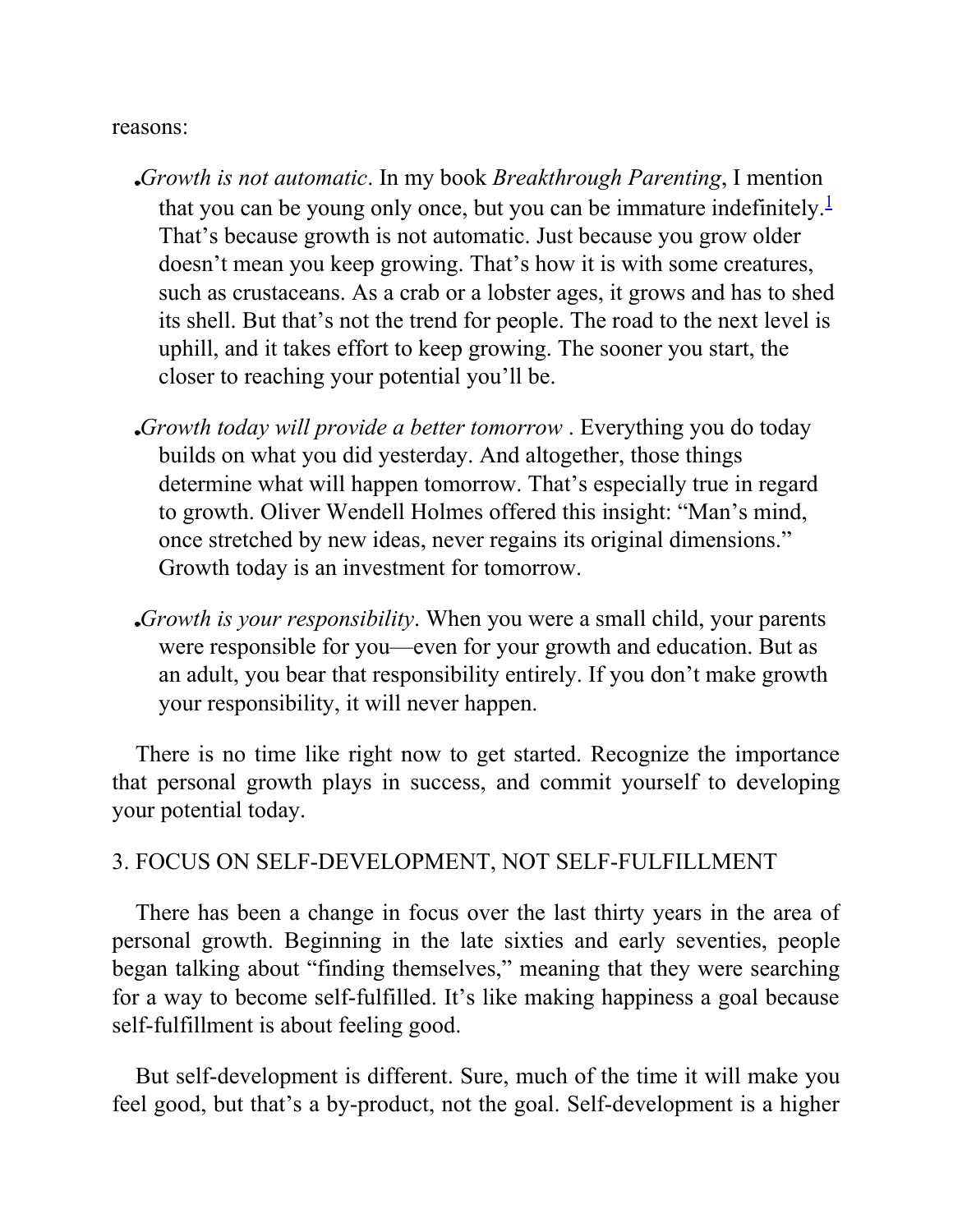calling; it is the development of your potential so that you can attain the purpose for which you were created. There are times when that's fulfilling, but other times it's not. But no matter how it makes you feel, selfdevelopment always has one effect: It draws you toward your destiny. Rabbi Samuel M. Silver taught that "the greatest of all miracles is that we need not be tomorrow what we are today, but we can improve if we make use of the potential implanted in us by God."

#### 4. NEVER STAY SATISFIED WITH CURRENT ACCOMPLISHMENTS

My friend Rick Warren says, "The greatest enemy of tomorrow's success is today's success." And he is right. Thinking that you have "arrived" when you accomplish a goal has the same effect as believing you know it all. It takes away your desire to learn. It's another characteristic of destination disease. But successful people don't sit back and rest on their laurels. They know that wins—like losses—are temporary, and they have to keep growing if they want to continue being successful. Charles Handy remarked, "It is one of the paradoxes of success that the things and ways which got you there are seldom those things that keep you there."

No matter how successful you are today, don't get complacent. Stay hungry. Sydney Harris insisted that "a winner knows how much he still has to learn, even when he is considered an expert by others; a loser wants to be considered an expert by others before he has learned enough to know how little he knows." Don't settle into a comfort zone, and don't let success go to your head. Enjoy your success briefly, and then move on to greater growth.

#### 5. BE A CONTINUAL LEARNER

The best way to keep from becoming satisfied with your current achievements is to make yourself a continual learner. That kind of commitment may be rarer than you realize. For example, a study performed by the University of Michigan several years ago found that one-third of all physicians in the United States are so busy working that they're two years behind the breakthroughs in their own fields.<sup>[2](#page-72-2)</sup> If you want to be a continual learner and keep growing throughout your life, you'll have to carve out the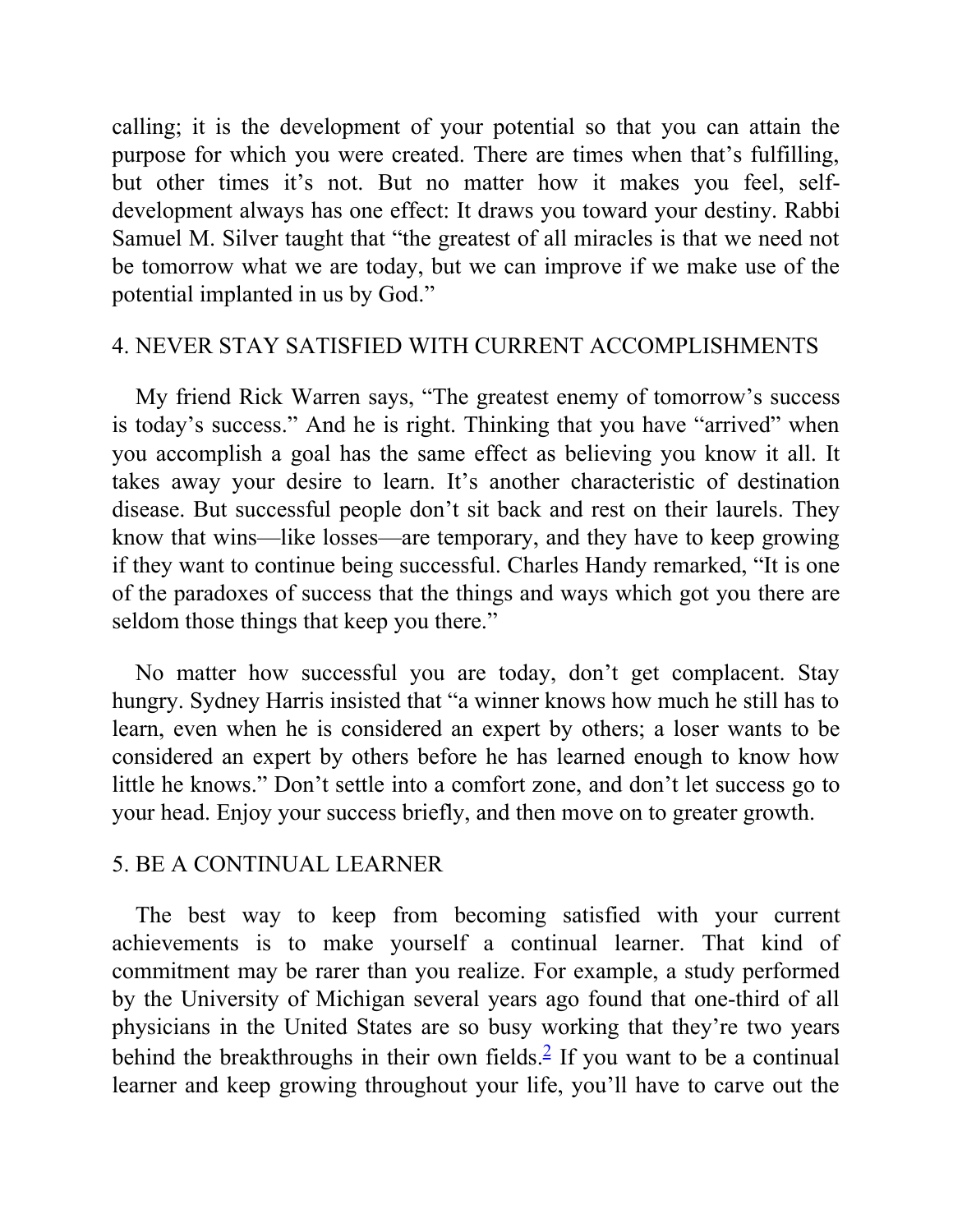time to do it. You'll have to do what you can wherever you are. As Henry Ford said, "It's been my observation that most successful people get ahead during the time other people waste."

That's one reason I carry books and magazines with me whenever I travel. During the downtimes, such as waiting for a connection in an airport, I can go through a stack of magazines, reading and cutting out articles. Or I can skim through a book, learning the major concepts and pulling out quotes I'll be able to use later. And when I'm in town, I maximize my learning time by continually listening to instructive tapes in the car.

Frank A. Clark stated, "Most of us must learn a great deal every day in order to keep ahead of what we forget." Learning something every day is the essence of being a continual learner. You must keep improving yourself, not only acquiring knowledge to replace what you forget or what's out-of-date, but building on what you learned yesterday.

#### 6. DEVELOP A PLAN FOR GROWTH

The key to a life of continual learning and improvement lies in developing a specific plan for growth and following through with it. I recommend a plan that requires an hour a day, five days a week. I use that as the pattern because of a statement by Earl Nightingale, which says, "If a person will spend one hour a day on the same subject for five years, that person will be an expert on that subject." Isn't that an incredible promise? It shows how far we are capable of going when we have the discipline to make growth our daily practice. When I teach leadership conferences, I recommend the following growth plan to participants:

MONDAY: Spend one hour with a devotional to develop your spiritual life.

- TUESDAY: Spend one hour listening to a leadership podcast or audio lesson.
- WEDNESDAY: Spend one hour filing quotes and reflecting on the content of Tuesday's tape.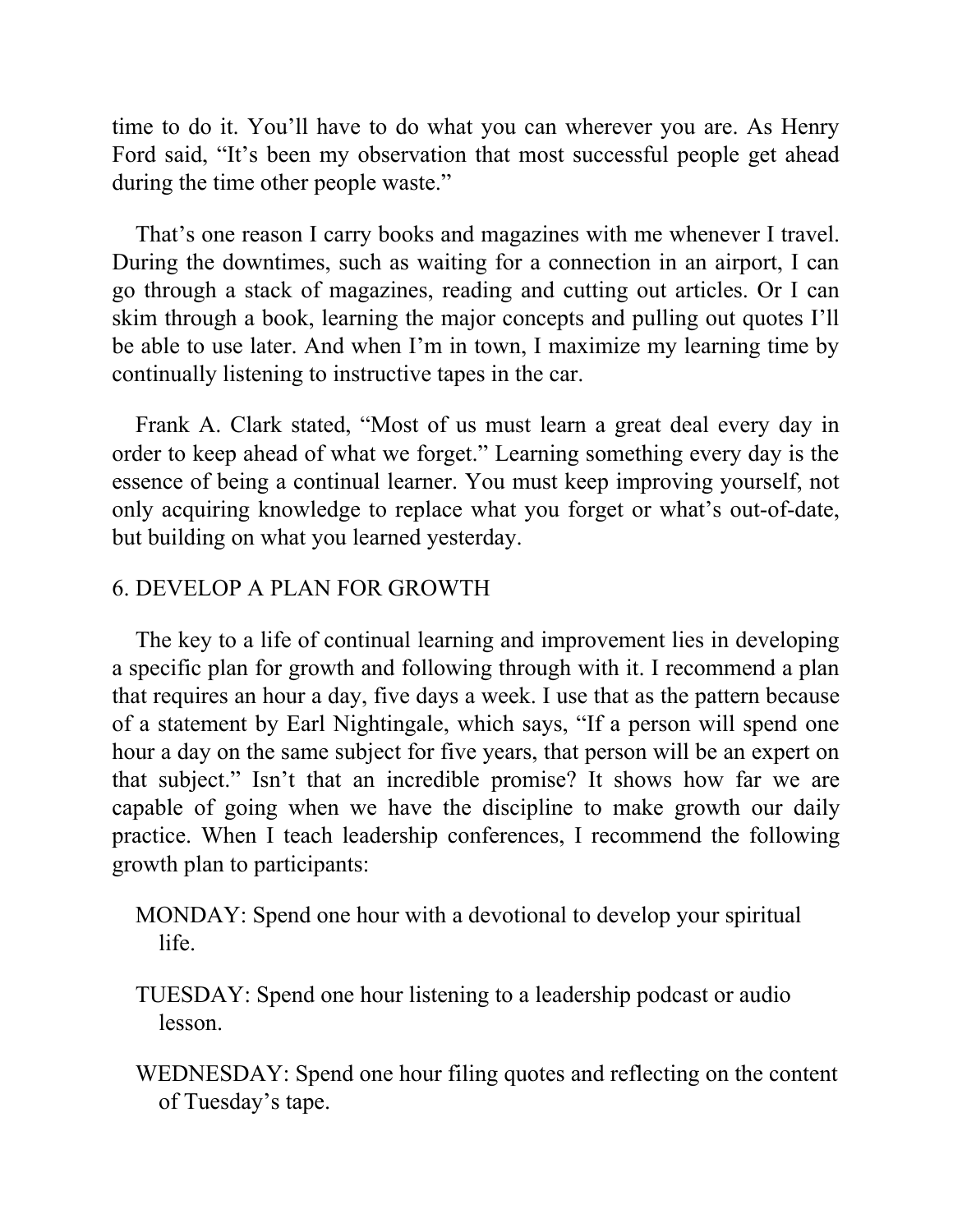THURSDAY: Spend one hour reading a book on leadership.

FRIDAY: Spend half the hour reading the book and the other half filing and reflecting.

As you develop your plan for growth, start by identifying the three to five areas in which you desire to grow. Then look for useful materials—books, magazines, audiotapes, videos—and incorporate them into your plan. I recommend that you make it your goal to read twelve books and listen to fifty-two tapes (or read fifty-two articles) each year. Exactly how you go about it doesn't matter, but do it daily. That way you're more likely to follow through and get it done than if you periodically put it off and then try to catch up.

#### 7. PAY THE PRICE

I mentioned before that self-fulfillment focuses on making a person happy, whereas self-development proposes to help a person reach potential. A tradeoff of growth is that it is sometimes uncomfortable. It requires discipline. It takes time that you could spend on leisure activities. It costs money to buy materials. You have to face constant change and take risks. And sometimes it's just plain lonely. That's why many people stop growing when the price gets high.

But growth is always worth the price you pay because the alternative is a limited life with unfulfilled potential. Success takes effort, and you can't make the journey if you're sitting back waiting for life to come along and improve you. President Theodore Roosevelt boldly stated, "There has not yet been a person in our history who led a life of ease whose name is worth remembering." Those words were true when he spoke them almost a century ago, and they still apply today.

#### 8. FIND A WAY TO APPLY WHAT YOU LEARN

Jim Rohn urged, "Don't let your learning lead to knowledge. Let your learning lead to action." The bottom line when it comes to personal development is action. If your life doesn't begin to change as a result of what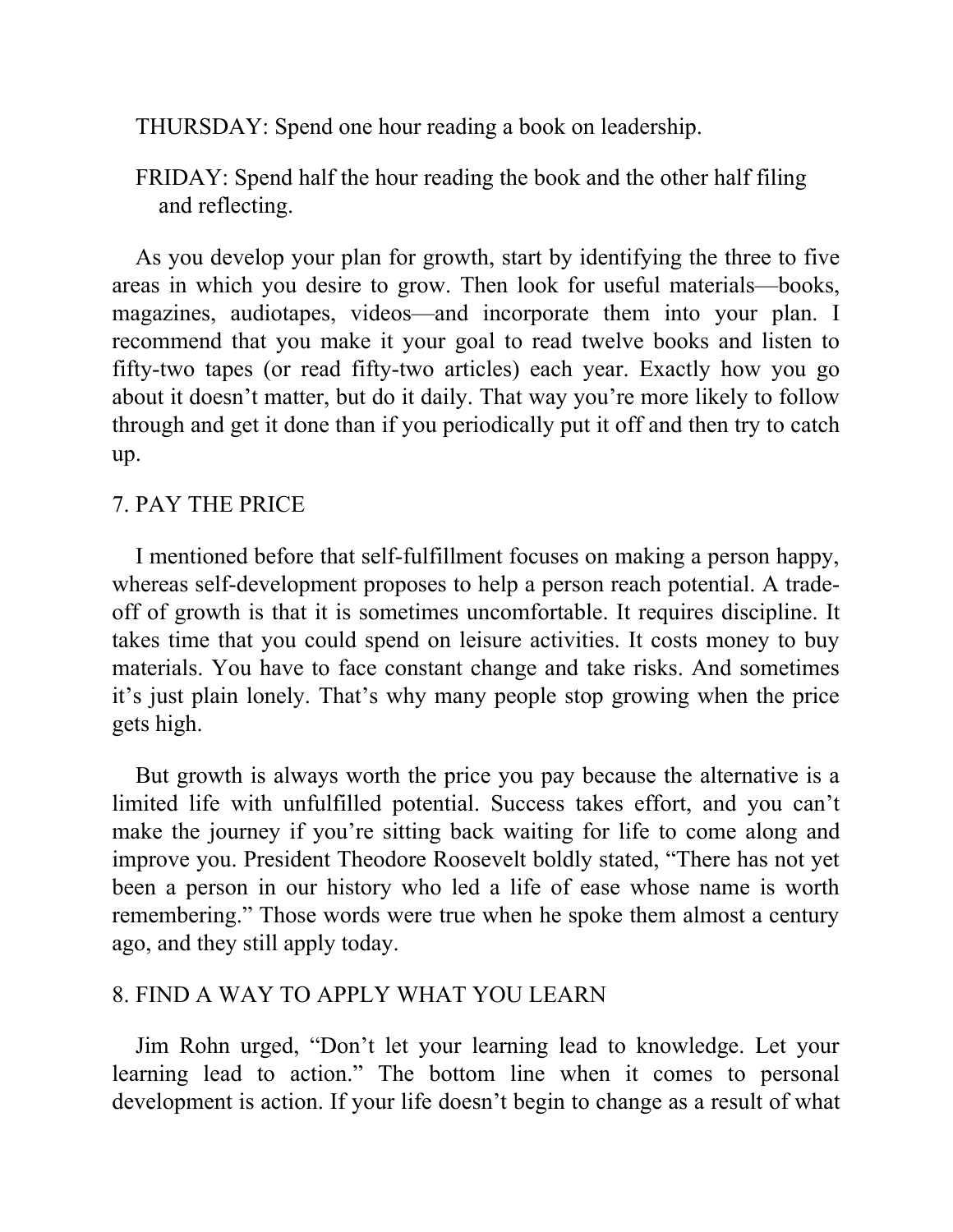you're learning, you're experiencing one of these problems: You're not giving your growth plan enough time and attention; you're focusing too much time on the wrong areas; or *you're not applying what you learn*.

Successful people develop positive daily habits that help them to grow and learn. One of the things I do to make sure I don't lose what I learn is file it. In my office I have more than twelve hundred files full of articles and information, and I have thousands upon thousands of quotes. But I also make an effort to apply information as soon as I learn it. I do that by asking myself these questions anytime I learn something new:

Where can I use it?

When can I use it?

Who else needs to know it?

These questions take my focus off simply acquiring knowledge and put it onto applying what I learn to my life. Try using them. I think they'll do the same for you.

Author and leadership expert Fred Smith made a statement that summarizes what committing to personal growth is really all about. He said:

> Something in human nature tempts us to stay where we're comfortable. We try to find a plateau, a resting place, where we have comfortable stress and adequate finances. Where we have comfortable associations with people, without the intimidation of meeting new people and entering strange situations.

Of course, all of us need to plateau for a time. We climb and then plateau for assimilation. But once we've assimilated what we've learned, we climb again. It's unfortunate when we've done our last climb. When we have made our last climb, we are old, whether forty or eighty.

Whatever you do, don't allow yourself to stay on a plateau. Commit yourself to climbing the mountain of personal potential—a little at a time throughout your life. It's one journey you'll never regret having made. According to novelist George Eliot, "It is never too late to be what you might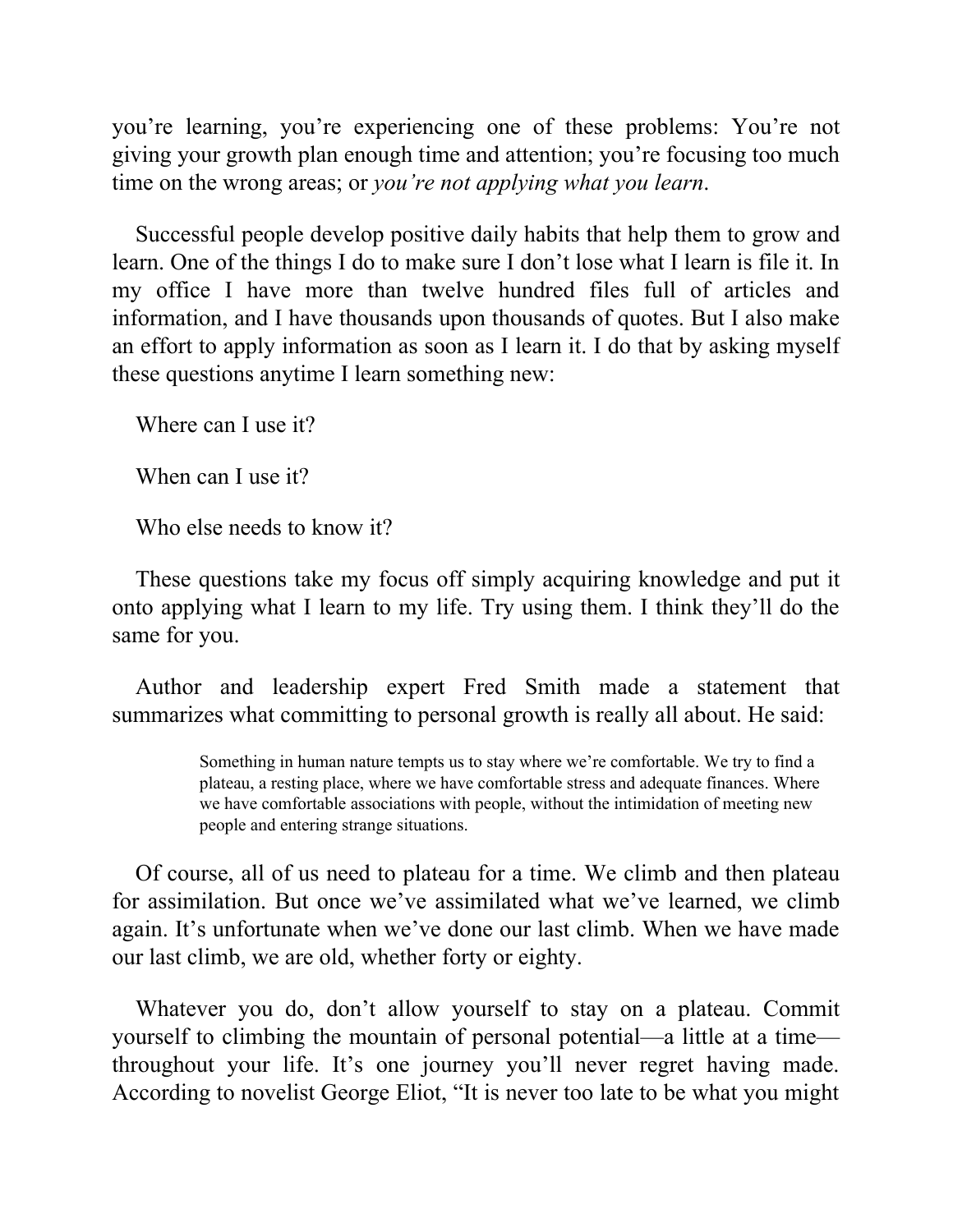have become."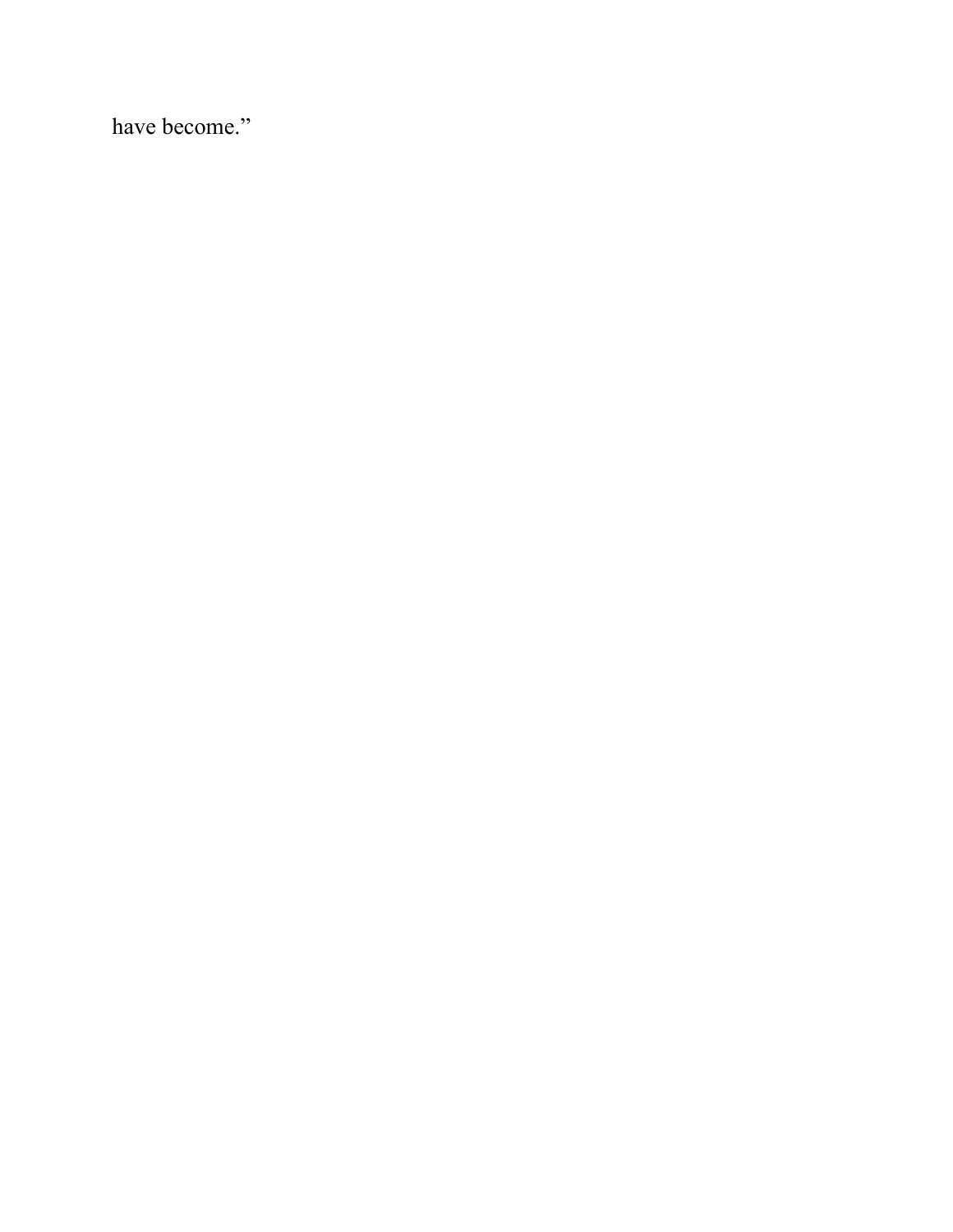#### **HOW CAN I GROW IN MY [CAREER?](#page-4-3)**

*Be better tomorrow than you are today.*

<span id="page-16-0"></span>**A**turkey was chatting with <sup>a</sup> bull. "I would love to be able to get to the top of that tree," sighed the turkey, "but I haven't got the energy."

"Well," replied the bull, "why don't you nibble on some of my droppings? They're packed with nutrients."

The turkey pecked at a lump of dung and found that it actually gave him enough strength to reach the lowest branch of the tree. The next day, after eating some more dung, he reached the second branch. Finally after a fourth night, there he was proudly perched at the top of the tree. But he was promptly spotted by a hunter, who shot him down out of the tree.

The moral of the story: BS might get you to the top, but it won't keep you there.

#### HOW GROWTH HELPS YOU LEAD UP

I've met a lot of people who have destination disease. They think that they have "arrived" by obtaining a specific position or getting to a certain level in an organization. When they get to that desired place, they stop striving to grow or improve. What a waste of potential!

There's certainly nothing wrong with the desire to progress in your career, but never try to "arrive." Instead, intend your journey to be open-ended. Most people have no idea how far they can go in life. They aim way too low. I know I did when I first started out, but my life began changing when I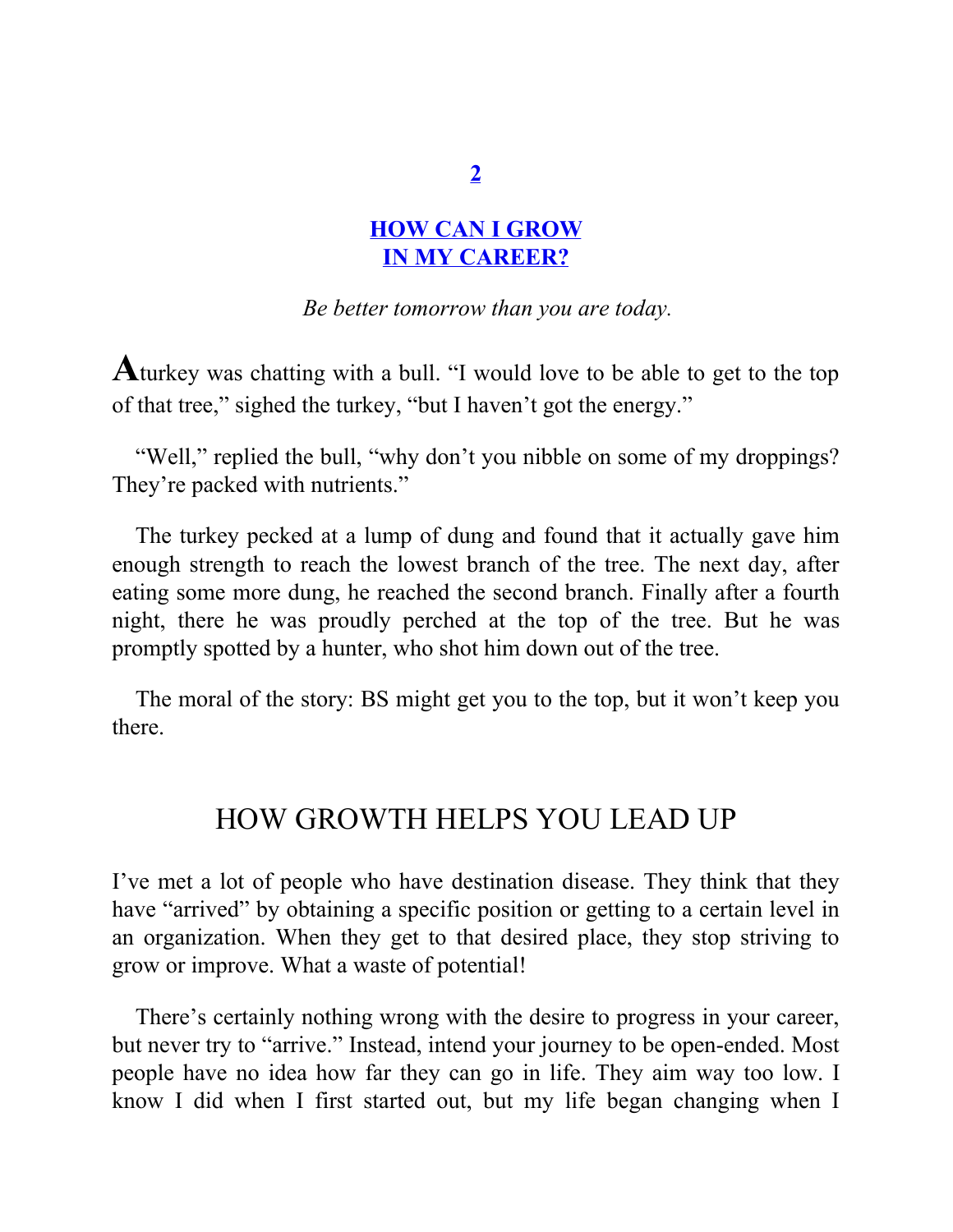stopped setting goals for *where* I wanted to be and started setting the course for *who* I wanted to be. I have discovered for others and me that the key to personal development is being more *growth* oriented than *goal* oriented.

There is no downside to making growth your goal. If you keep learning, you will be better tomorrow than you are today, and that can do so many things for you.

#### THE BETTER YOU ARE, THE MORE PEOPLE LISTEN

If you had an interest in cooking, with whom would you rather spend an hour—Mario Batali (chef, cookbook author, owner of Babbo Ristorante e Enoteca and other restaurants in New York City, and host of two shows on the Food Network) or your neighbor who loves to cook and actually does it "every once in a while"? Or if you were a leadership student, as I am, would you rather spend that hour with the president of the United States or with the person who runs the local convenience store? It's no contest. Why? Because you respect most and can learn best from the person with great competence and experience.

Competence is a key to credibility, and credibility is the key to influencing others. If people respect you, they will listen to you. President Abraham Lincoln said, "I don't think much of a man who is not wiser today than he was yesterday." By focusing on growth, you become wiser each day.

#### THE BETTER YOU ARE, THE GREATER YOUR VALUE TODAY

If you were to plant fruit and nut trees in your yard, when could you expect to start harvesting from them? Would you be surprised to learn that you had to wait years—three to seven years for fruit, five to fifteen years for nuts? If you want a tree to produce, first you have to let it grow. The more the tree has grown and has created strong roots that can sustain it, the more it can produce. The more it can produce, the greater its value.

People are not all that different. The more they grow, the more valuable they are because they can produce more. In fact, it's said that a tree keeps growing as long as it is living. I would love to live in such a way that the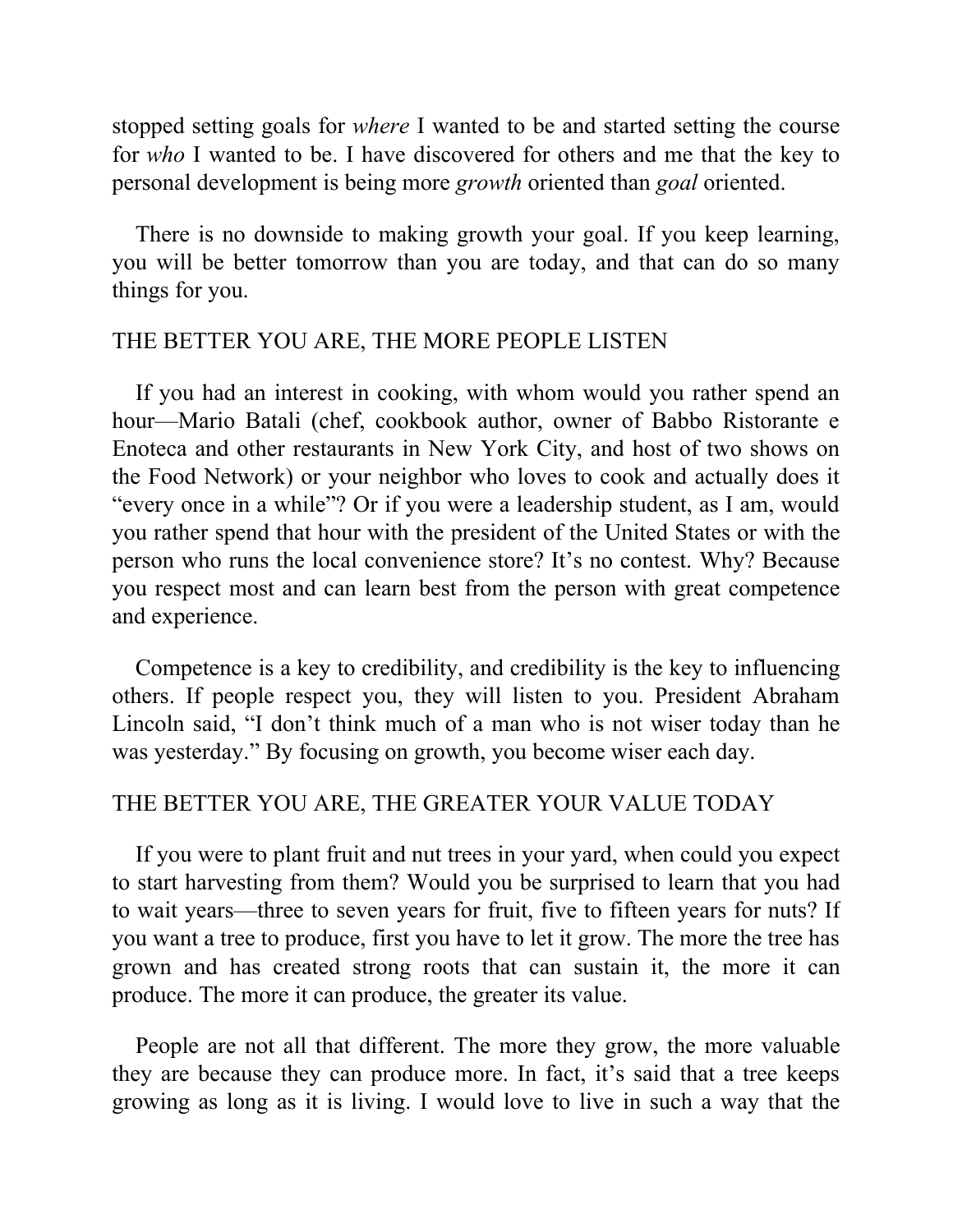same could be said for me—"he kept growing until the day he died."

I love this quote from Elbert Hubbard: "If what you did yesterday still looks big to you, you haven't done much today." If you look back at past accomplishments, and they don't look small to you now, then you haven't grown very much since you completed them. If you look back at a job you did years ago, and you don't think you could do it better now, then you're not improving in that area of your life.

If you are not continually growing, then it is probably damaging your leadership ability. Warren Bennis and Bert Nanus, authors of *Leaders: The Strategies for Taking Charge*, said, "It is the capacity to develop and improve their skills that distinguishes leaders from followers."<sup>[1](#page-72-3)</sup> If you're not moving forward as a learner, then you are moving backward as a leader.

#### THE BETTER YOU ARE, THE GREATER YOUR POTENTIAL FOR TOMORROW

Who are the hardest people to teach? The people who have never tried to learn. Getting them to accept a new idea is like trying to transplant a tomato plant into concrete. Even if you could get it to go into the ground, you know it isn't going to survive anyway. The more you learn and grow, the greater your capacity to keep learning. And that makes your potential greater and your value for tomorrow higher.

Indian reformer Mahatma Gandhi said, "The difference between what we do and what we are capable of doing would suffice to solve most of the world's problems." That is how great our potential is. All we have to do is keep fighting to learn more, grow more, become more.

One leader I interviewed for this book told me that when he was in his first job, his boss would sit him down after he made a mistake and talk it through with him. Every time before he left one of those meetings, his boss asked, "Did you learn something from this?" and he would ask him to explain. At the time, this young leader thought his boss was being pretty tough on him. But as he progressed through his career, he discovered that many of his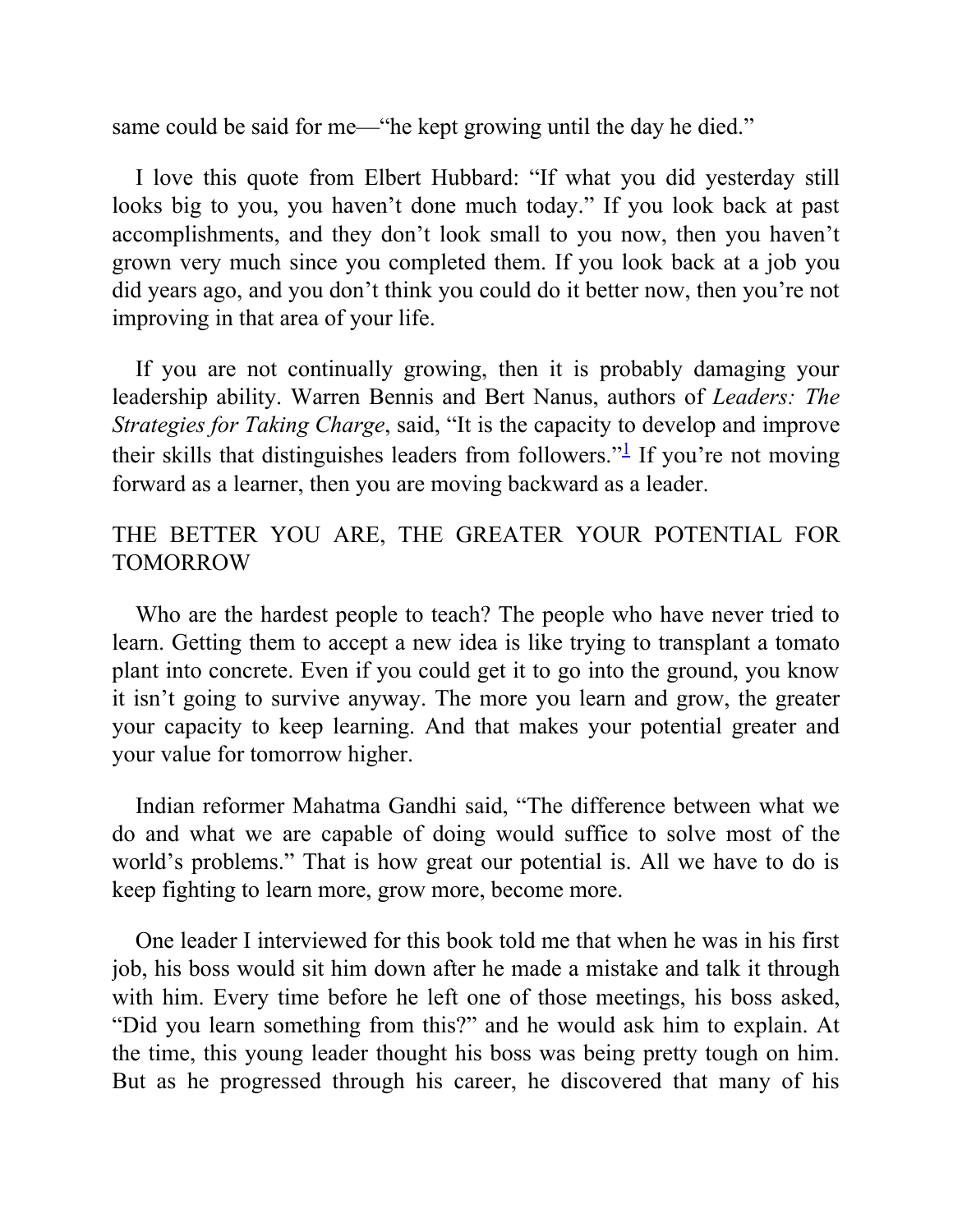successes could be traced back to practices he adopted as a result of those talks. It made a huge positive impact on him because it kept making him better.

If you want to influence the people who are ahead of you in the organization—and keep influencing them—then you need to keep getting better. An investment in your growth is an investment in your ability, your adaptability, and your pro-motability. No matter how much it costs you to keep growing and learning, the cost of doing nothing is greater.

#### HOW TO BECOME BETTER TOMORROW

Founding father Ben Franklin said, "By improving yourself, the world is made better. Be not afraid of growing too slowly. Be afraid only of standing still. Forget your mistakes, but remember what they taught you." So how do you become better tomorrow? By becoming better today. The secret of your success can be found in your daily agenda. Here is what I suggest you do to keep growing and leading up:

#### 1. LEARN YOUR CRAFT TODAY

On a wall in the office of a huge tree farm hangs a sign. It says, "The best time to plant a tree is twenty-five years ago. The second best time is today." There is no time like the present to become an expert at your craft. Maybe you wish you had started earlier. Or maybe you wish you had found a better teacher or mentor years ago. None of that matters. Looking back and lamenting will not help you move forward.

A friend of the poet Longfellow asked the secret of his continued interest in life. Pointing to a nearby apple tree, Longfellow said, "The purpose of that apple tree is to grow a little new wood each year. That is what I plan to do." The friend would have found a similar sentiment in one of Longfellow's poems:

#### *Not enjoyment and not sorrow*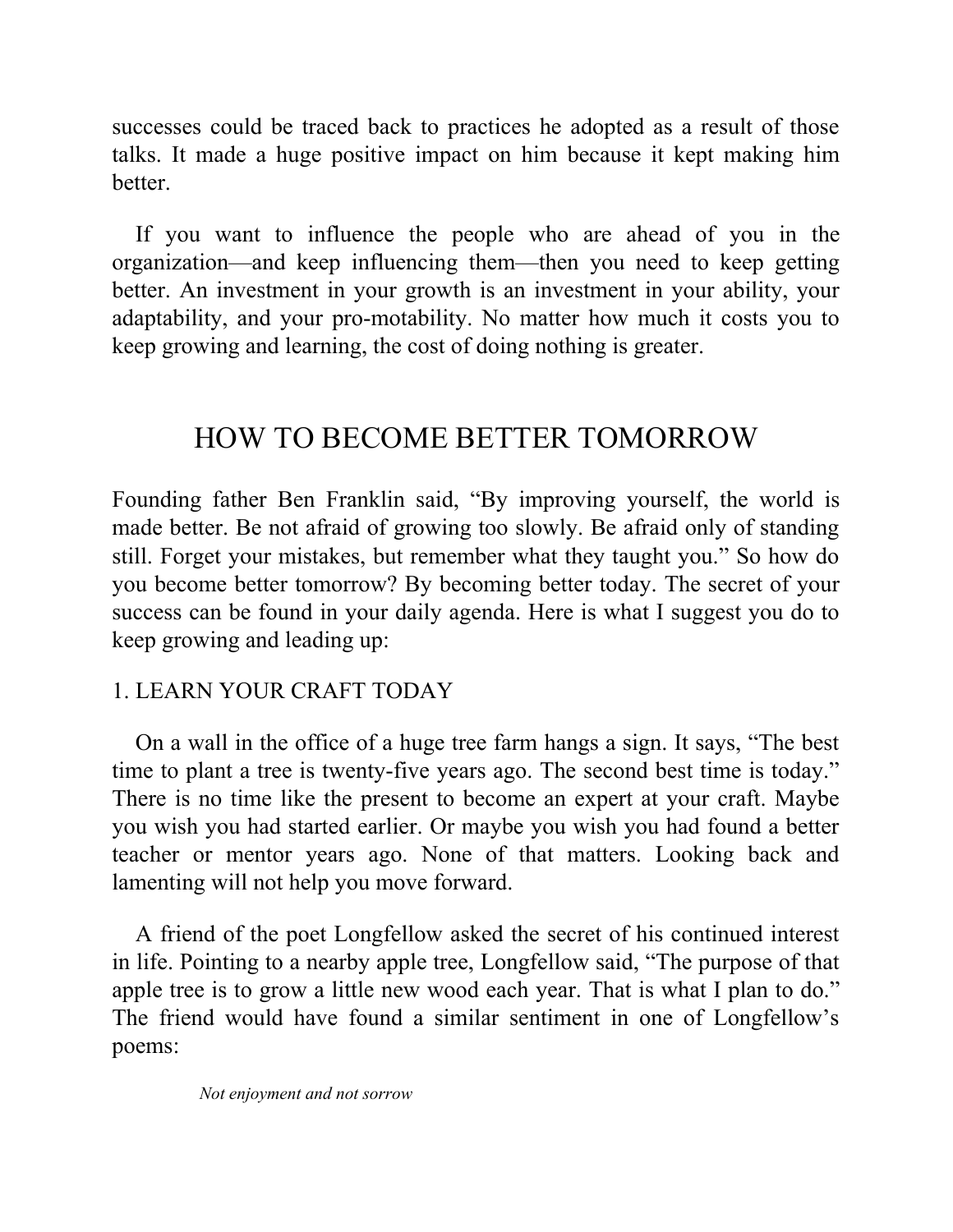*Is our destined end or way; But to act that each tomorrow Find us further than today.* [2](#page-72-4)

You may not be where you're supposed to be. You may not be what you want to be. You don't have to be what you used to be. And you don't have to ever arrive. You just need to learn to be the best you can be right now. As Napoleon Hill said, "You can't change where you started, but you can change the direction you are going. It's not what you are going to do, but it's what you are doing now that counts."

#### 2. TALK YOUR CRAFT TODAY

Once you reach a degree of proficiency in your craft, then one of the best things you can do for yourself is talk your craft with others on the same and higher levels than you. Many people do this naturally. Guitarists talk about guitars. Parents talk about raising children. Golfers talk about golf. They do so because it's enjoyable, it fuels their passion, it teaches them new skills and insights, and it prepares them to take action.

Talking to peers is wonderful, but if you don't also make an effort to strategically talk your craft with those ahead of you in experience and skill, then you're really missing learning opportunities. Douglas Randlett meets regularly with a group of retired multimillionaires so that he can learn from them. Before he retired, Major League Baseball player Tony Gwynn was known to talk hitting with anybody who had knowledge about it. Every time he saw Ted Williams, they talked hitting.

I enjoy talking about leadership with good leaders all the time. In fact, I make it a point to schedule a learning lunch with someone I admire, at least six times a year. Before I go, I study up on them by reading their books, studying their lessons, listening to their speeches, or whatever else I need to do. My goal is to learn enough about them and their "sweet spot" to ask the right questions. If I do that, then I can learn from their strengths. But that's not my ultimate goal. My goal is to learn what I can transfer from their strength zones to mine. That's where my growth will come from—not from what they're doing. I have to apply what I learn to my situation.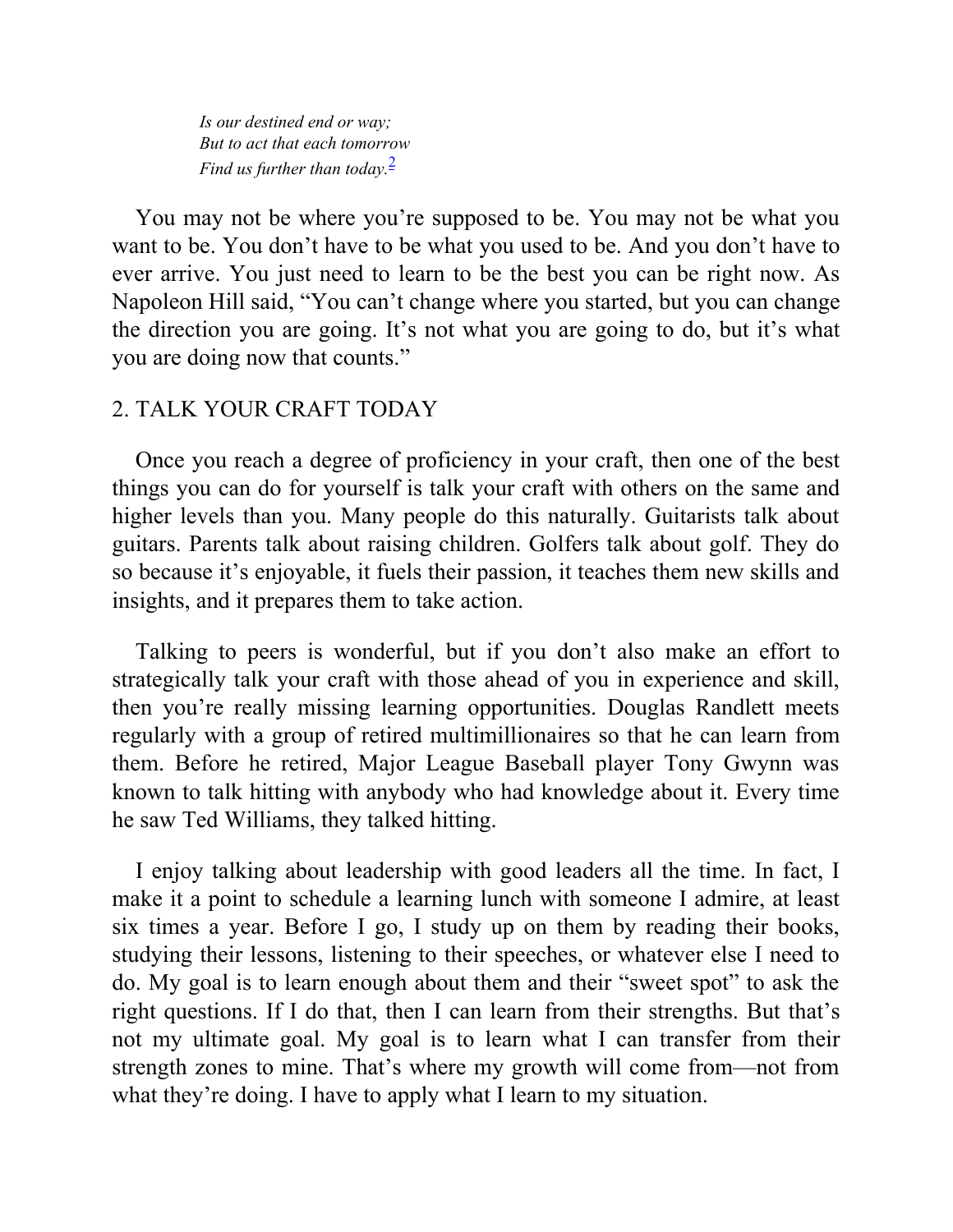The secret to a great interview is listening. It is the bridge between learning about them and learning about you. And that's your objective.

#### 3. PRACTICE YOUR CRAFT TODAY

William Osler, the physician who wrote *The Principles and Practice of Medicine* in 1892, once told a group of medical students:

> Banish the future. Live only for the hour and its allotted work. Think not of the amount to be accomplished, the difficulties to be overcome, or the end to be attained, but set earnestly at the little task at your elbow, letting that be sufficient for the day; for surely our plain duty is, as Carlyle says, "Not to see what lies dimly at a distance, but to do what lies clearly at hand."

The only way to improve is to practice your craft until you know it inside and out. At first, you do what you know to do. The more you practice your craft, the more you know. But as you do more, you will also discover more about what you ought to do differently. At that point you have a decision to make: Will you do what you have always done, or will you try to do more of what you think you should do? The only way you improve is to get out of your comfort zone and try new things.

People often ask me, "How can I grow my business?" or, "How can I make my department better?" The answer is for you personally to grow. The only way to grow your organization is to grow the leaders who run it. By making yourself better, you make others better. Retired General Electric CEO Jack Welch said, "Before you are a leader, success is all about growing yourself. When you become a leader, success is all about growing others."<sup>3</sup>And the time to start is today.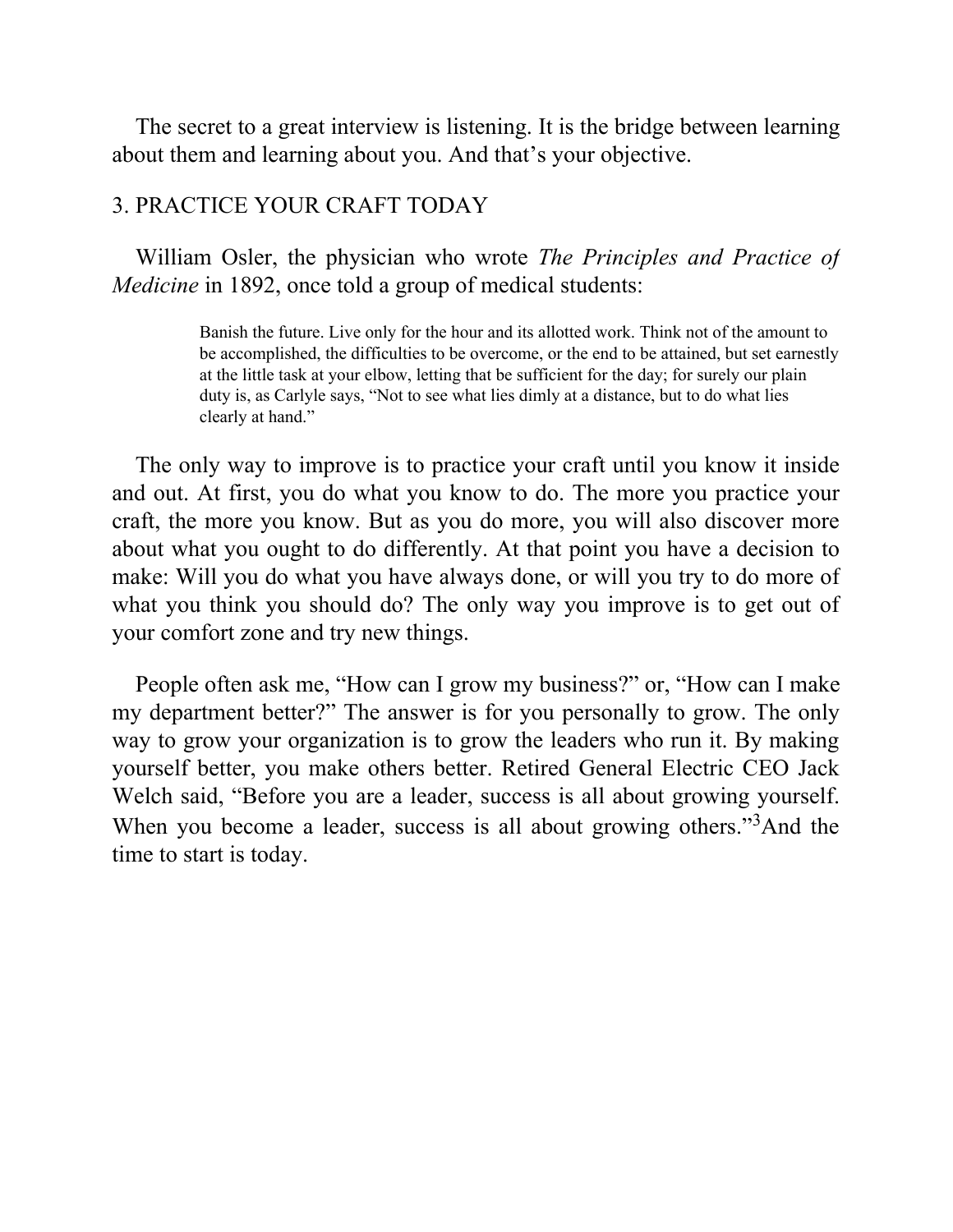#### **HOW DO I MAINTAIN A [TEACHABLE](#page-4-4) ATTITUDE?**

<span id="page-22-0"></span>*It's what you learn after you know it all that counts.*

**I**<sup>f</sup> you are <sup>a</sup> highly talented person, you may have <sup>a</sup> tough time with teachability. Why? Because talented people often think they know it all. And that makes it difficult for them to continually expand their talent. Teachability is not so much about competence and mental capacity as it is about *attitude*. It is the desire to listen, learn, and apply. It is the hunger to discover and grow. It is the willingness to learn, unlearn, and relearn. I love the way Hall of Fame basketball coach John Wooden states it: "It's what you learn after you know it all that counts."

When I teach and mentor leaders, I remind them that if they stop learning, they stop leading. But if they remain teachable and keep learning, they will be able to keep making an impact as leaders. Whatever your talent happens to be—whether it's leadership, craftsmanship, entrepreneurship, or something else—you will expand it if you keep expecting and striving to learn. Talented individuals with teachable attitudes become talent-plus people.

#### TEACHABILITY TRUTHS

To make the most of your talent and remain teachable, consider the following truths about teaching:

#### 1. NOTHING IS INTERESTING IF YOU ARE NOT INTERESTED

It's a shame when people allow themselves to get in a rut and never climb out. They often miss the best that life has to offer. In contrast, teachable people are fully engaged in life. They get excited about things. They are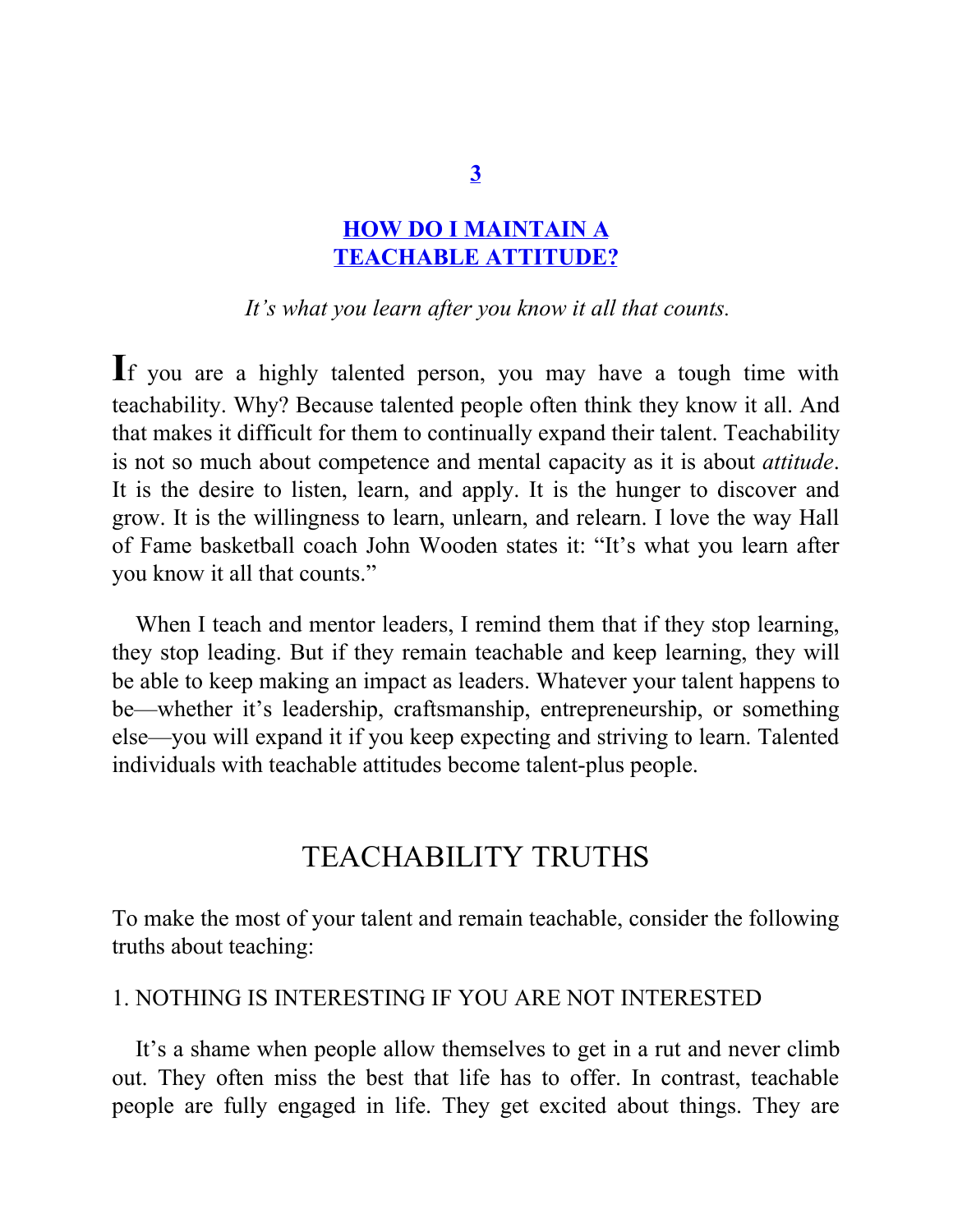interested in discovery, discussion, application, and growth. There is a definite relationship between passion and potential.

German philosopher Goethe advised, "Never let a day pass without looking at some perfect work of art, hearing some great piece of music and reading, in part, some great book." The more engaged you are, the more interesting life will be. The more interested you are in exploring and learning, the greater your potential for growth.

#### 2. SUCCESSFUL PEOPLE VIEW LEARNING DIFFERENTLY FROM THOSE WHO ARE UNSUCCESSFUL

After more than thirty-five years of teaching and training people, I've come to realize that successful people think differently from unsuccessful ones. That doesn't mean that unsuccessful people are unable to think the way successful people do. (In fact, I believe that just about anyone can retrain himself to think differently. That's why I wrote *Thinking for a Change*—to help people learn the thinking skills capable of making them more successful.) Those successful thinking patterns pertain to learning as well.

Teachable people are always open to new ideas and are willing to learn from anyone who has something to offer. American journalist Sydney J. Harris wrote, "A winner knows how much he still has to learn, even when he is considered an expert by others. A loser wants to be considered an expert by others, before he has learned enough to know how little he knows." It's all a matter of attitude.

It's truly remarkable how much a person has to learn before he realizes how little he knows. Back in 1992, I wrote a book called *Developing the Leader Within You*. At the time, I thought, *I've had some success at leadership. I'll write this book, and it will be my contribution to others on this important subject*. I then put *everything* I knew about leadership in that book. But that book was only the beginning. Writing it made me want to learn more about leadership, and my drive to learn went to another level. I searched out more books, lectures, people, and experiences to help me learn. Today, I've written a total of *eight* books on leadership. Am I finished with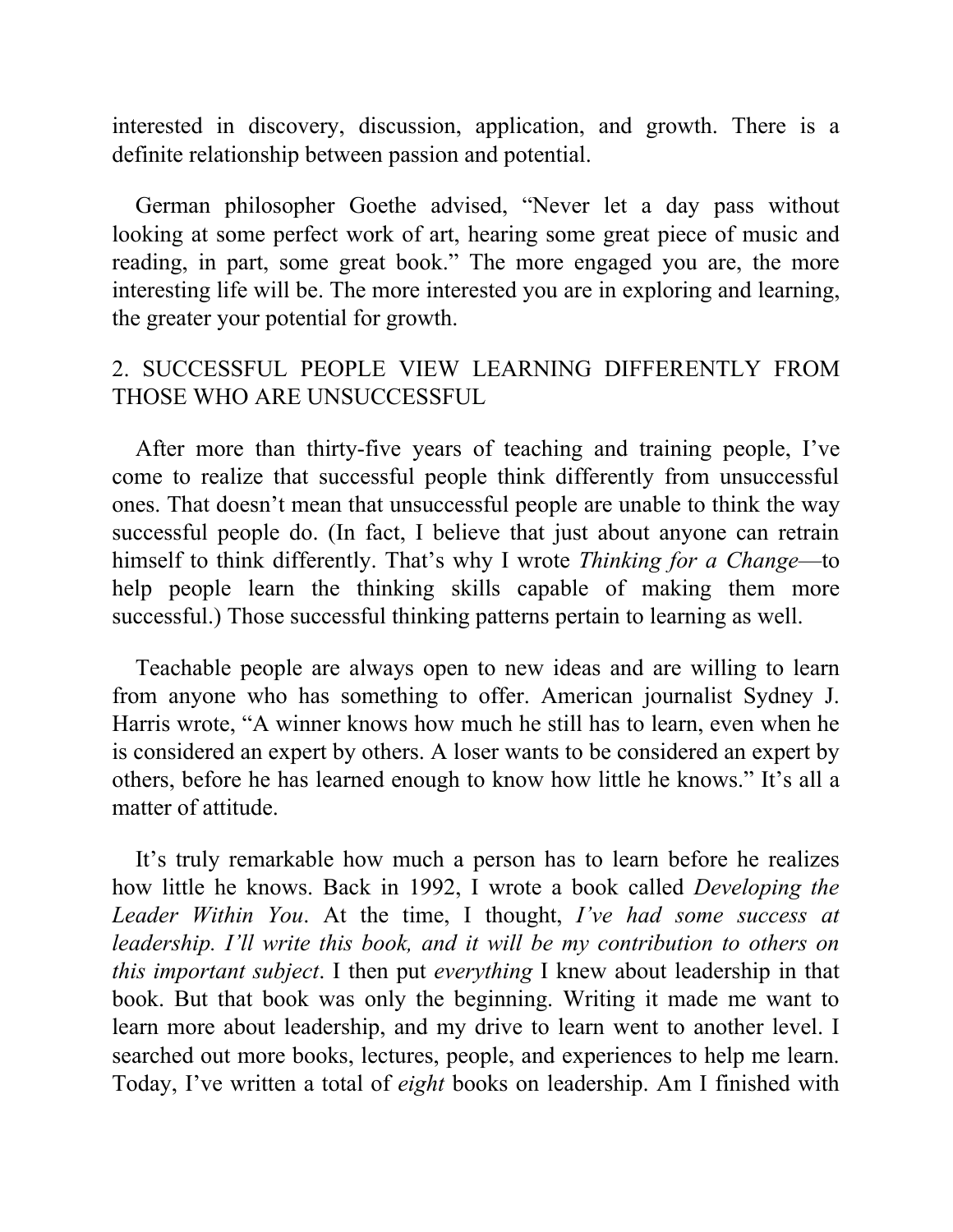that topic? No. There are still things to learn—and to teach. My leadership world is expanding, and so am I. The world is vast, and we are so limited. There is much for us to learn—as long as we remain teachable.

#### 3. LEARNING IS MEANT TO BE A LIFELONG PURSUIT

It's said that the Roman scholar Cato started to study Greek when he was more than eighty years old. When asked why he was tackling such a difficult task at his age, he replied, "It is the earliest age I have left." Unlike Cato, too many people regard learning as an event instead of a process. Someone told me that only one-third of all adults read an entire book after their last graduation. Why would that be? Because they view education as a period of life, not a way of life!

Learning is an activity that is not restricted by age. It doesn't matter if you're past eighty, like Cato, or haven't yet entered your teens. Author Julio Melara was only eleven years old when he began to acquire major life lessons that he has been able to carry with him into adulthood and to teach others. Here are some of the things he's learned, taken from his book *It Only Takes Everything You've Got!: Lessons for a Life of Success*.

Here is a list of all the jobs you will not find on my résumé but lessons that have lasted a lifetime:

- Started cutting grass for profit at age 11 *Lesson learned:* It is important to give things a clean, professional look.
- Stock clerk at a local food store *Lesson learned:* Making sure that if I am going to sell something, the merchandise needs to be in stock.
- Dishwasher at local restaurant *Lesson learned:* Somebody always has to do the job no one else wants to do. Also, most people have a lot of food on their plates. (They do not finish what they start.)
- A janitor at an office building *Lesson learned:* The importance of cleanliness as it related to image.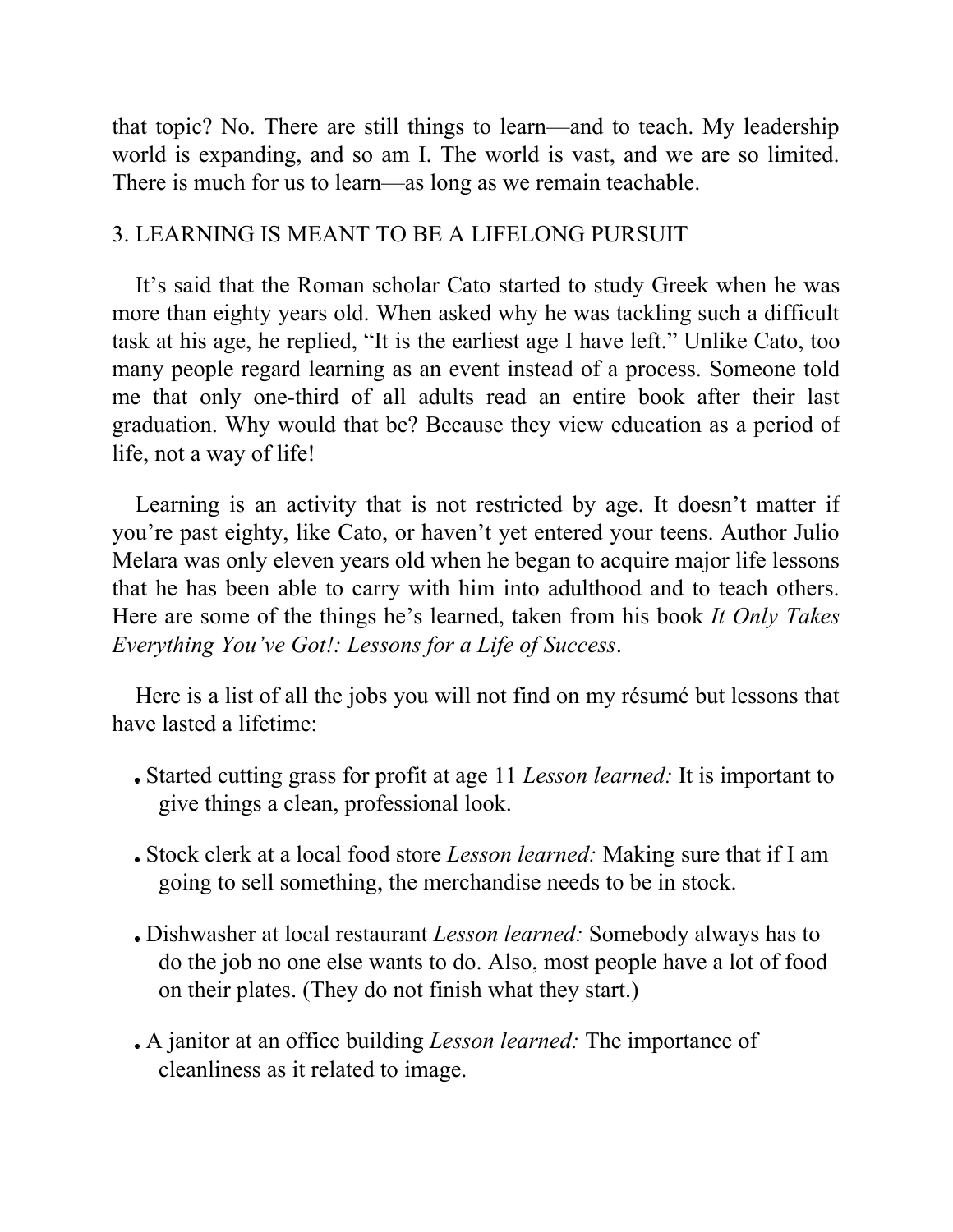- Fry and prep cook at a steak house *Lesson learned:* The importance of preparation and the impact of the right presentation.
- Construction helping hand (lug wood and supplies from one place to another) *Lesson learned:* I do not want to do this for the rest of my life.
- Sold newspaper subscription for daily paper *Lesson learned:* The job of rejection—had to knock on at least thirty doors before I ever sold one subscription.
- Shipping clerk at a plumbing supply house *Lesson learned:* Delivering your project or service on time is just as important as selling it.
- Breakfast cook at a twenty-four-hour restaurant stop *Lesson learned:* How to do fifteen things at once. Also learned about the weird things people like to eat on their eggs.
- Cleaned cars at detailing shop *Lesson learned:* The importance of details (washing vs. detailing). You can pay \$15 just to wash the outside of the car or \$150 to clean the car inside and out and cover all the details. Details are a pain, but details are valuable.
- Shoe salesman at a retail store *Lesson learned:* To sell customers what they want and like. Also, learned to compliment people and be sincere.
- Busboy at a local diner *Lesson learned:* People enjoy being served with a smile and they love a clean table.

Every stage of life presents lessons to be learned. We can choose to be teachable and continue to learn them, or we can be closed-minded and stop growing. The decision is ours.

#### 4. PRIDE IS THE NUMBER ONE HINDRANCE TO TEACHABILITY

Author, trainer, and speaker Dave Anderson believes that the number one cause of management failure is pride. He wrote:

There are many reasons managers fail. For some, the organization outgrows them. Others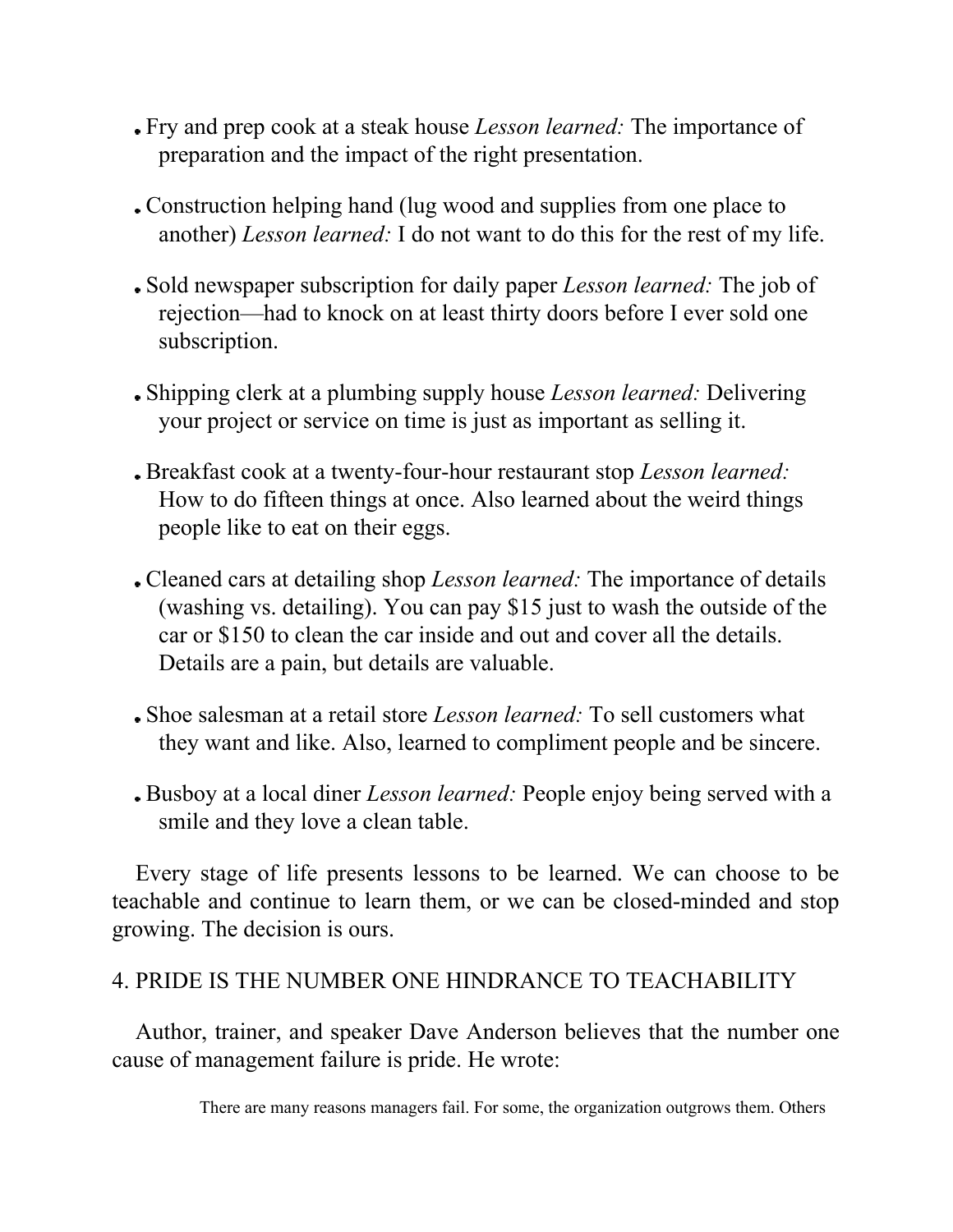don't change with the times . . . A few make poor character choices. They look good for a while but eventually discover they can't get out of their own way. Increasingly more keep the wrong people too long because they don't want to admit they made a mistake or have high turnover become a negative reflection on them. Some failures had brilliant past track records but start using their success as a license to build a fence around what they had rather than continue to risk and stretch to build it to even higher levels. But all these causes for management failure have their root in one common cause: pride. In simplest terms, pride is devastating . . . the pride that inflates your sense of self-worth and distorts your perspective of reality.

While envy is the deadly sin that comes from feelings of *inferiority*, the deadly sin of pride comes from feelings of *superiority* . It creates an arrogance of success, an inflated sense of self-worth accompanied by a distorted perspective of reality. Such an attitude leads to a loss of desire to learn and an unwillingness to change. It makes a person unteachable.

#### HOW TO TAKE YOUR TALENT TO THE NEXT LEVEL

If you want to expand your talent, you must become teachable. That is the pathway to growth. Futurist and author John Naisbitt believes that "the most important skill to acquire is learning how to learn." Here is what I suggest as you pursue teachability and become a talent-plus person:

#### 1. LEARN TO LISTEN

The first step in teachability is learning to listen. American writer and philosopher Henry David Thoreau wrote, "It takes two to speak the truth one to speak and one to hear." Being a good listener helps us to know people better, to learn what they have learned, and to show them that we value them as individuals.

As you go through each day, remember that you can't learn if you're always talking. As the old saying goes, "There's a reason you have one mouth but two ears." Listen to others, remain humble, and you will begin to learn things every day that can help you expand your talent.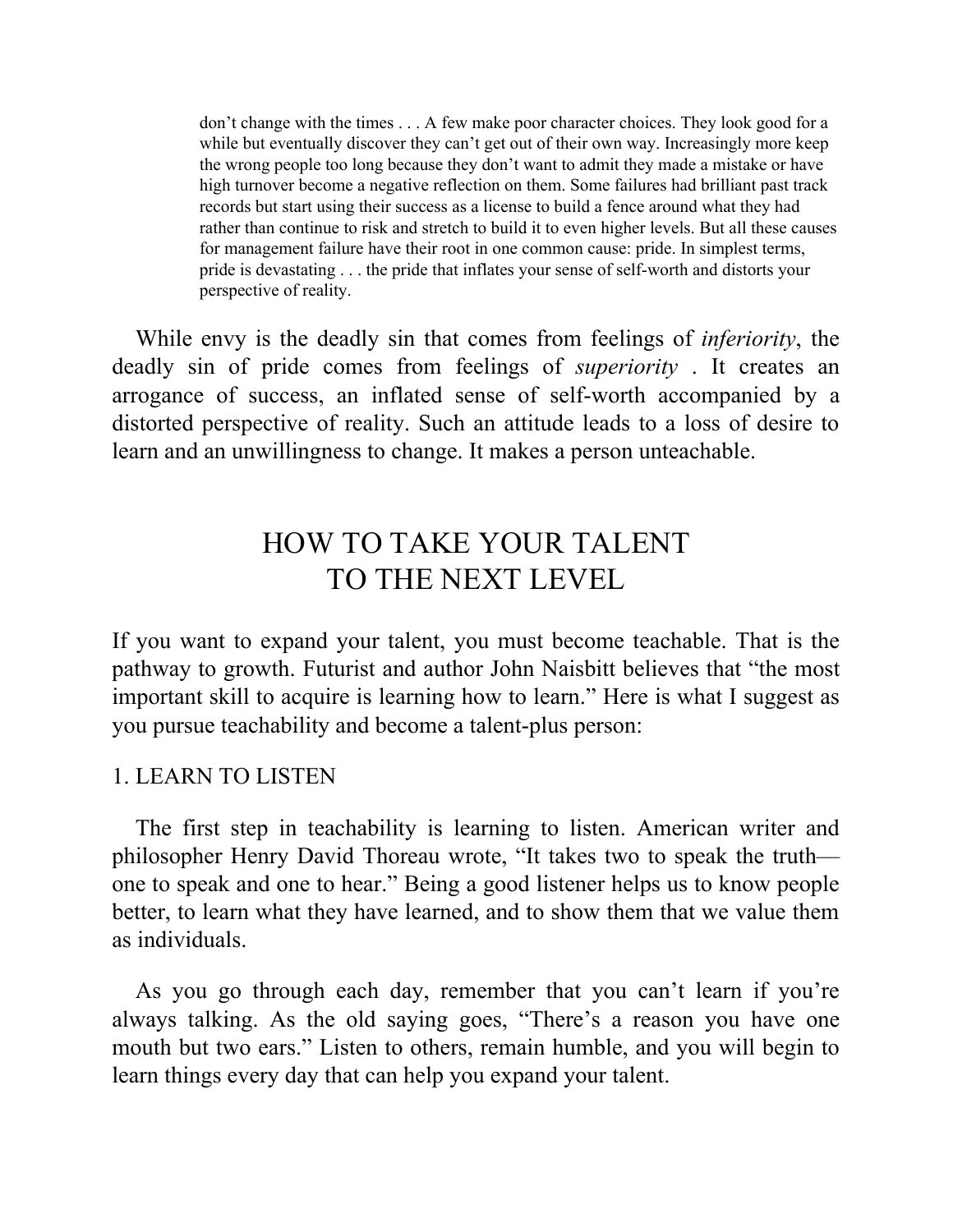#### 2. UNDERSTAND THE LEARNING PROCESS

Here's how the learning typically works:

STEP 1: Act.

STEP 2: Look for your mistakes and evaluate.

STEP 3: Search for a way to do it better.

STEP 4: Go back to step 1.

Remember, the greatest enemy of learning is knowing, and the goal of all learning is action, not knowledge. If what you are doing does not in some way contribute to what you or others are doing in life, then question its value and be prepared to make changes.

#### 3. LOOK FOR AND PLAN TEACHABLE MOMENTS

If you look for opportunities to learn in every situation, you will become a talent-plus person and expand your talent to its potential. But you can also take another step beyond that and actively seek out and plan teachable moments. You can do that by reading books, visiting places that will inspire you, attending events that will prompt you to pursue change, listening to lessons, and spending time with people who will stretch you and expose you to new experiences.

I've had the privilege to spend time with many remarkable people, and the natural reward has been the opportunity to learn. In my personal relationships, I've also gravitated toward people from whom I can learn. My closest friends are people who challenge my thinking—and often change it. They lift me up in many ways. And I've found that I often live out something stated by Spanish philosopher and writer Baltasar Gracian: "Make your friends your teachers and mingle the pleasures of conversation with the advantages of instruction." You can do the same. Cultivate friendships with people who challenge and add value to you, and try to do the same for them. It will change your life.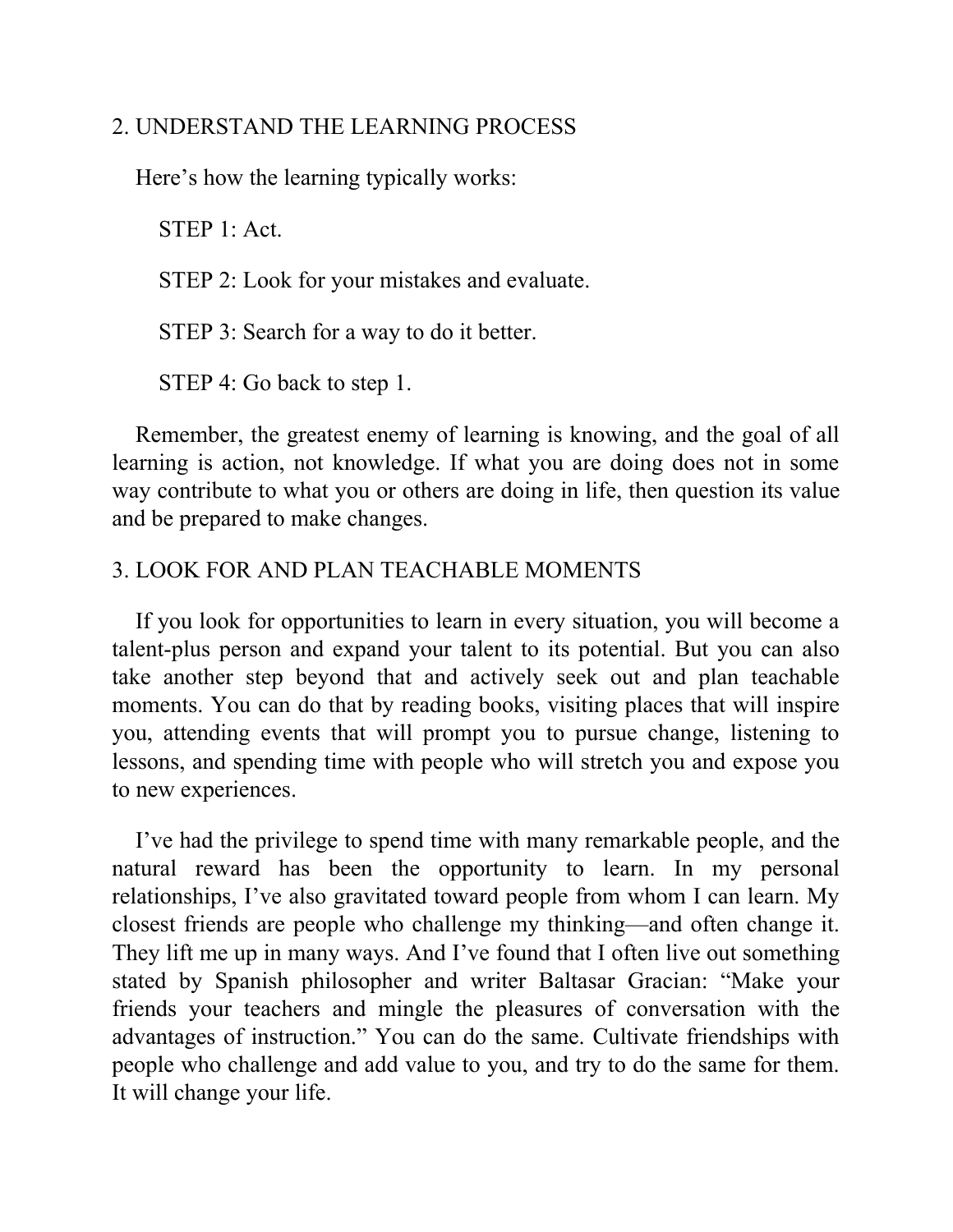#### 4. MAKE YOUR TEACHABLE MOMENTS COUNT

Even people who are strategic about seeking teachable moments can miss the whole point of the experience. I say this because for thirty years I've been a speaker at conferences and workshops—events that are designed to help people learn. But I've found that many people walk away from an event and do very little with what they heard after closing their notebooks. It would be like a jewelry designer going to a gem merchant to buy fine gems, placing them carefully into a case, and then putting that case on the shelf to collect dust. What's the value of acquiring the gems if they're never going to be used?

We tend to focus on learning events instead of the learning process. Because of this, I try to help people take action steps that will help them implement what they learn. I suggest that in their notes, they use a code to mark things that jump out at them:

**T** indicates you need to some time thinking on that point.

**C** indicates something you need to change.

**J** A smiley face means you are doing that thing particularly well.

**A** indicates something you need to apply.

**S** means you need to share that information with someone else.

After the conference I recommend that they create to-do lists based on what they marked, then schedule time to follow through.

#### 5. ASK YOURSELF, "AM I REALLY TEACHABLE?"

I've said it before, but it bears repeating: all the good advice in the world won't help if you don't have a teachable spirit. To know whether you are *really* open to new ideas and new ways of doing things, answer the following questions: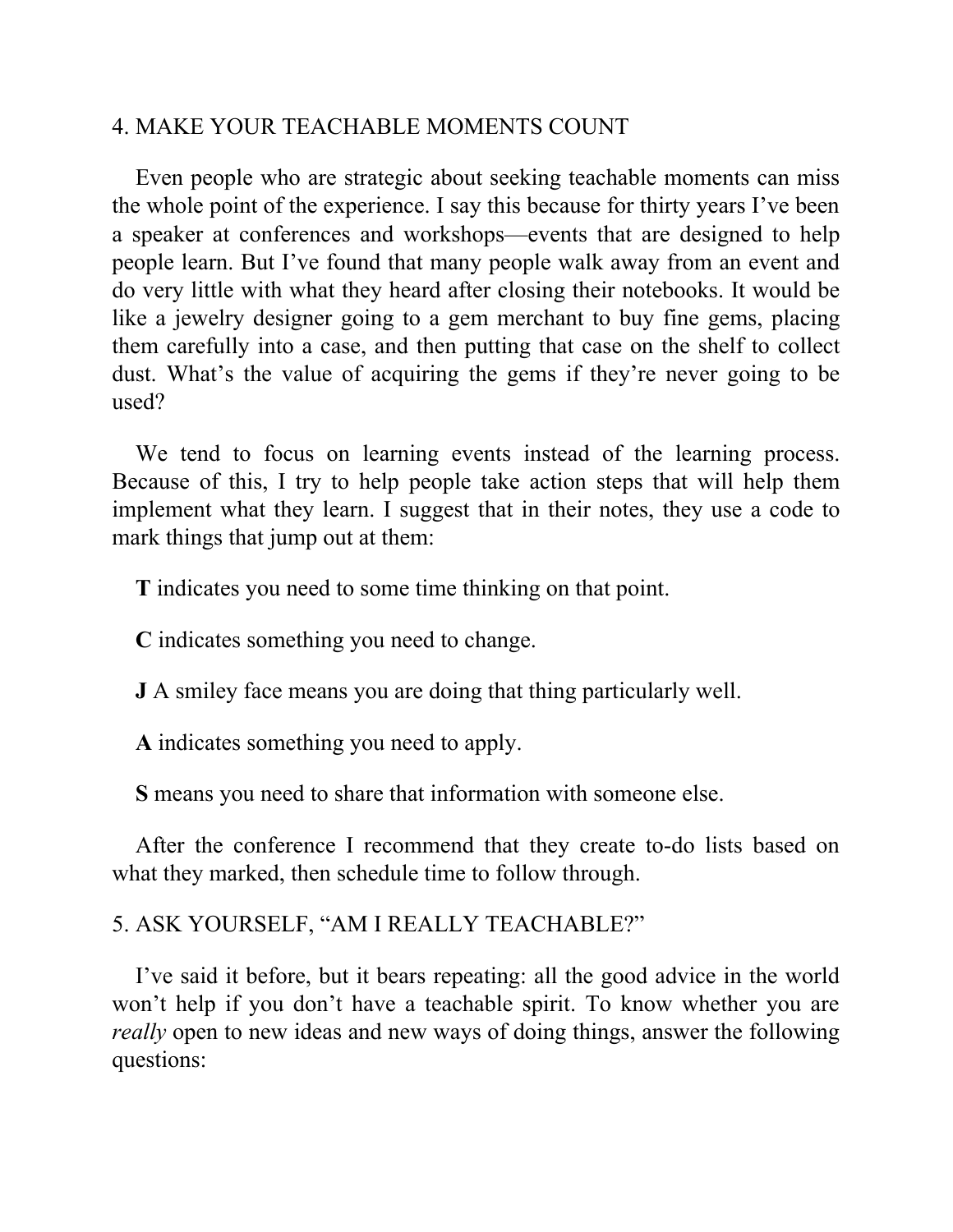- 1. Am I open to other people's ideas?
- 2. Do I listen more than I talk?
- 3. Am I open to changing my opinion based on new information?
- 4. Do I readily admit when I am wrong?
- 5. Do I observe before acting on a situation?
- 6. Do I ask questions?
- 7. Am I willing to ask a question that will expose my ignorance?
- 8. Am I open to doing things in a way I haven't done before?
- 9. Am I willing to ask for directions?
- 10. Do I act defensive when criticized, or do I listen openly for the truth?

If you answered no to one or more of these questions, then you have room to grow in the area of teachability. You need to soften your attitude and learn humility, and remember the words of John Wooden: "Everything we know we learned from someone else!"

Thomas Edison was the guest of the governor of North Carolina when the politician complimented him on his creative genius.

"I am not a great inventor," countered Edison.

"But you have more than a thousand patents to your credit," the governor stated.

"Yes, but about the only invention I can really claim as absolutely original is the phonograph," Edison replied.

"I'm afraid I don't understand what you mean," the governor remarked.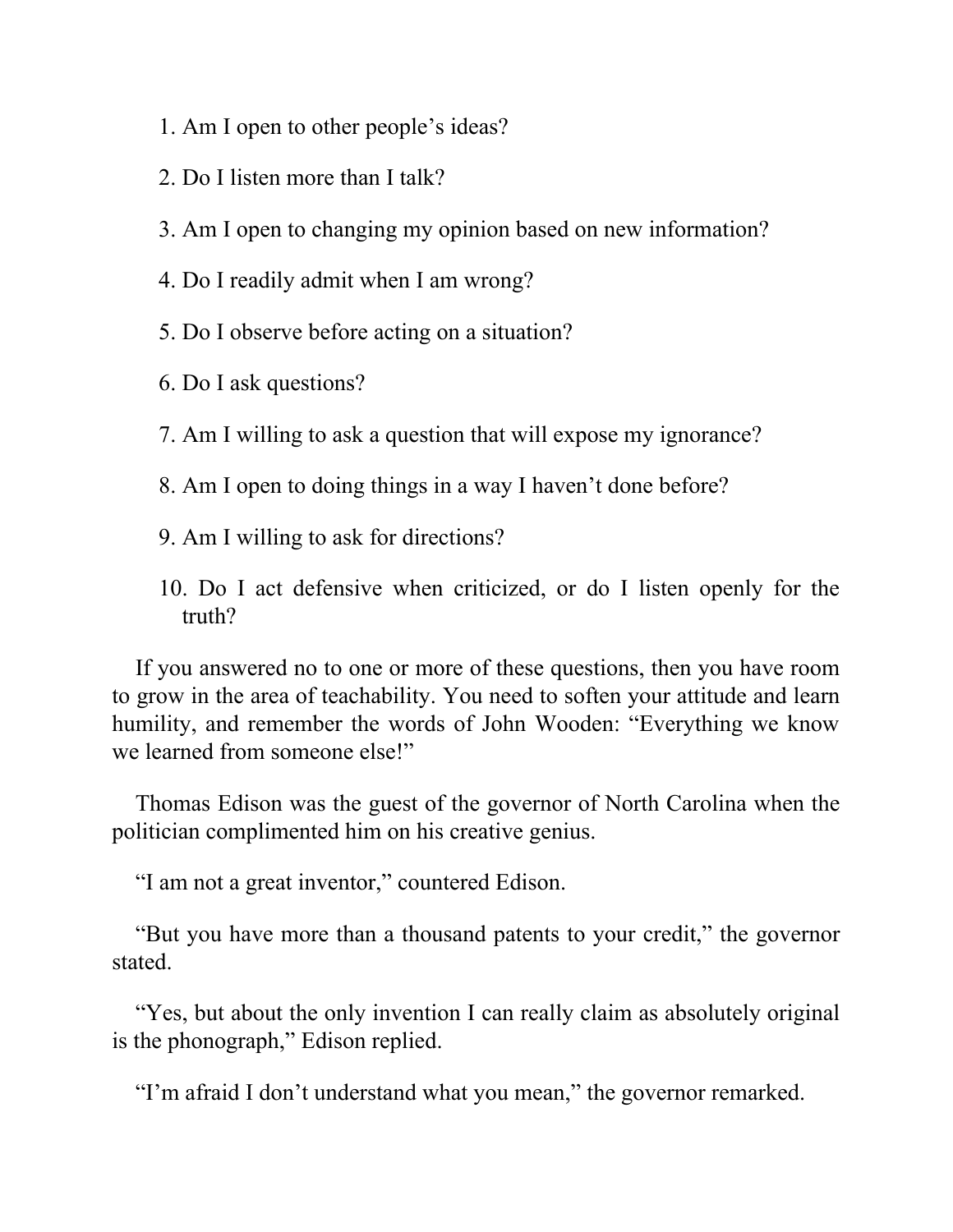"Well," explained Edison, "I guess I'm an awfully good sponge. I absorb ideas from every course I can, and put them to practical use. Then I improve them until they become of some value. The ideas which I use are mostly the ideas of other people who don't develop them themselves."

What a remarkable description of someone who used teachability to expand his talent! That is what a talent-plus person does. That is what all of us should strive to do.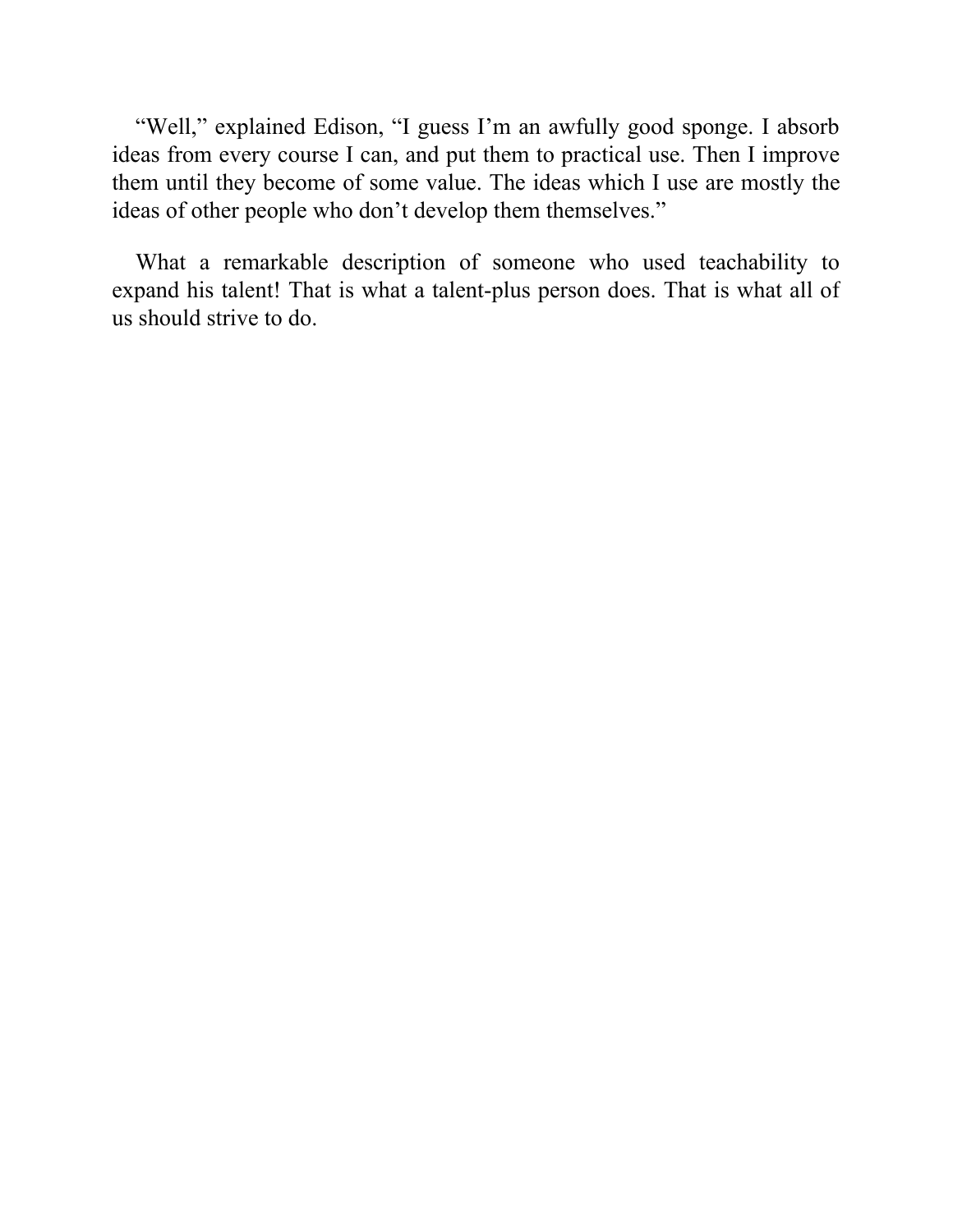#### **WHAT ROLE DO OTHERS PLAY IN MY [GROWTH?](#page-4-5)**

<span id="page-31-0"></span>What kind of attitude do you have when it comes to learning from others? All people fall into one of the categories described by the following statements:

#### NO ONE CAN TEACH ME ANYTHING—ARROGANT ATTITUDE

I think we sometimes assume that ignorance is the greatest enemy of teachability. However, that really has little to do with teachability. Haven't you known some highly educated and highly successful people who do not want to hear the suggestions or opinions of anyone else? Some people think they know it all! A person who creates a large, successful organization may think he can't learn from people who run a smaller one. A person who receives a doctorate can become unreceptive to instruction from anyone else because she is now considered an expert. Another person who is the most experienced in a company or department may not listen to the ideas of someone younger.

Such people don't realize how much they are hurting themselves. The reality is that no one is too old, too smart, or too successful to learn something new. The only thing that can come between a person and the ability to learn and improve is a bad attitude.

#### SOMEONE CAN TEACH ME EVERYTHING—NAIVE ATTITUDE

People who realize that they have room to grow often seek a mentor. That's usually a good thing. However, it's naive for individuals to think they can learn everything they need to know from just one person. People don't need *a* mentor—they need *many* mentors. I've learned so much from so many people. Les Stobbe taught me how to write. My brother, Larry, is my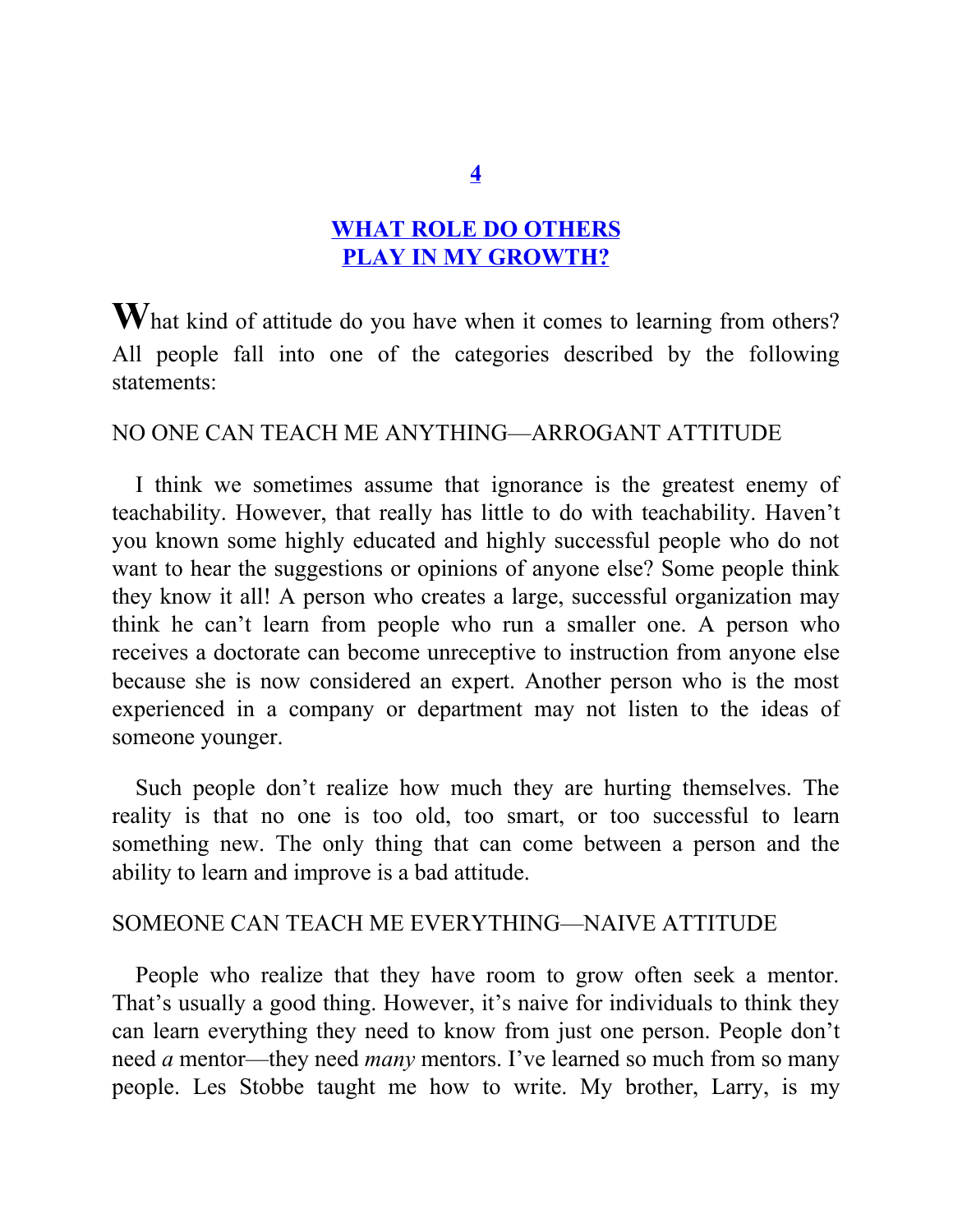business mentor. I've learned a lot about communication from Andy Stanley. Tom Mullins models relationships for me. If I tried to include all the people who have taught me over the years, I'd fill page after page with names.

#### EVERYONE CAN TEACH ME SOMETHING—TEACHABLE **ATTITUDE**

The people who learn the most aren't necessarily the ones who spend time with the smartest people. They are the ones with a teachable attitude. Every person has something to share—a lesson learned, an observation, a life experience. We just need to be willing to listen. In fact, often people teach us things when they don't intend to do so. Ask any parents and you will find out that they learned things from their children—even when their kids were infants incapable of communicating a single word. The only time people can't teach us things is when we are unwilling to learn.

I'm not saying that every person you meet *will* teach you something. All I'm saying is that people have the potential to do so—if you'll let them.

#### HOW TO LEARN FROM OTHERS

If you have a teachable attitude—or you are willing to adopt one—you will be positioned well to learn from others. Then all you will need to do is take the following five steps:

#### 1. MAKE LEARNING YOUR PASSION

Management expert Philip B. Crosby noted:

There is a theory of human behavior that says people subconsciously retard their own intellectual growth. They come to rely on clichés and habits. Once they reach the age of their own personal comfort with the world, they stop learning and their mind runs on idle for the rest of their days. They may progress organizationally, they may be ambitious and eager, and they may even work night and day. But they learn no more.<sup>[1](#page-72-5)</sup>

That's sometimes the problem with people who received the *positions* they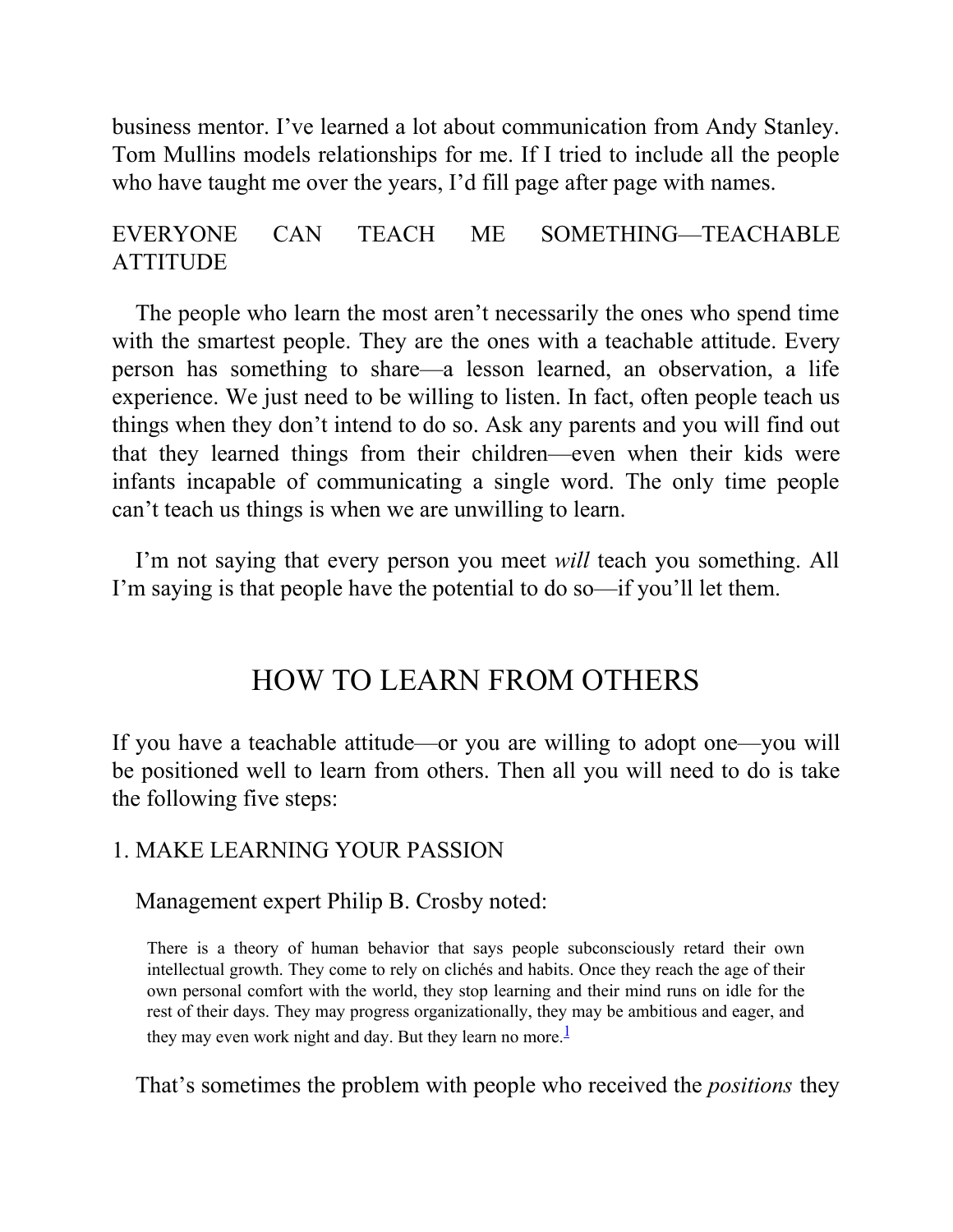dreamed of or reached the *goals* they set for their organizations or earned the *degrees* they strived for. In their minds, they have reached their destinations. They get comfortable.

If you desire to keep growing, you cannot sit back in a comfort zone. You need to make learning your goal. Do that and you will never run out of gas mentally, and your motivation will be strong. And don't worry about having people to teach you. Greek philosopher Plato said, "When the pupil is ready, the teacher will appear."

#### 2. VALUE PEOPLE

In 1976, I had been in my career for seven years, and I felt successful. In those days, churches were often judged by the success of their Sunday school programs, and the church I led had the fastest-growing program in the state of Ohio. And by then my church had grown to be the largest in my denomination. But I still wanted to learn. That year I signed up to attend a conference. There were three speakers that I wanted to hear. They were older, more successful, and more experienced than I was.

During the conference, one of the sessions was an idea exchange where anybody could talk. I figured it would be a waste of time, and I was going to skip it, but my curiosity got the best of me. It turned out to be a real eyeopener. Person after person shared what was working in his organization, and I sat there scribbling notes and jotting down ideas. It turned out that I learned more during that session than in all the others combined.

That surprised me, and later I realized why. Before that conference, I thought only older, more successful people could teach me anything. I had walked into that room placing very little value on the other people there. And that was a wrong attitude. People don't learn from people they don't value. I determined to change my thinking from that day forward.

#### 3. DEVELOP RELATIONSHIPS WITH GROWTH POTENTIAL

It's true that everyone has *something* to teach us, but that doesn't mean anyone can teach us *everything* we want to learn. We need to find people who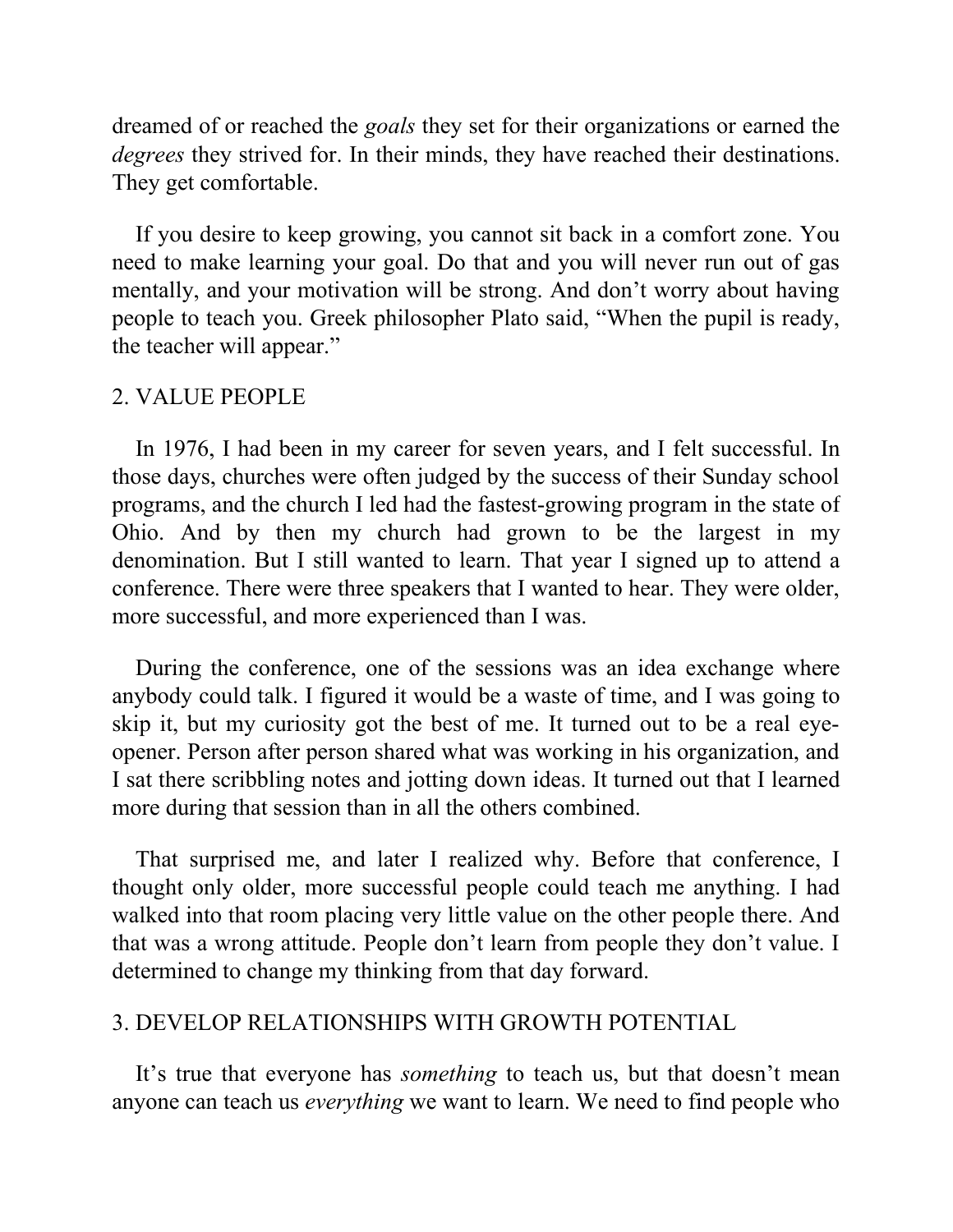are especially likely to help us grow—experts in our field, creative thinkers who will stretch us mentally, achievers who will inspire us to go to the next level. Learning is often the reward for spending time with remarkable people. Who they are and what they know rub off. As Donald Clifton and Paula Nelson, authors of *Soar with Your Strengths*, observe, "Relationships help us define who we are and what we become."

#### 4. IDENTIFY PEOPLE'S UNIQUENESS AND STRENGTHS

Philosopher-poet Ralph Waldo Emerson remarked, "I have never met a man who was not my superior in some particular." People grow best in their areas of strength—and can learn the most from another person's area of strength. For that reason, you can't be indiscriminate in choosing the people you seek out to teach you.

In the mid-1970s, I identified the top ten church leaders in the nation, and I tried to get an appointment for lunch with each of them. I even offered them one hundred dollars for an hour of their time—that was a half week's pay back then. Some were willing to meet me. Others weren't. I was extremely grateful to the ones who did.

My wife and I didn't have much money then, and these leaders lived all over the country, so we planned our vacations for several years around these visits. Why would I go to such lengths to meet these people? Because I was dying to learn the unique skills and strengths they possessed. The meetings made a huge difference in my life. And do you know what? Connection with great men and women continues to affect my life. Every month I try to meet with someone I admire and from whom I want to learn.

#### 5. ASK QUESTIONS

The first year I was in college, I took a part-time job at a locker plant in Circleville, Ohio. It was a place where cows were slaughtered and the meat was stored in giant refrigerated lockers. My job was to haul freshly processed meat to the refrigeration areas and to retrieve orders of meat for customers.

Anytime I'm exposed to something new—and this was a new area for me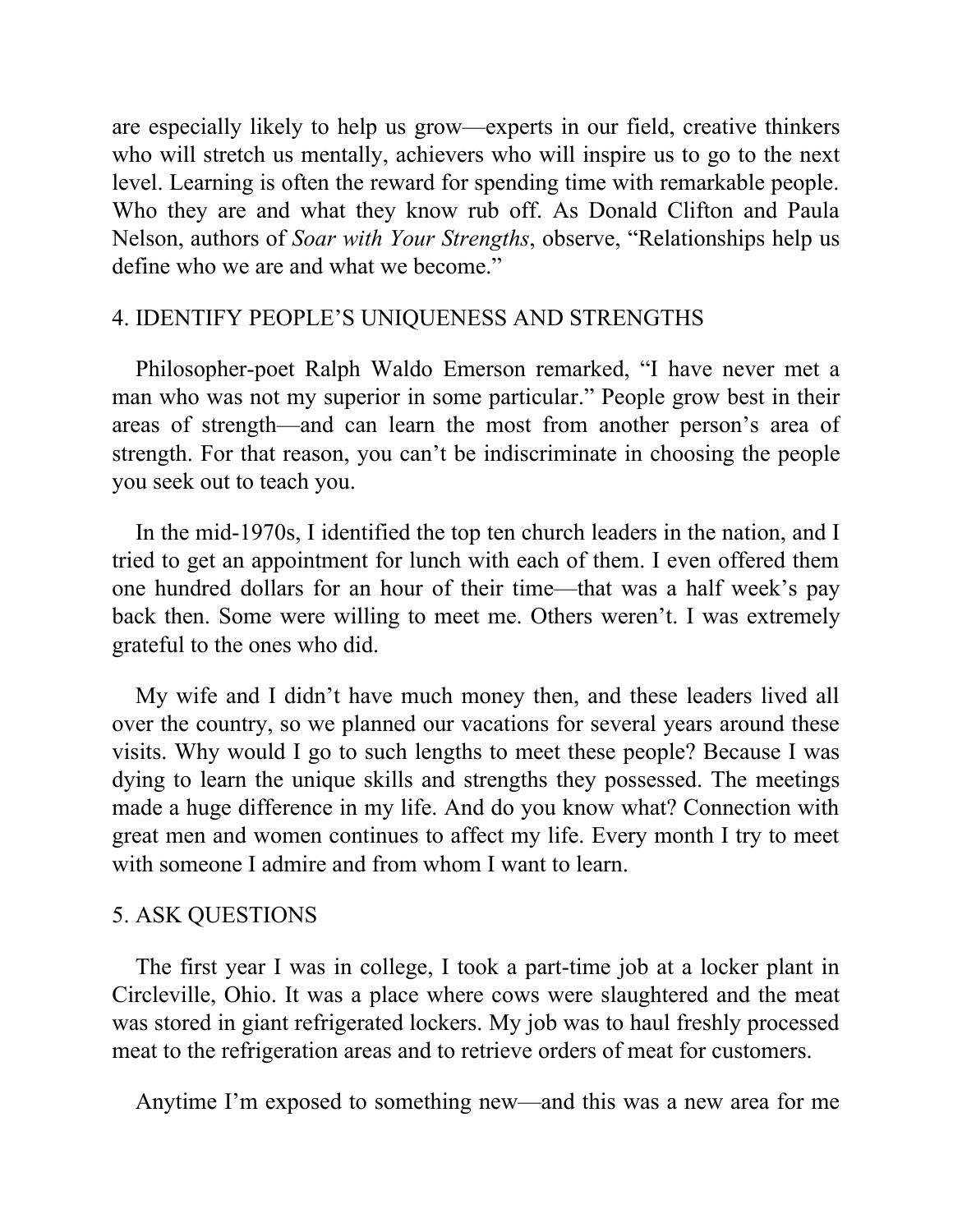—I try to learn about it. And the best way to learn is to watch and ask questions. I had been working for about two weeks when Pense, an old guy who had worked there for years, pulled me aside and said, "Son, let me tell you something. You ask too many questions. I've been working here for a long time. I kill cows. That's all I do—and that's all I'm gonna do. The more you know, the more they expect you to do." I had a hard time understanding why anybody *wouldn't* want to learn and grow. But obviously he was committed not to change.

Writer Johann Wolfgang von Goethe believed that "one ought, every day at least, to hear a little song, read a good poem, see a fine picture, and, if it were possible, to speak a few reasonable words." I would add that one ought to also ask questions to learn something new each day. The person who asks the right questions learns the most.

#### CHOOSE A MENTOR TO HELP YOU GROW

You must have the right attitude toward others in order to grow. But if you really want to maximize your progress, you need to take another step. You need to find a mentor who can model what you want to learn and help you grow. At first it doesn't have to be someone you know. Start by reading books, watching videos, and attending conferences. Read blogs. Then start looking for someone who can help you go to the next level.

Give careful thought to the people you follow because they will impact the course of your life. I have developed six questions to ask myself before picking a model to follow. Perhaps they will help you when choosing a mentor.

#### DOES MY MODEL'S LIFE DESERVE A FOLLOWING?

This question looks at credibility. It is possible to be the very first person to discover a leader worth following, but it doesn't happen very often. If the person has no following, he or she may not be worth following.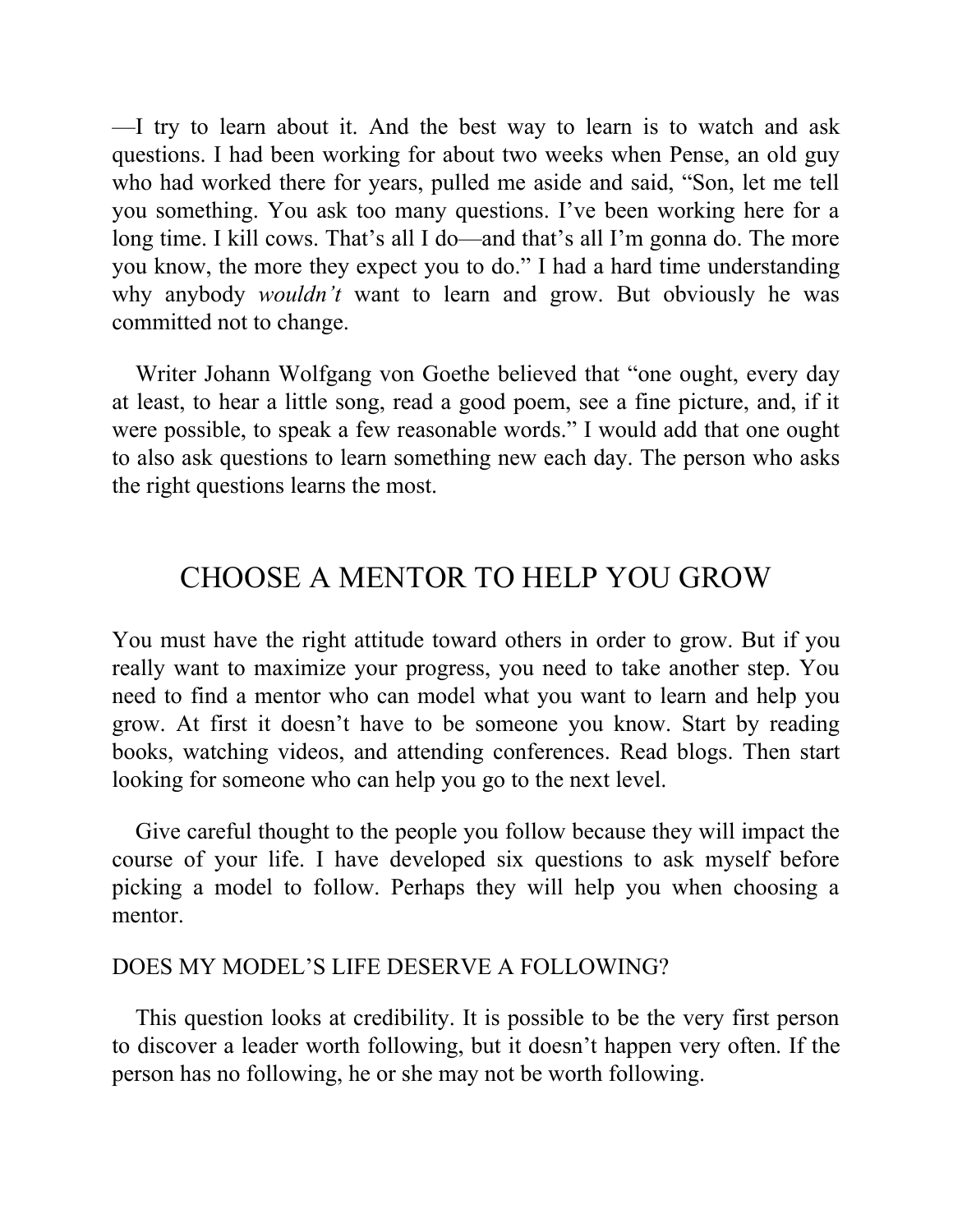If my answer to either of the first two questions is no, I don't have to bother with the other four. I need to look for another model.

## WHAT IS THE MAIN STRENGTH THAT INFLUENCES OTHERS TO FOLLOW MY MODEL?

What does the model have to offer me? What is his best? Also note that strong leaders have weaknesses as well as strengths. I don't want to inadvertently emulate the weaknesses.

#### DOES MY MODEL PRODUCE OTHER LEADERS?

The answer to this question will tell me whether the model's leadership priorities match mine in regard to developing new leaders.

#### IS MY MODEL'S STRENGTH REPRODUCIBLE IN MY LIFE?

If I can't reproduce his strength in my life, his modeling will not benefit me. For instance, if you admire Shaquille O'Neil's ability as a basketball center, but you're only 5 feet, 9 inches tall and weigh 170 pounds, you are not going to be able to reproduce his strengths. Find appropriate models . . . but strive for improvement. Don't be too quick to say that a strength is not reproducible. Most are. Don't limit your potential.

## IF MY MODEL'S STRENGTH IS REPRODUCIBLE IN MY LIFE, WHAT STEPS MUST I TAKE TO DEVELOP AND DEMONSTRATE THAT STRENGTH?

You must develop a plan of action. If you only answer the questions and never implement a plan to develop those strengths in yourself, you are only performing an intellectual exercise.

The models we choose may or may not be accessible to us in a personal way. Some may be national figures, such as a president. Or they may be people from history. They can certainly benefit you, but not the way a personal mentor can.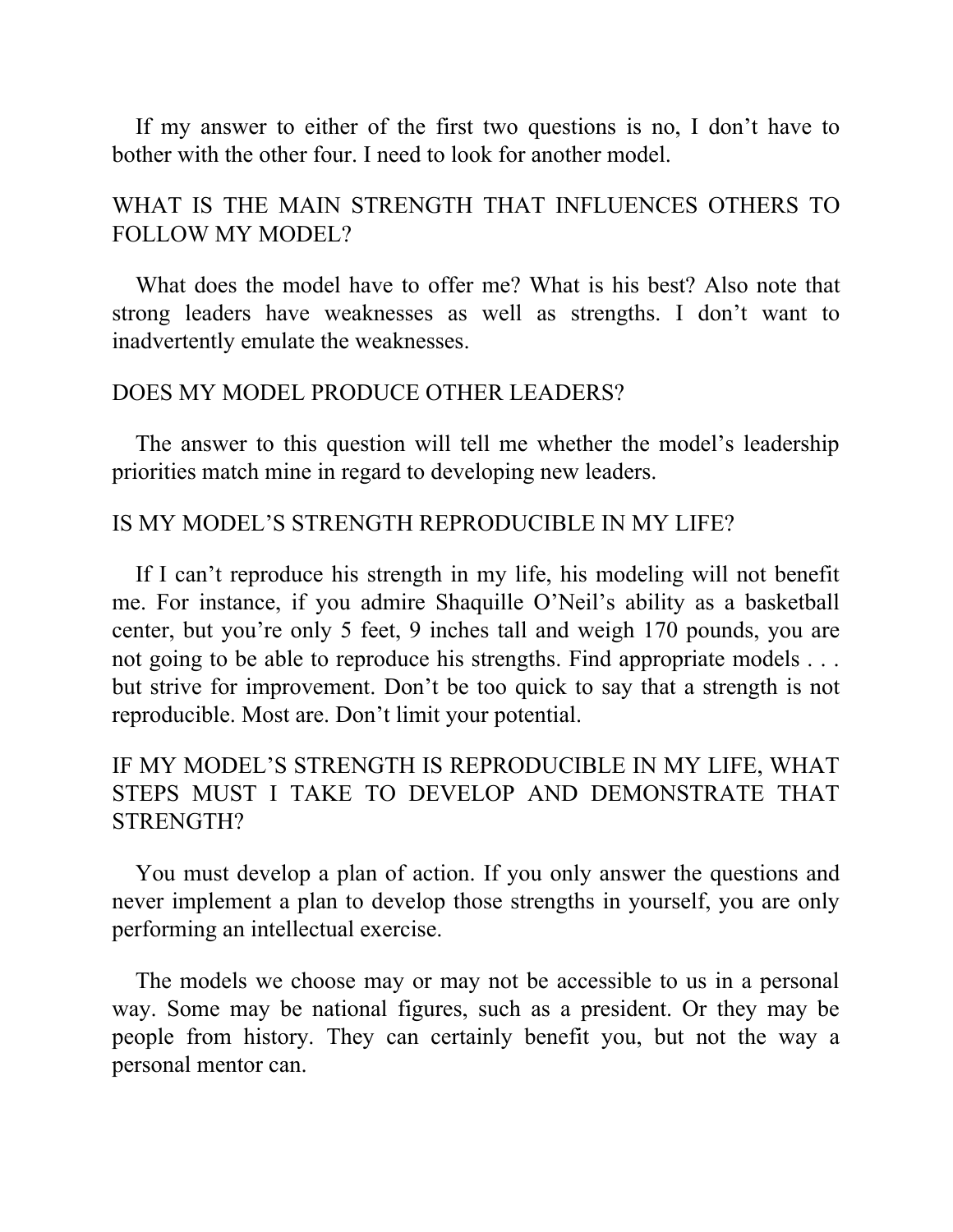## GUIDELINES FOR MENTORING RELATIONSHIPS

When you find someone who can personally mentor you, use these guidelines to help develop a positive mentoring relationship with that person:

#### CLARIFY YOUR LEVEL OF EXPECTATIONS

Generally, the goal of mentoring is improvement, not perfection. Perhaps only a few people can be truly excellent—but all of us can become better.

#### ACCEPT A SUBORDINATE, LEARNING POSITION

Don't let ego get in the way of learning. Trying to impress the mentor with your knowledge or ability will set up a mental barrier between you. It will prevent you from receiving what he is giving. Be humble and patient.

### RESPECT THE MENTOR, BUT DON'T IDOLIZE HIM

Respect allows us to accept what the mentor is teaching. But making the mentor an idol removes the ability to be objective and critical—faculties we need for adapting a mentor's knowledge and experience to ourselves. Learn from your mentor's weaknesses as well as strengths.

### IMMEDIATELY PUT INTO EFFECT WHAT YOU ARE LEARNING

In the best mentoring relationships, what is learned comes quickly into focus. As soon as you learn something new, put it into practice or teach it to someone else. You will assimilate it more quickly if you do.

#### BE DISCIPLINED IN RELATING TO THE MENTOR

Arrange for ample and consistent time, select the subject matter in advance, and do your homework to make the sessions profitable.

#### REWARD YOUR MENTOR WITH YOUR OWN PROGRESS

If you show appreciation but make no progress, the mentor experiences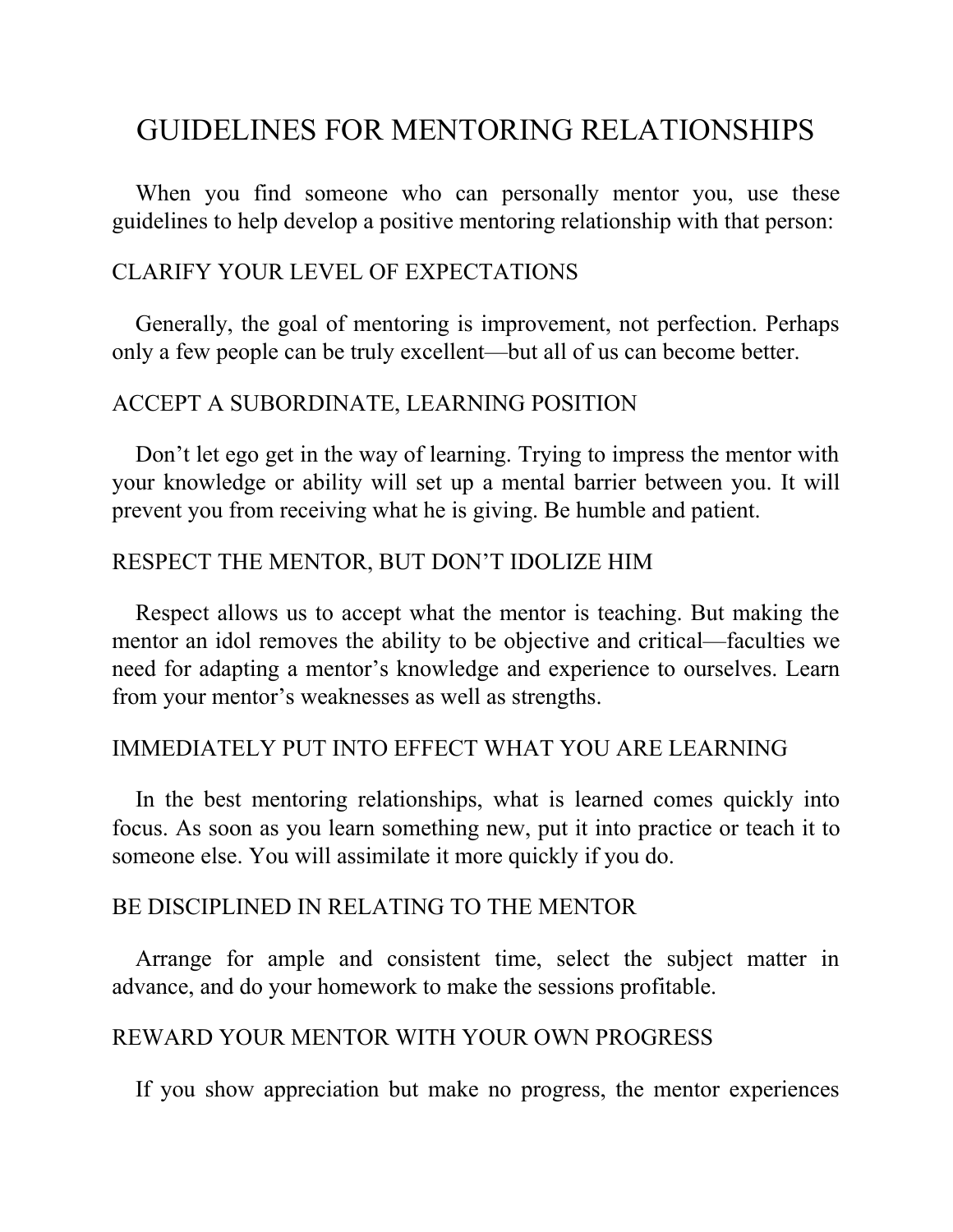failure. Your progress is his highest reward. Strive for growth, then communicate your progress.

## DON'T THREATEN TO GIVE UP

Let your mentor know you have made a decision for progress and that you are a persistent person—a determined winner. Then he will know he is not wasting his time.

There is no substitute for your own personal growth. If you are not receiving and growing, you will not be able to give to the people you nurture and develop.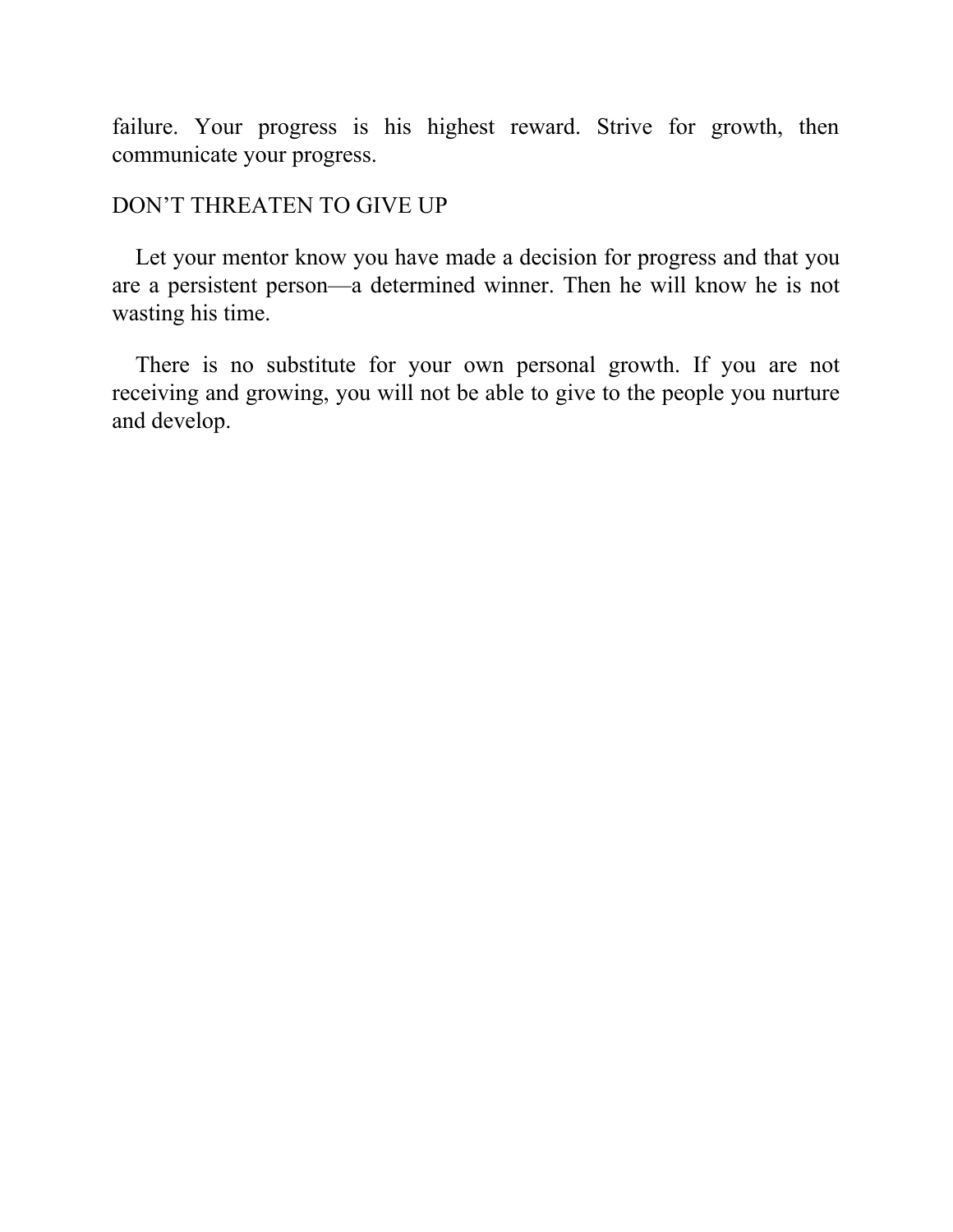# PART II

THE ONGOING PROCESS OF [IMPROVEMENT](#page-4-0)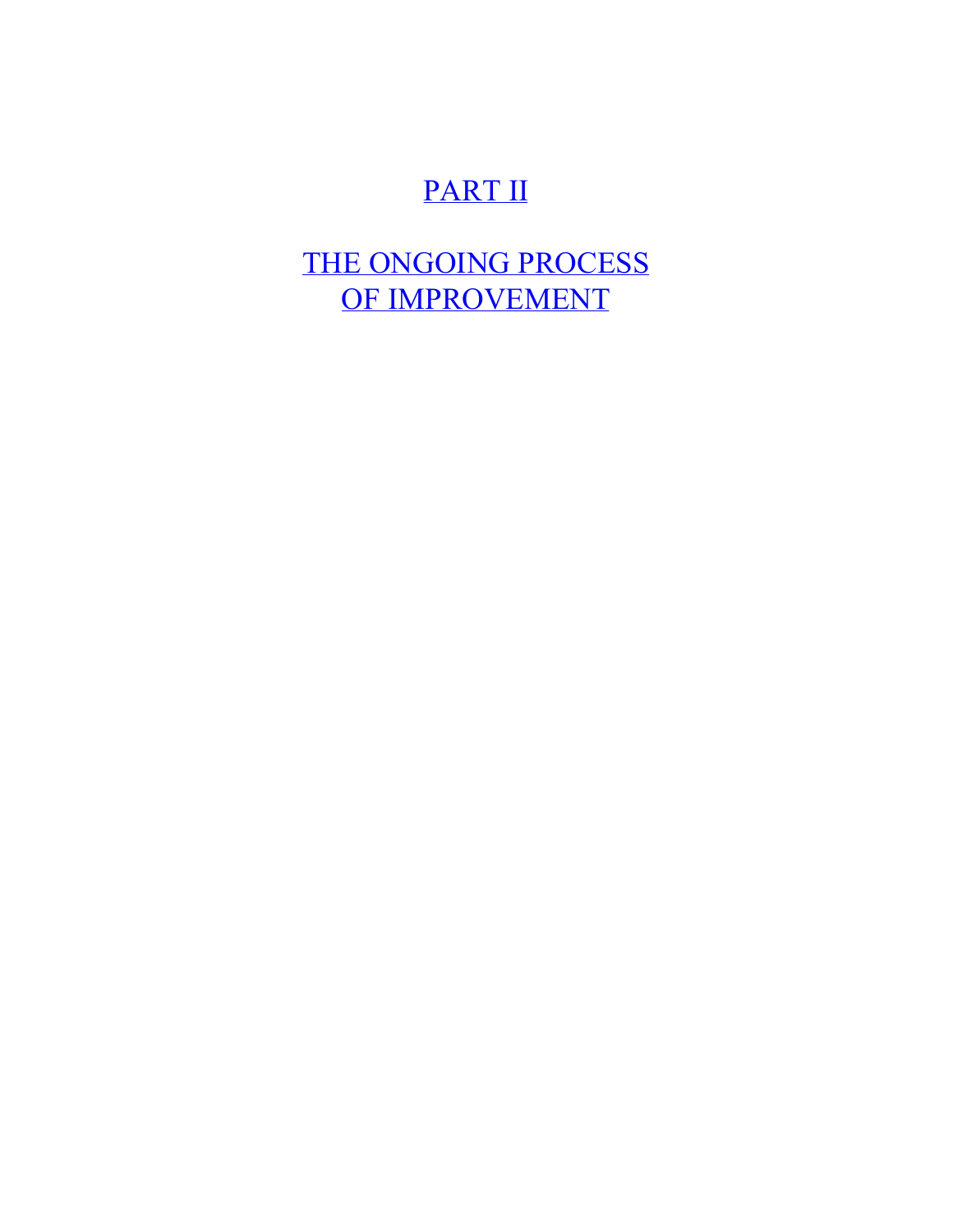## **WHERE SHOULD I FOCUS MY TIME AND [ENERGY?](#page-4-1)**

*To reach your potential, get in your strength zone.*

**C**an you remember the first lesson you ever learned about leadership? <sup>I</sup> can. It came from my dad. He used to tell my brother, my sister, and me, "Find out what you do well and keep on doing it." That wasn't just casual advice. He and my mother made it their mission to help us discover our strengths and start developing them before we were old enough to leave home and go out on our own.

Dad also reinforced that advice by living it. One of his favorite sayings was "This one thing I do." He had an uncanny ability to remain focused within his areas of strength. That, coupled with his determination to finish what he started, served him well throughout his career and beyond. He stays in his strength zone. It is one of the reasons he has always been the greatest inspiration for my life.

## SEARCHING FOR STRENGTHS

When I started my career, I was committed to finding my strength zone and working to stay in it. However, I was frustrated for my first few years working. Like many inexperienced leaders, I tried to do many different things to discover what I really could do well. In addition, people's expectations for what I would do and how I would lead did not always match my strengths. I think that is true for many young leaders just starting out.

My responsibilities and obligations sometimes required that I perform tasks for which I possessed neither talent nor skill. I was often ineffective as a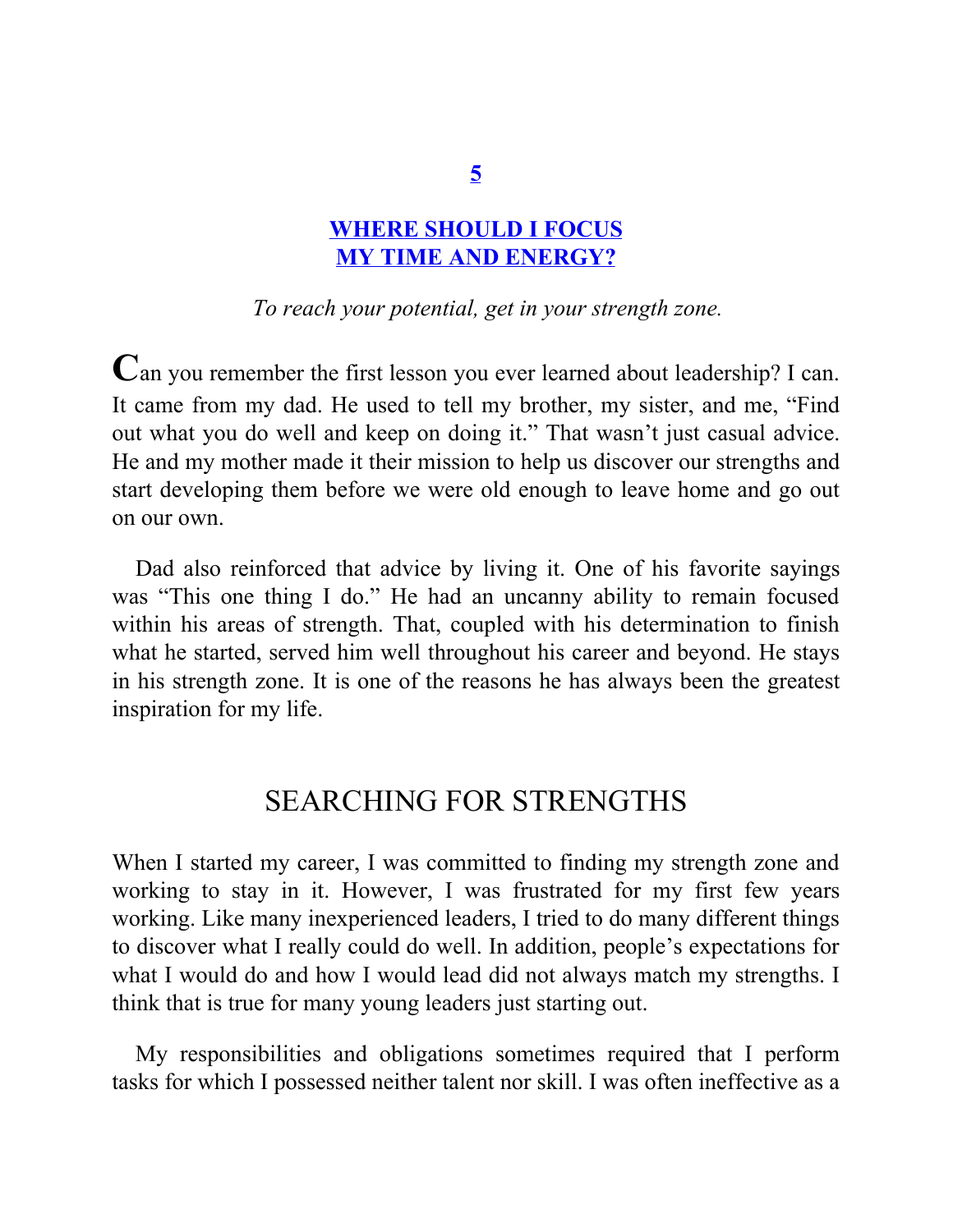result. It took me several years to sort all this out, find my strength zone, and recruit and develop other people to compensate for my weaknesses.

If you are a young leader and you are still uncertain about where your strengths lie, don't get discouraged. Try to be patient and keep working hard. If you persevere you will figure it out. Here's what I know: no matter if you're just starting out or if you are at the peak of your career, the more you work in your strength zone, the more successful you will be.

## DEFINING PERSONAL SUCCESS

I've heard many definitions of success from many people over the years. In fact, I've embraced different definitions myself at different stages of my life. But in the last fifteen years, I have zeroed in on a definition that I think captures success no matter who people are or what they want to do. I believe success is

Knowing your purpose in life, Growing to your maximum potential, and Sowing seeds that benefit others.

If you are able to do those three things, you are successful. However, none of them is possible unless you find and stay in your strength zone.

I love the story of a group of neighborhood boys who built a tree house and formed their own club. When the grown-ups were told who had been selected for which office, they were astonished to hear that a four-year-old had been elected president.

"That boy must be a born leader," one dad observed. "How did it happen that all you bigger boys voted for him?"

"Well, you see, Dad," his son replied, "he can't very well be secretary because he doesn't know how to read or write. He couldn't be treasurer, because he can't count. He would never do for sergeant at arms because he's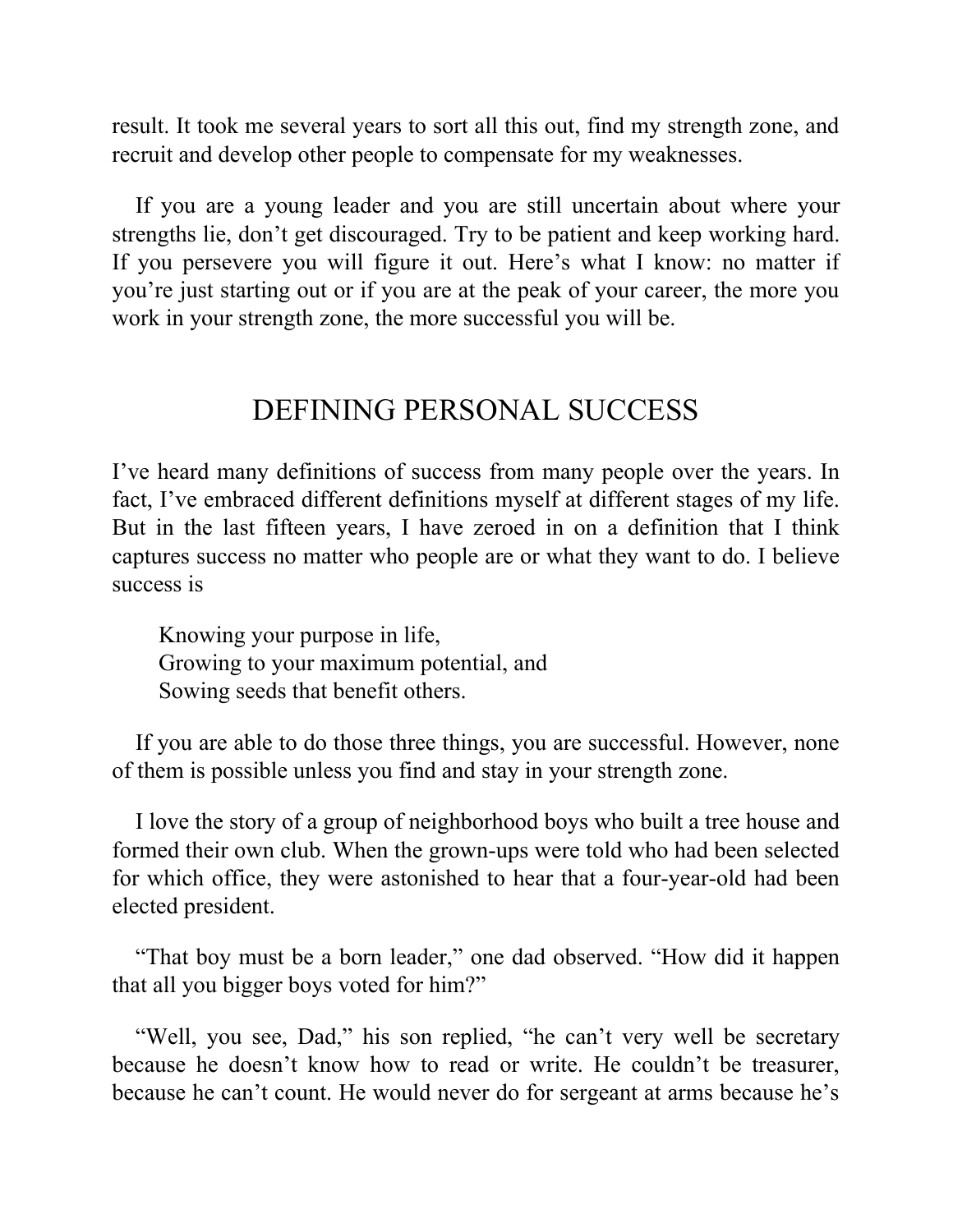too little to throw anybody out. If we didn't choose him for anything, he'd feel bad. So we made him president."

Real life, of course, doesn't work that way. You don't become an effective leader by default. You must be intentional. And you must work from your strengths.

Whenever I mentor people and help them discover their purpose, I always encourage them to start the process by discovering their strengths, not exploring their shortcomings. Why? Because people's purpose in life is always connected to their giftedness. It always works that way. You are not called to do something that you have no talent for. You will discover your purpose by finding and remaining in your strength zone.

Similarly, you cannot grow to your maximum potential if you continually work outside of your strength zone. Improvement is always related to ability. The greater your natural ability, the greater your potential for improvement. I've known people who thought that reaching their potential would come from shoring up their weaknesses. But do you know what happens when you spend all your time working on your weaknesses and never developing your strengths? If you work really hard, you might claw your way all the way up to mediocrity! But you'll never get beyond it.

The final piece of the puzzle—living a life that benefits others—always depends upon us giving our best, not our worst. You can't change the world by giving only leftovers or by performing with mediocrity. Only your best will add value to others and lift them up.

## FINDING YOUR OWN STRENGTH ZONE

British poet and lexicographer Samuel Johnson said, "Almost every man wastes part of his life in attempts to display qualities which he does not possess." If you have an image in your mind of what talents people are supposed to have, yet you do not possess them, then you will have a difficult time finding your true strengths. You need to discover and develop who *you*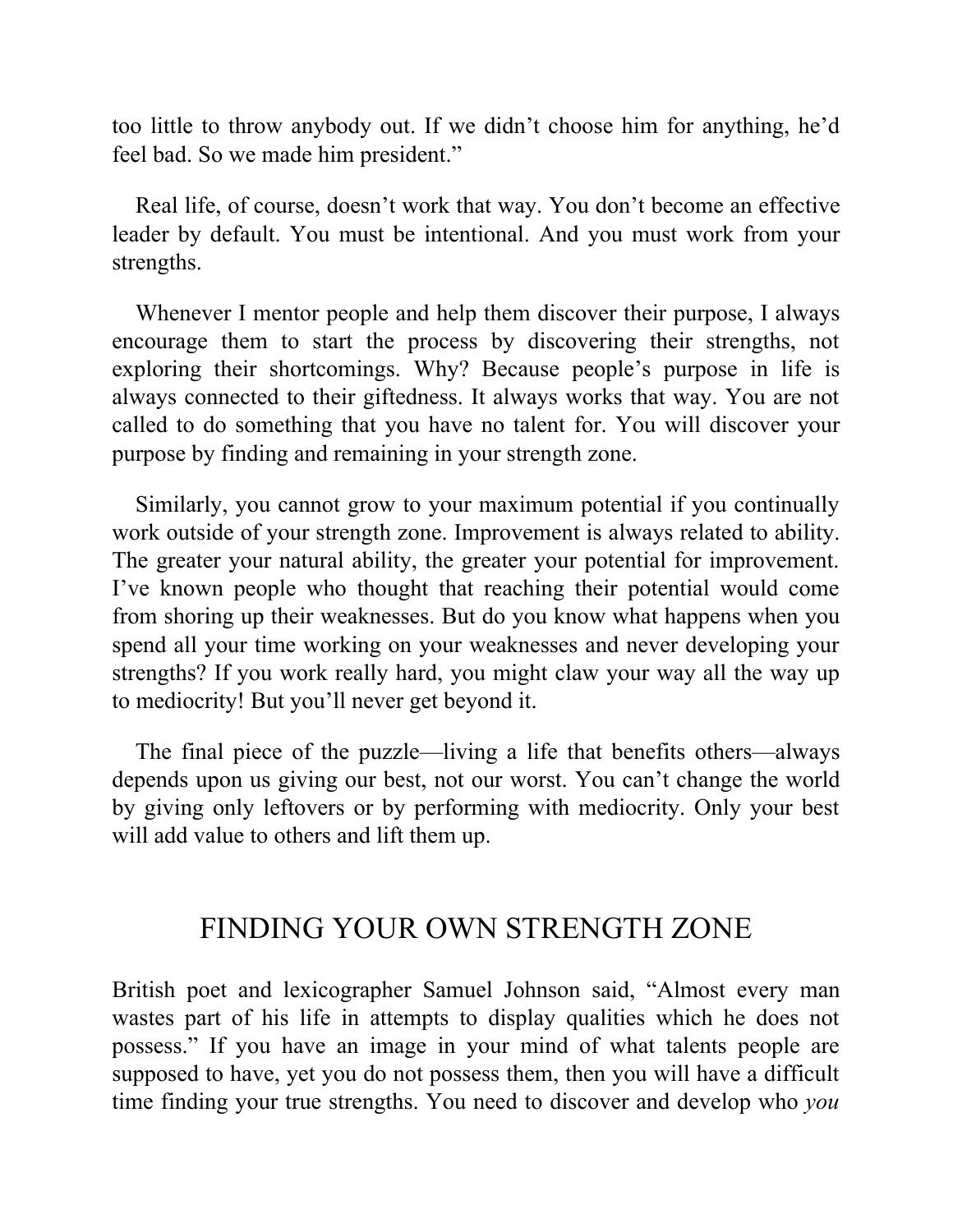are. Here are a few suggestions to help you:

## 1. ASK, "WHAT AM I DOING WELL?"

People who reach their potential spend less time asking, "What am I doing right?" and more time asking, "What am I doing well?" The first is a moral question; the second is a talent question. You should always strive to do what's right. But doing what's right doesn't tell you anything about your talent.

## 2. GET SPECIFIC

When we consider our strengths, we tend to think too broadly. Peter Drucker, the father of modern management, wrote, "The great mystery isn't that people do things badly but that they occasionally do a few things well. The only thing that is universal is incompetence. Strength is always specific! Nobody ever commented, for example, that the great violinist Jascha Heifetz probably couldn't play the trumpet well." The more specific you can get about your strengths, the better the chance you can find your "sweet spot." Why be on the fringes of your strength zone when you have a chance to be right in the center?

### 3. LISTEN FOR WHAT OTHERS PRAISE

Many times we take our talents for granted. We think because we can do something well, anyone can. Often that's not true. How can you tell when you're overlooking a skill or talent? Listen to what others say. Your strengths will capture the attention of others and draw them to you. On the other hand, when you're working in areas of weakness, few people will show interest. If others are continually praising you in a particular area, start developing it.

## 4. CHECK OUT THE COMPETITION

You don't want to spend all your time comparing yourself to others; that's not healthy. But you don't want to waste your time doing something that others do much better. Former GE CEO Jack Welch asserts, "If you don't have a competitive advantage, don't compete." People don't pay for average.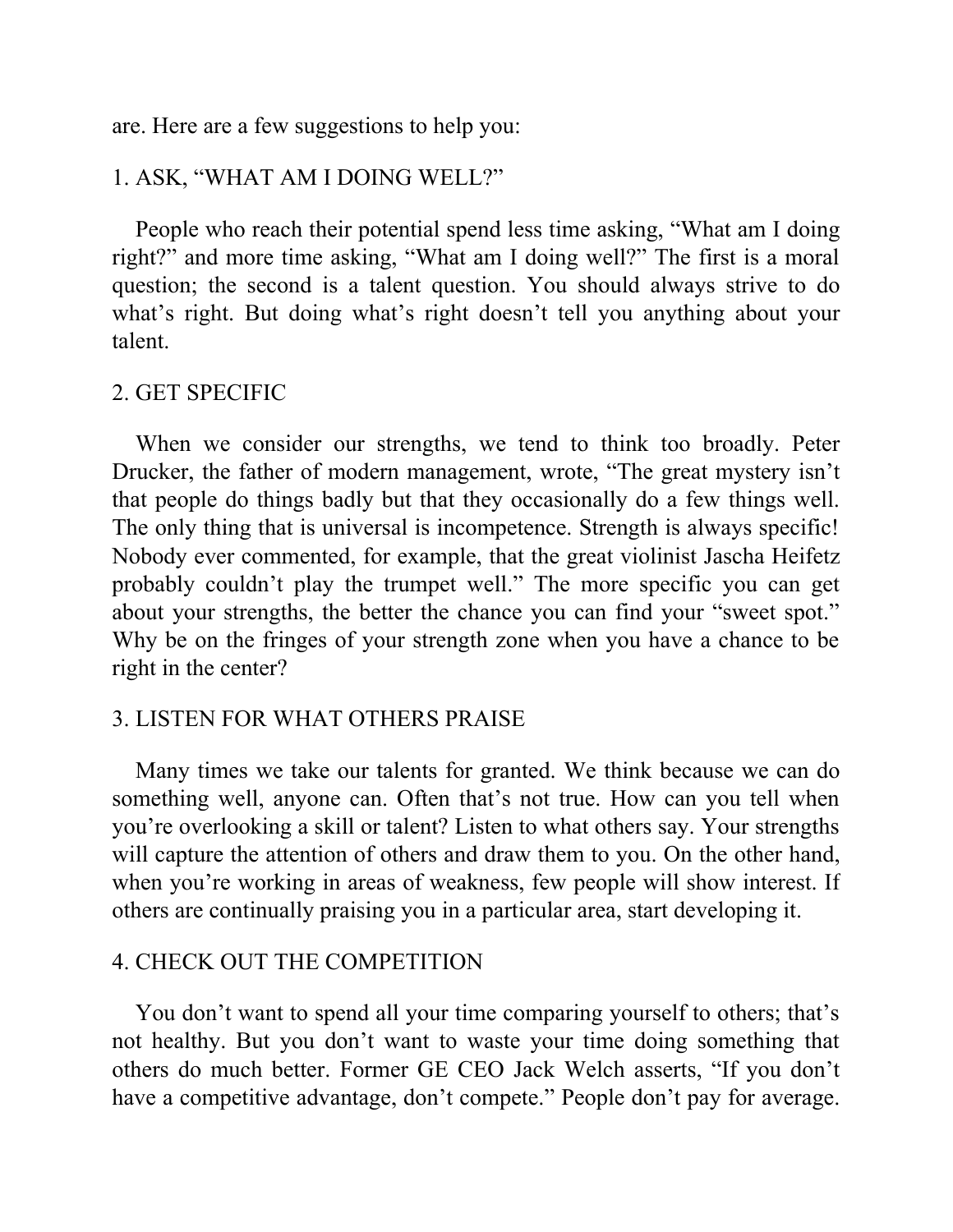If you don't have the talent to do something better than the competition, place your focus elsewhere.

To get a better picture of where you stand in relationship to the competition, you need to ask yourself the following questions:

Are others doing what I am doing?

Are they doing it well?

Are they doing it better than I am?

- Can I become better than they are?
- If I do become better, what will be the result?

If I don't become better, what will be the result?

The answer to the last question is: you lose. Why? Because your competition is working in their strength zone and you aren't!

The point of asking yourself these questions is not for you to try to be like others. It's to help you see where you are different from others. Former allstar baseball catcher Jim Sundberg advised, "Discover your uniqueness, then discipline yourself to develop it." That's what I've tried to do. Many years ago I realized that one of my strengths was communicating. People have always been motivated when they hear me speak. After a while, many opportunities were given to me to speak at events with other motivational speakers. At first it was very intimidating because they were so good. But as I listened to them, the thing I kept asking myself was, "What can I do that will set me apart from them?" I felt it might not be possible for me to be better than they were, but it would be possible for me to be different. Over time I discovered and developed that difference. I would strive to be a motivational *teacher*, not just a motivation *speaker*. I wanted people not only to enjoy what I shared but to also be able to apply what I taught to their lives. For more than two decades, I have disciplined my life to develop that uniqueness. It's my niche—my strength zone.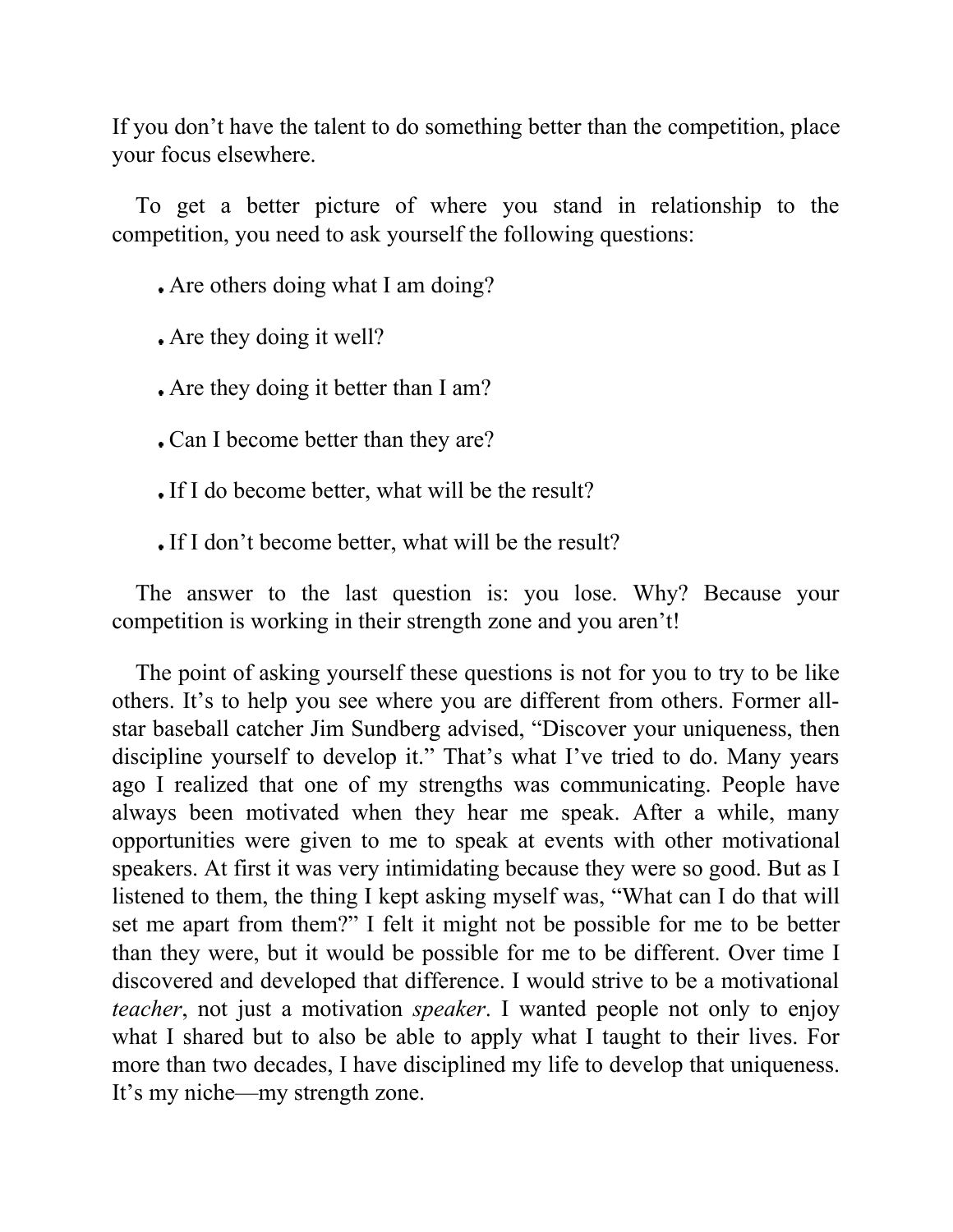# TO BE A SUCCESSFUL LEADER, FIND AND DEVELOP THE STRENGTH ZONES OF YOUR PEOPLE

Whenever you see people who are successful in their work, you can rest assured that they are working in their strength zone. But that's not enough if you want to be successful as a leader. Good leaders help others find their strength zones and empower them to work in them. In fact, the best leaders are characterized by the ability to recognize the special abilities and limitations of others, and the capacity to fit their people into the jobs where they will do best.

Sadly, most people are not working in their areas of strength and therefore are not reaching their potential. The Gallup organization conducted research on 1.7 million people in the workplace. According to their findings, only 20 percent of employees feel that their strengths are in play every day in the work setting.<sup>[1](#page-72-0)</sup> In my opinion, that is largely the fault of their leaders. They have failed to help their people find their strengths and place them in the organization where their strengths can be an asset to the company.

In her book *Hesselbein on Leadership* , Frances Hesselbein, the chairman of the board of governors of the Leader to Leader Institute founded by Peter F. Drucker, wrote, "Peter Drucker reminds us that organizations exist to make people's strengths effective and their weaknesses irrelevant. And this is the work of effective leaders. Drucker also tells us that there may be born leaders but there are far too few to depend on them."

If you desire to be an effective leader, you must develop the ability to develop people in their areas of strength. How do you do that?

### STUDY AND KNOW THE PEOPLE ON YOUR TEAM

What are your people's strengths and weaknesses? Whom do they relate to on the team? Are they growing and do they have more growth potential in the area in which they're working? Is their attitude an asset or a liability? Do they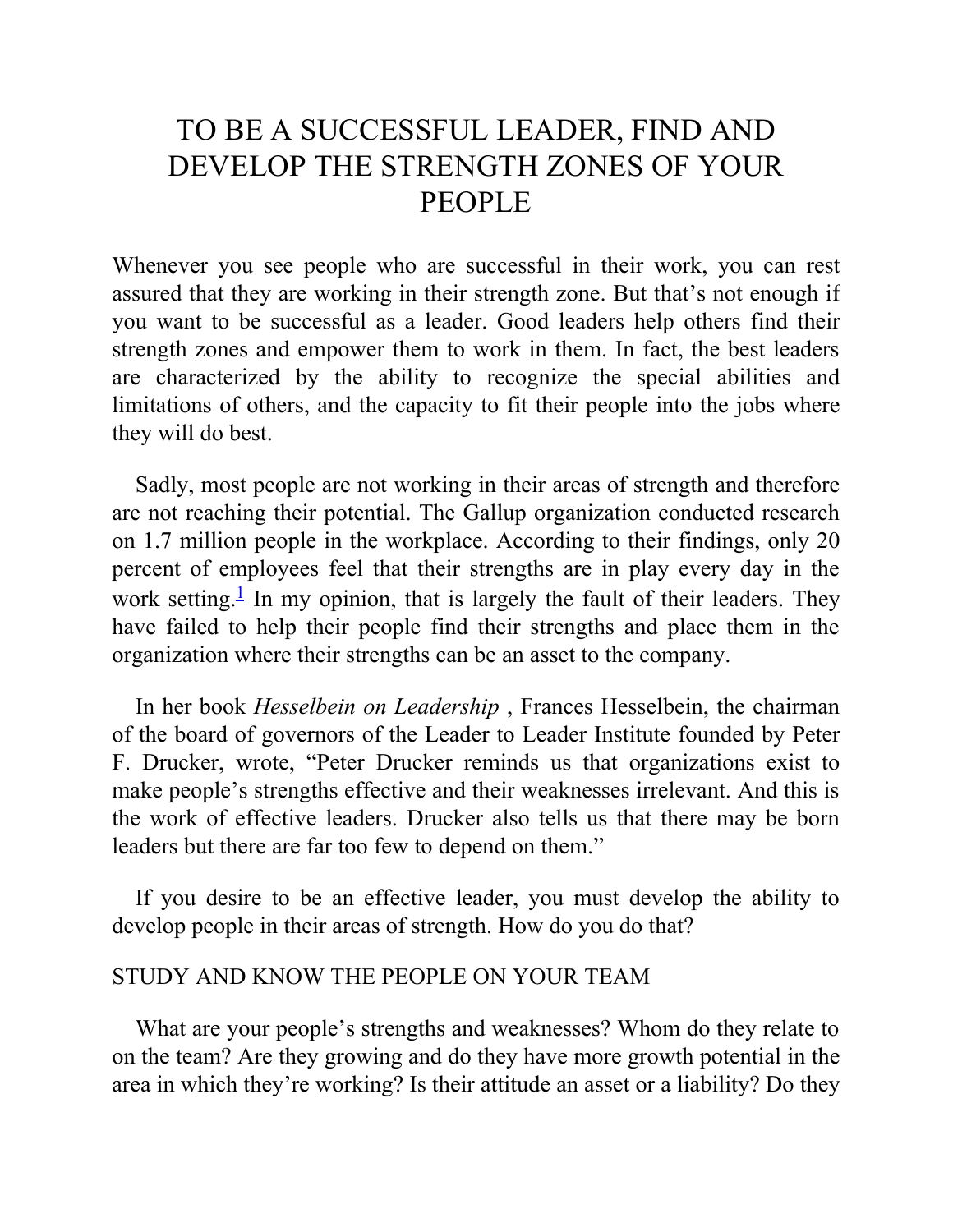love what they do and are they doing it well? These are questions that must be answered by the leader.

### COMMUNICATE TO INDIVIDUALS HOW THEY FIT ON THE TEAM

What are the strengths that they bring to the table? Are there times their contribution will be especially valuable? How do they complement the other members of the team? What do they need from the other players that will complement their weaknesses? The more that people know how they fit on a team, the more they will desire to properly make the most of their fit and maximize their contribution.

## COMMUNICATE TO ALL TEAM MEMBERS HOW EACH PLAYER FITS ON THE TEAM

It's obvious that you can't have a winning team without teamwork. However, not every leader takes steps to help team members work together. If you communicate to all the players how all the people fit together and what strengths they bring for their role, then teammates will value and respect one another.

## EMPHASIZE COMPLETING ONE ANOTHER ABOVE COMPETING WITH ONE ANOTHER

Healthy competition between teammates is good. It presses them to do their best. But in the end, team members need to work together for the sake of the team, not only for themselves.

To some leaders, the idea of focusing almost entirely on strengths seems counterintuitive. Several years ago I was spending a day with leaders of several companies, and one of the subjects I addressed was the importance of staying in your strength zone. I repeatedly encouraged them not to work with their areas of weakness related to ability. During the Q&A session, a CEO pushed back against the idea. The example he used was that of Tiger Woods.

"When Tiger plays a bad round of golf," he observed, "he goes straight to the driving range and practices for hours. You see, John, he's working on his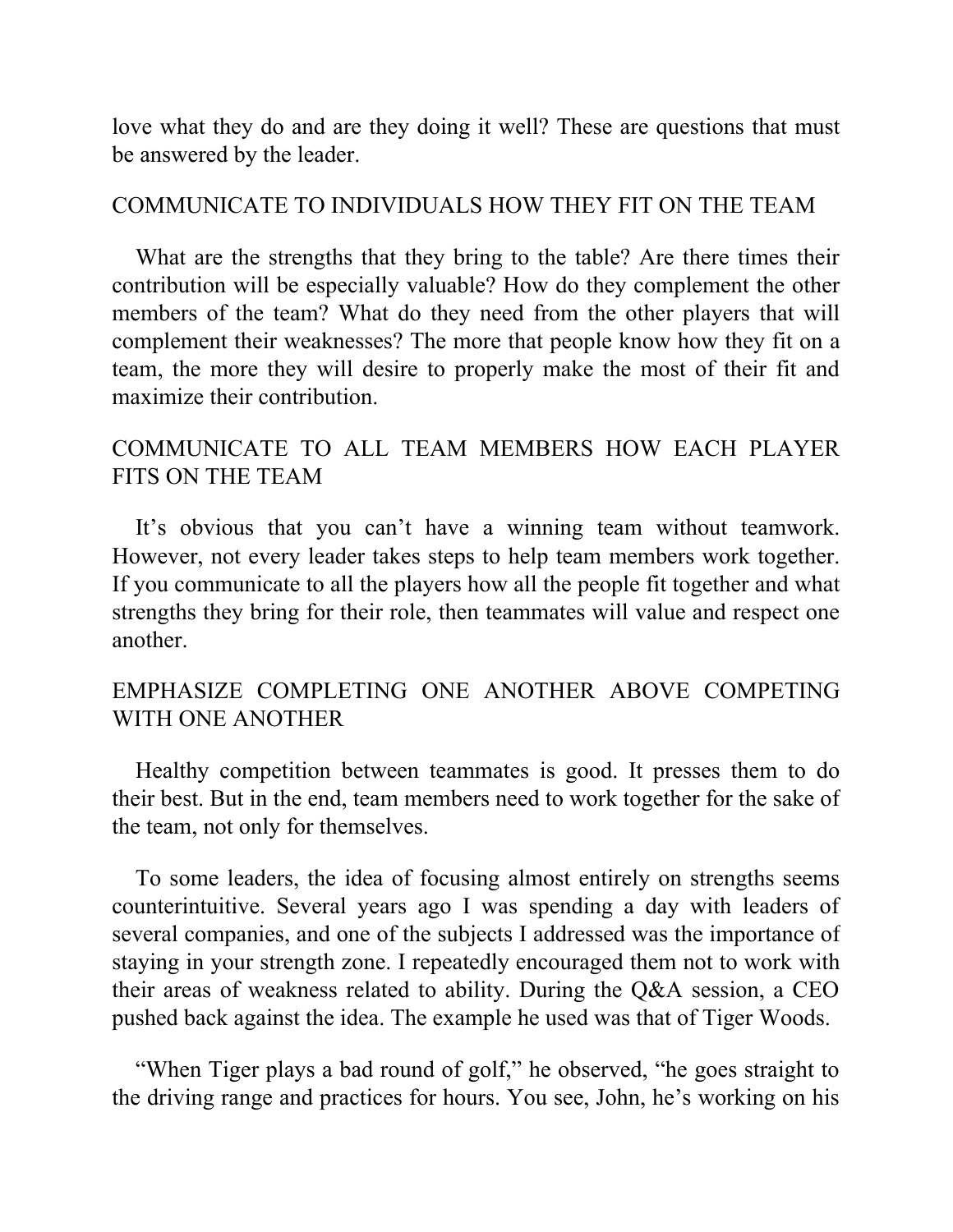weaknesses."

"No," I replied, "he's working on his strengths. Tiger is the greatest golfer in the world. He's practicing golf shots. He's not practicing accounting or music or basketball. He is working on a weakness within his strength zone. That will always produce positive results."

Working on a weakness in your strength zone will always produce greater results than working on a strength in a weak area. I love golf, but if I practice golf shots, I will never greatly improve. Why? Because I'm an average golfer. Practice won't make perfect—it will make permanent! If I want to make progress, I need to keep working on my leadership and communication. Those are my strength zones.

Where are yours? If you're spending time in them, then you are making an investment in your success.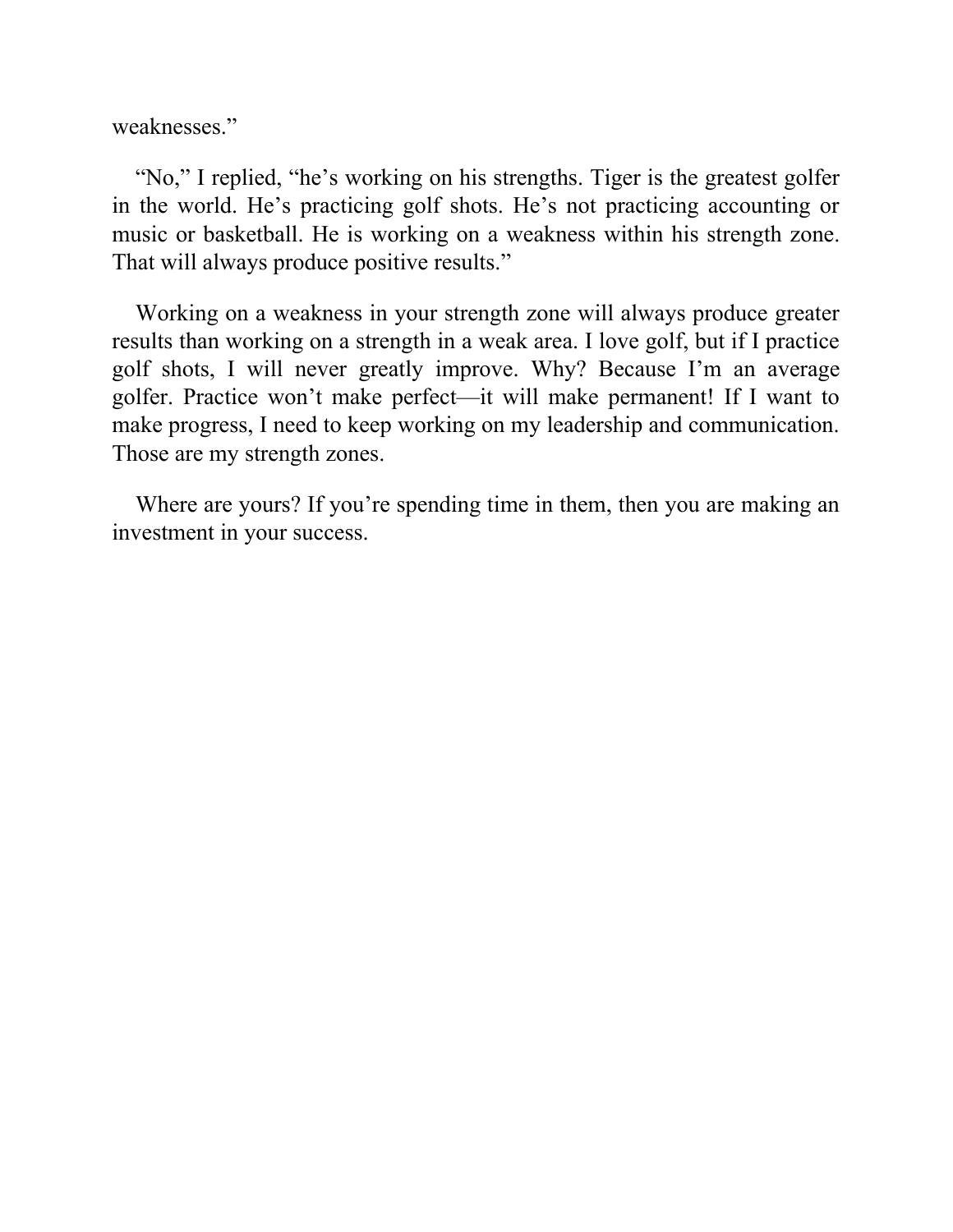## **HOW DO I OVERCOME OBSTACLES TO [SELF-IMPROVEMENT?](#page-4-2)**

*Grasp the positive benefits of negative experiences.*

**W**orking artists David Bayles and Ted Orland tell <sup>a</sup> story about an art teacher who did an experiment with his grading system for two groups of students. It is a parable on the benefits of failure. Here is what happened:

> The ceramics teacher announced on opening day that he was dividing the class into two groups. All those on the left side of the studio, he said, would be graded solely on the *quantity* of work they produced, all those on the right solely on its *quality* . His procedure was simple: on the final day of class he would bring in his bathroom scales and weigh the work of the "quantity" group: fifty pounds of pots rated an "A," forty pounds a "B," and so on. Those being graded on "quality," however, needed to produce only one pot—albeit a perfect one—to get an "A." Well, came grading time and a curious fact emerged: the works of the highest quality were all produced by the group being graded for quantity. It seems that while the "quantity" group was busily churning out piles of work—and learning from their mistakes—the "quality" group had sat theorizing about perfection, and in the end had little more to show for their efforts than grandiose theories and a pile of dead clay. $\frac{1}{2}$  $\frac{1}{2}$  $\frac{1}{2}$

It doesn't matter whether your objectives are in the area of art, business, ministry, sports, or relationships. The only way you can get ahead is to fail early, fail often, and fail forward.

## TAKE THE JOURNEY

I teach leadership to thousands of people each year at numerous conferences. And one of my deepest concerns is always that some people will go home from the event and nothing will change in their lives. They enjoy the "show" but fail to implement any of the ideas presented to them. I tell people continually: We overestimate the event and underestimate the process. Every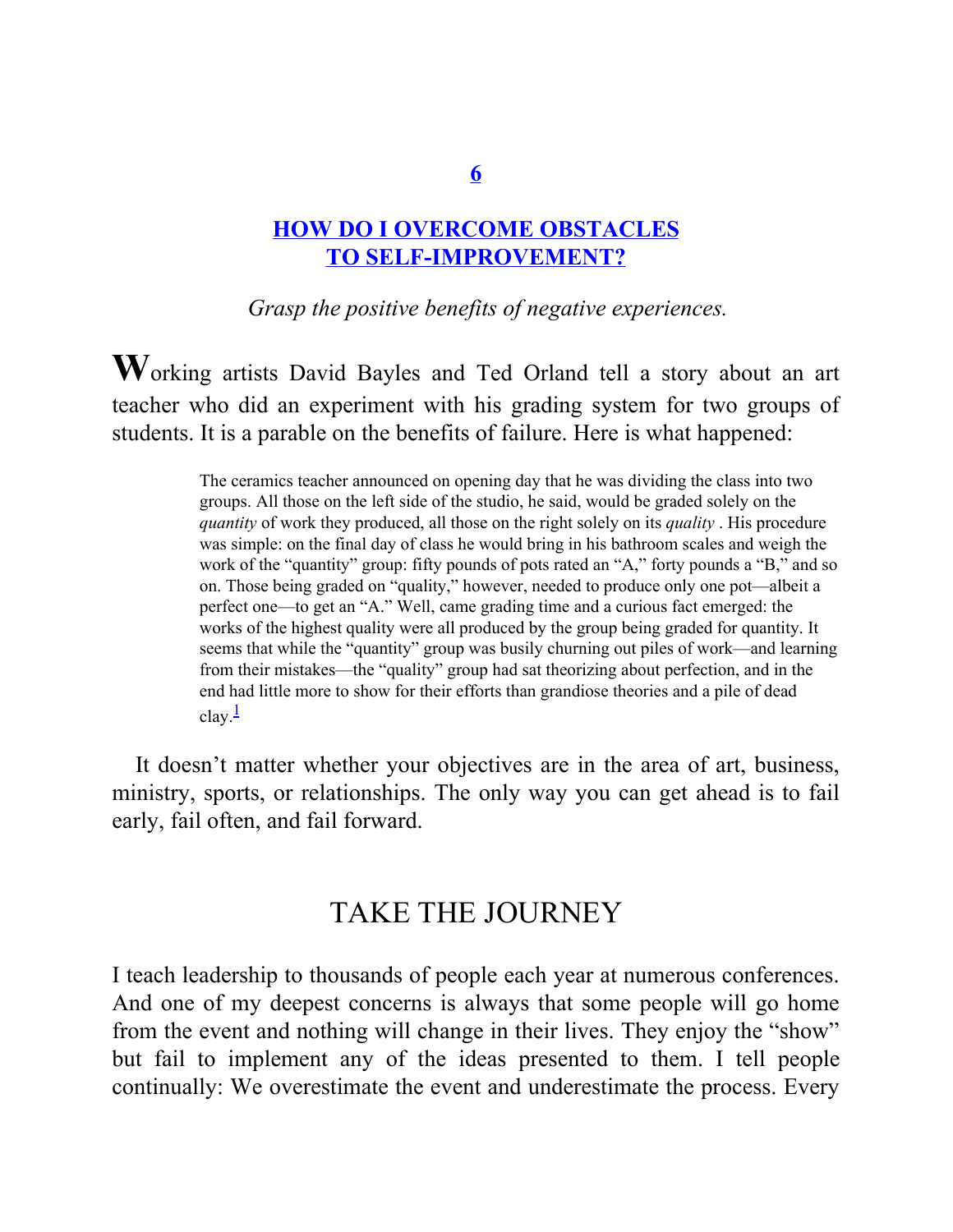fulfilled dream occurred because of dedication to a process. (That's one of the reasons I write books and create programs on audiocassette—so that people can engage in the ongoing *process* of growth.)

People naturally tend toward inertia. That's why self-improvement is such a struggle. But that's also why adversity lies at the heart of every success. The process of achievement comes through repeated failures and the constant struggle to climb to a higher level.

Most people will grudgingly concede that they must make it through some adversity in order to succeed. They'll acknowledge that they have to experience the occasional setback to make progress. But I believe that success comes only if you take that thought one step farther. To achieve your dreams, you must *embrace* adversity and make failure a regular part of your life. If you're not failing, you're probably not really moving forward.

## THE BENEFITS OF ADVERSITY

Psychologist Dr. Joyce Brothers asserts, "The person interested in success has to learn to view failure as a healthy, inevitable part of the process of getting to the top." Adversity and the failure that often results from it should be expected in the process of succeeding, and they should be viewed as absolutely critical parts of it. In fact, the benefits of adversity are many. Consider these reasons to embrace adversity and persevere through it:

## 1. ADVERSITY CREATES RESILIENCE

Nothing in life breeds resilience like adversity and failure. A study in *Time* magazine in the mid-1980s described the incredible resilience of a group of people who had lost their jobs three times because of plant closings. Psychologists expected them to be discouraged, but they were surprisingly optimistic. Their adversity had actually created an advantage. Because they had already lost a job and found a new one at least twice, they were better able to handle adversity than people who had worked for only one company and found themselves unemployed.<sup>[2](#page-72-2)</sup>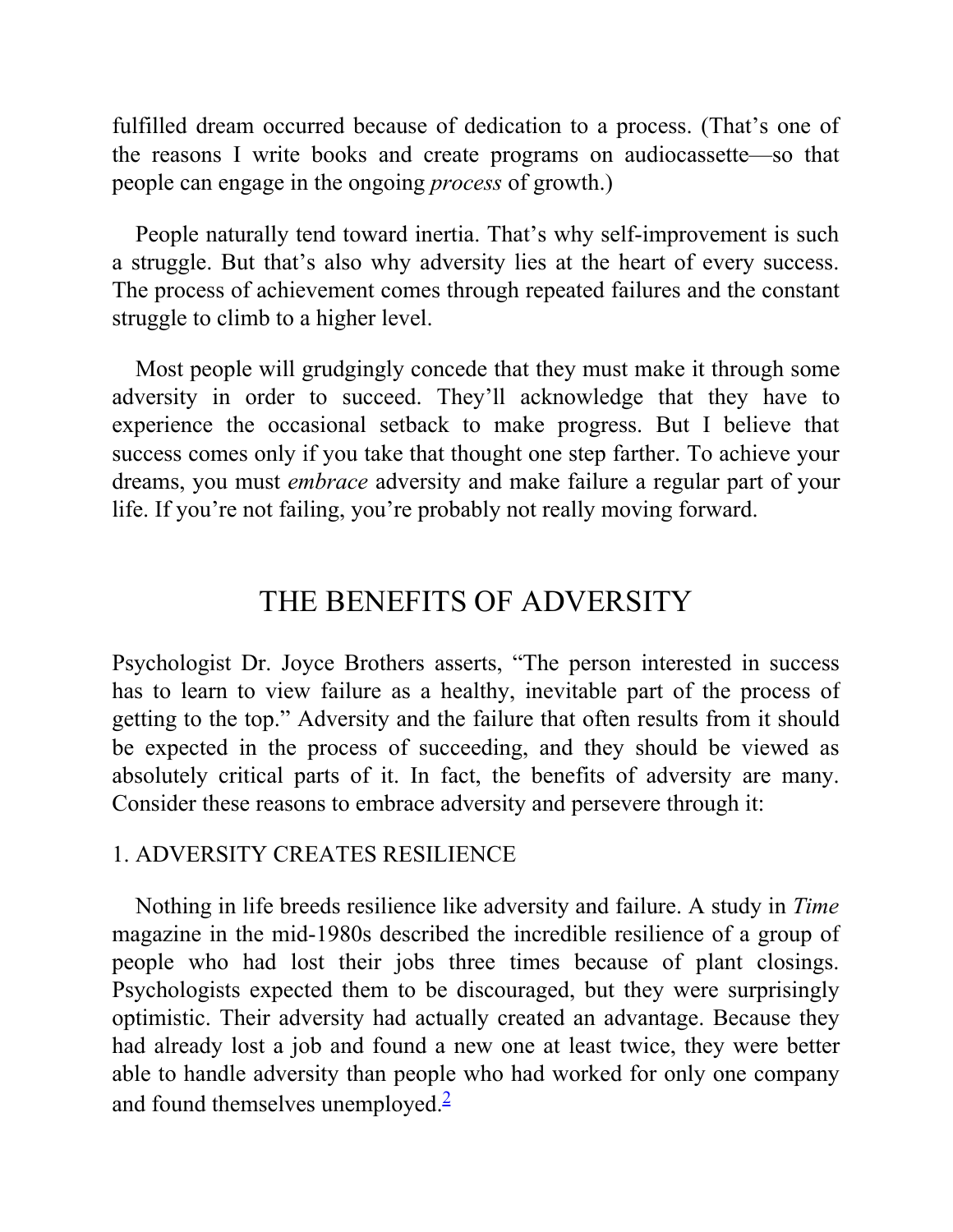## 2. ADVERSITY DEVELOPS MATURITY

Adversity can make you better if you don't let it make you bitter. Why? Because it promotes wisdom and maturity. American playwright William Saroyan spoke to this issue: "Good people are good because they've come to wisdom through failure. We get very little wisdom from success, you know."

As the world continues to change at a faster and faster rate, maturity with flexibility becomes increasingly important. These qualities come from weathering difficulties. Harvard business school professor John Kotter says, "I can imagine a group of executives 20 years ago discussing a candidate for a top job and saying, 'This guy had a big failure when he was 32.' Everyone else would say, 'Yep, yep, that's a bad sign.' I can imagine that same group considering a candidate today and saying, 'What worries me about this guy is that he's never failed."<sup>[3](#page-72-3)</sup> The problems we face and overcome prepare our hearts for future difficulties.

## 3. ADVERSITY PUSHES THE ENVELOPE OF ACCEPTED PERFORMANCE

Lloyd Ogilvie told of a friend who was a circus performer in his youth. The fellow described learning to work on the trapeze:

> Once you know that the net below will catch you, you stop worrying about falling. You actually learn to fall successfully! What that means is, you can concentrate on catching the trapeze swinging toward you, and not on falling, because repeated falls in the past have convinced you that the net is strong and reliable when you do fall . . . The result of falling and being caught by the net is a mysterious confidence and daring on the trapeze. You fall less. Each fall makes you able to risk more. $4$

Until a person learns from experience that he can live through adversity, he is reluctant to buck mindless tradition, push the envelope of organizational performance, or challenge himself to press his physical limits. Failure prompts a person to rethink the status quo.

### 4. ADVERSITY PROVIDES GREATER OPPORTUNITIES

I believe that eliminating problems limits our potential. Just about every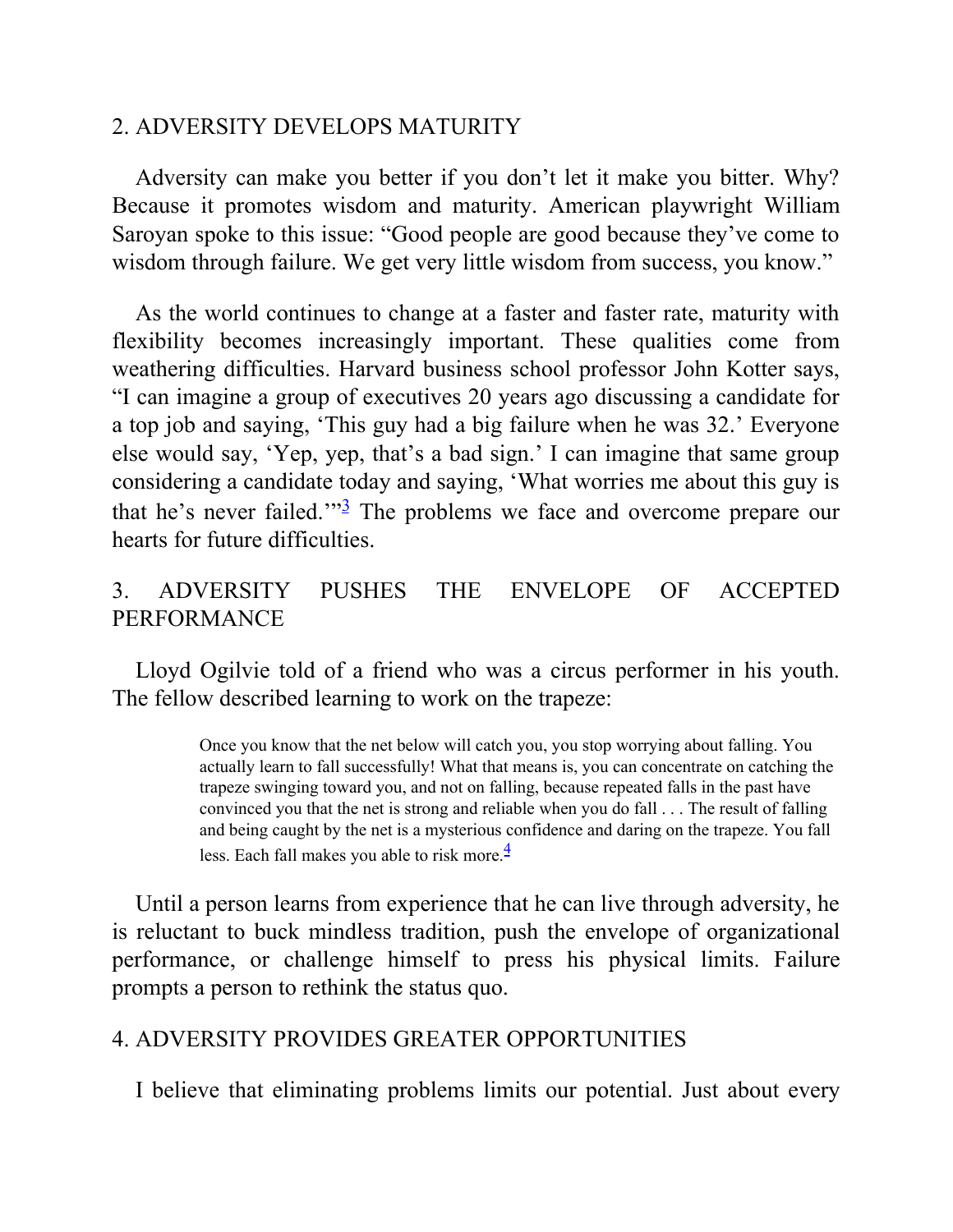successful entrepreneur I've met has numerous stories of adversity and setbacks that opened doors to greater opportunity. For example, in 1978, Bernie Marcus, the son of a poor Russian cabinetmaker in Newark, New Jersey, was fired from Handy Dan, a do-it-yourself hardware retailer. That prompted Marcus to team with Arthur Blank to start their own business. In 1979, they opened their first store in Atlanta, Georgia. It was called The Home Depot. Today, The Home Depot has more than 760 stores employing more than 157,000 people, the business has expanded to include overseas operations, and each year the corporation does more than \$30 billion in sales.

I'm sure Bernie Marcus wasn't very happy about getting fired from his job at Handy Dan. But if he hadn't been, who knows whether he would have achieved the success he has today.

#### 5. ADVERSITY PROMPTS INNOVATION

Early in the twentieth century, a boy whose family had immigrated from Sweden to Illinois sent twenty-five cents to a publisher for a book on photography. What he received instead was a book on ventriloquism. What did he do? He adapted and learned ventriloquism. The boy was Edgar Bergen, and for more than forty years he entertained audiences with the help of a wooden dummy named Charlie McCarthy.

The ability to innovate is at the heart of creativity—a vital component in success. University of Houston professor Jack Matson recognized that fact and developed a course that his students came to call "Failure 101." In it, Matson assigns students to build mock-ups of products that no one would ever buy. His goal is to get students to equate failure with innovation instead of defeat. That way they will free themselves to try new things. "They learn to reload and get ready to shoot again," says Matson. If you want to succeed, you have to learn to make adjustments to the way you do things and try again. Adversity helps to develop that ability.

#### 6. ADVERSITY RECAPS UNEXPECTED BENEFITS

The average person makes a mistake and automatically thinks that it's a failure. But some of the greatest stories of success can be found in the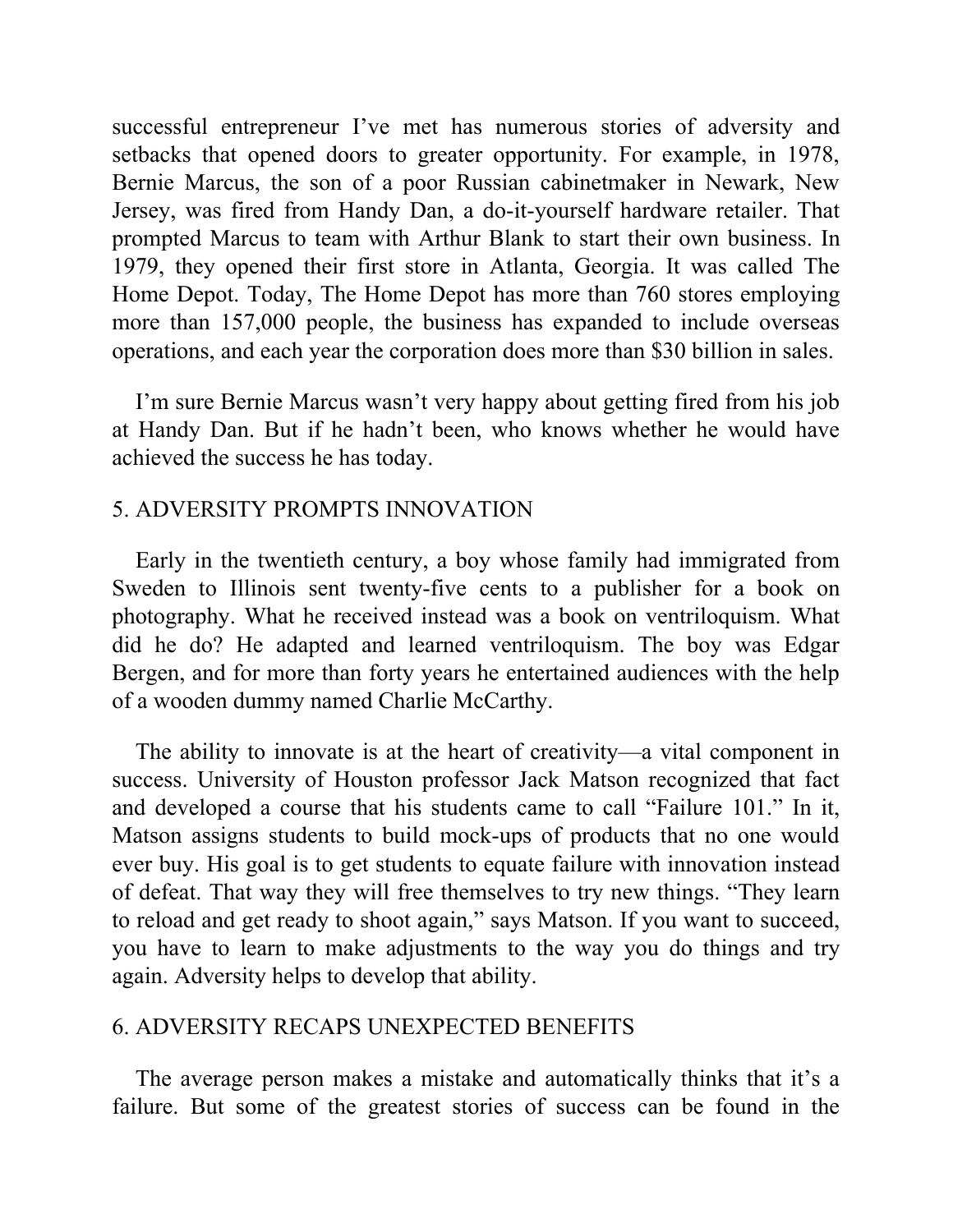unexpected benefits of mistakes. For example, most people are familiar with the story of Edison and the phonograph: he discovered it while trying to invent something entirely different. But did you know that Kellogg's Corn Flakes resulted when boiled wheat was left in a baking pan overnight? Or that Ivory soap floats because a batch was left in the mixer too long and had a large volume of air whipped into it? Or that Scott Towels were launched when a toilet paper machine put too many layers of tissue together?

Horace Walpole said that "in science, mistakes always precede the truth." That's what happened to German-Swiss chemist Christian Friedrich Schönbein. One day he was working in the kitchen—which his wife had strictly forbidden—and was experimenting with sulfuric acid and nitric acid. When he accidentally spilled some of the mixture on the kitchen table, he thought he was in trouble. (He *knew* he would experience "adversity" when his wife found out!) He hurriedly snatched up a cotton apron, wiped up the mess, and hung the apron by the fire to dry.

Suddenly there was a violent explosion. Evidently the cellulose in the cotton underwent a process called *nitration*. Unwittingly Schönbein had invented nitrocellulose—what came to be called smokeless gunpowder or guncotton. He went on to market his invention, which made him a lot of money.

### 7. ADVERSITY MOTIVATES

Years ago, when Bear Bryant was coaching the University of Alabama's football team, the Crimson Tide was ahead by only six points in a game with less than two minutes remaining in the fourth quarter. Bryant sent his quarterback into the game with instructions to play it safe and run out the clock.

In the huddle, the quarterback said, "Coach says to play it safe, but that's what they're expecting. Let's give them a surprise." And with that, he called a pass play.

When the quarterback dropped back and threw the pass, the defending cornerback, who was a champion sprinter, intercepted the ball and headed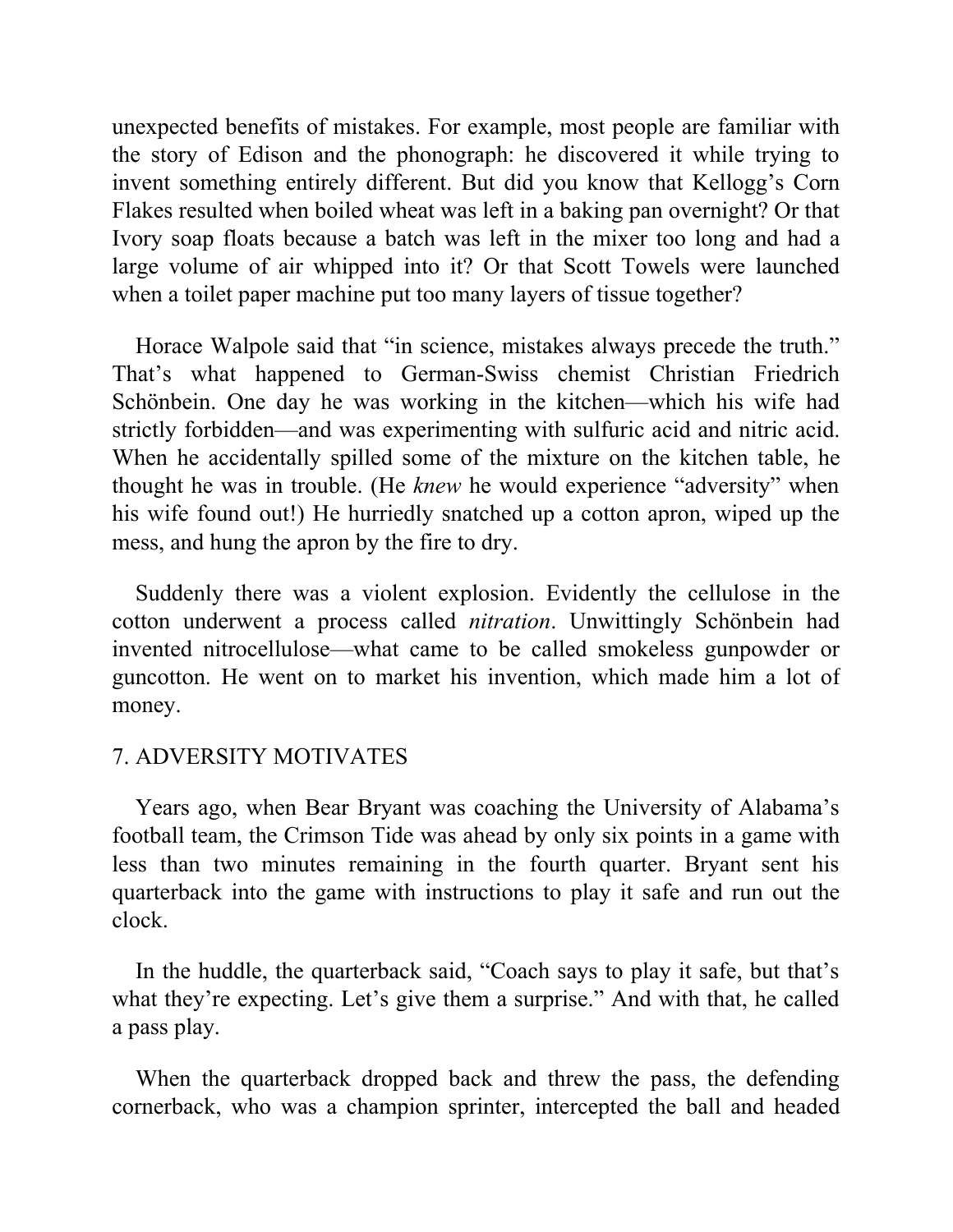toward the end zone, expecting to score a touchdown. The quarterback, who was not known as a good runner, took off after the cornerback and ran him down from behind, tackling him on the 5-yard line. His effort saved the game.

After the clock ran out, the opposing coach approached Bear Bryant and said, "What's this business about your quarterback not being a runner? He ran down my speedster from behind!"

Bryant responded, "Your man was running for six points. My man was running for his life."

Nothing can motivate a person like adversity. Olympic diver Pat McCormick discusses this point: "I think failure is one of the great motivators. After my narrow loss in the 1948 trials, I knew how really good I could be. It was the defeat that focused all my concentration on my training and goals." McCormick went on to win two gold medals in the Olympics in Helsinki in 1952 and another two in Melbourne four years later.

If you can step back from the negative circumstances facing you, you will be able to discover their positive benefits. That is almost always true; you simply have to be willing to look for them—and not take the adversity you are experiencing too personally.

If you lose your job, think about the resilience you're developing. If you try something daring and survive, evaluate what you learned about yourself and how it will help you take on new challenges. If a bookstore gets your order wrong, figure out whether it's an opportunity to learn a new skill. And if you experience a train wreck in your career, think of the maturity it's developing in you. Besides, Bill Vaughan maintains that "in the game of life it's a good idea to have a few early losses, which relieves you of the pressure of trying to maintain an undefeated season." Always measure an obstacle next to the size of the dream you're pursuing. It's all in how you look at it.

# WHAT COULD BE WORSE?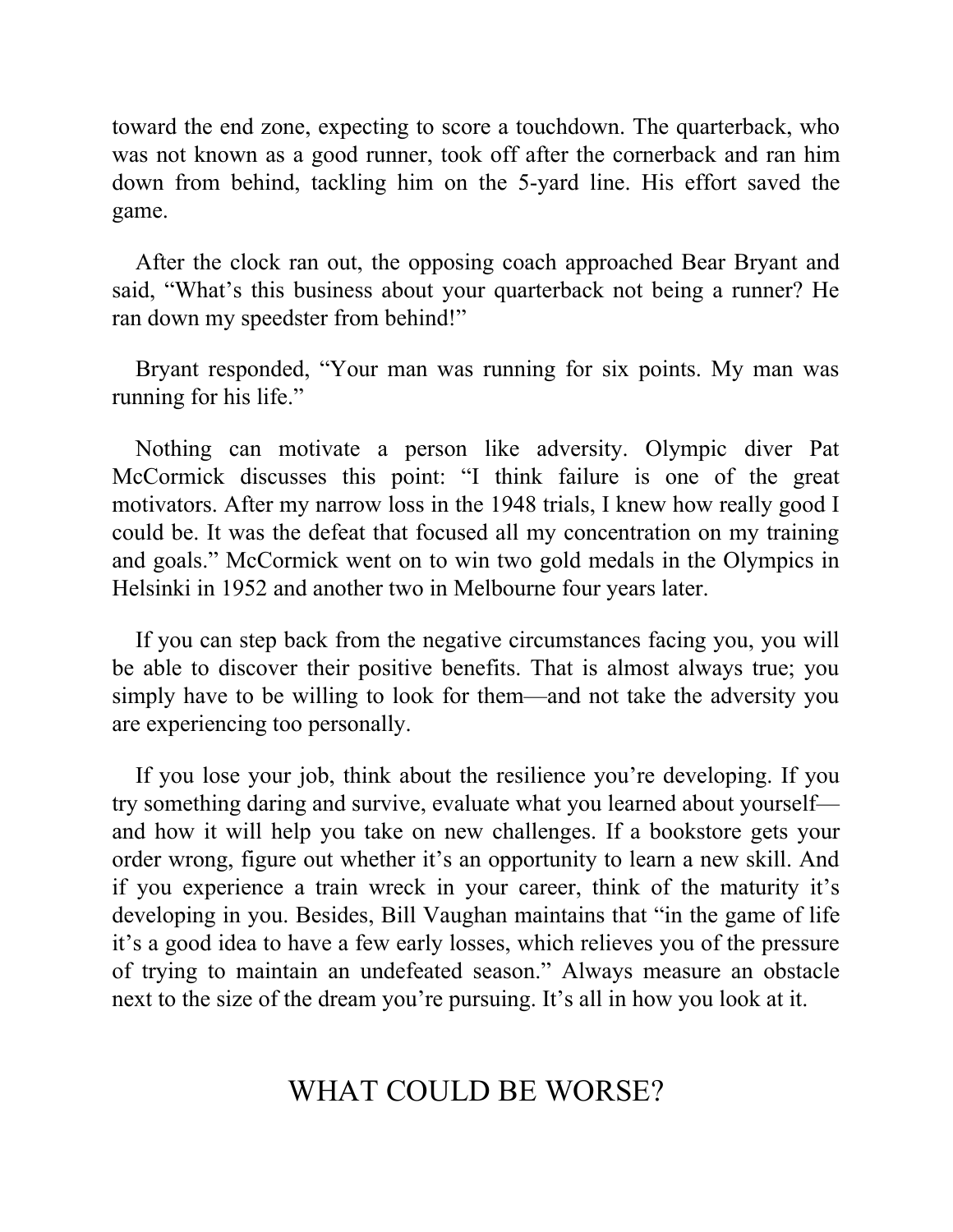One of the most incredible stories of adversity overcome and success gained is that of Joseph, who was an ancient Hebrew. You may be familiar with the story. He was born the eleventh of twelve sons in a wealthy Middle Eastern family whose trade was raising livestock. As a teenager, Joseph alienated his brothers. First, he was his father's favorite, even though he was nearly the youngest. Second, he used to tell his father anytime his brothers weren't doing their work properly with the sheep. And third, he made the mistake of telling his older brothers that one day he would be in charge of them. Some of his brothers wanted to kill him, but the eldest, Reuben, prevented them from doing that. So when Reuben wasn't around, the others sold him into slavery.

Joseph ended up in Egypt working in the house of the captain of the guard, a man named Potiphar. Because of his leadership and administrative skills, Joseph quickly rose in the ranks, and before long, he was running the entire household. He was making the best of a bad situation. But then things got worse. The wife of his master tried to persuade him to sleep with her. When he refused, she accused *him* of making advances to *her* and got Potiphar to throw Joseph in prison.

## FROM SLAVERY TO PRISON

At that point, Joseph was in a really difficult position. He was separated from his family. He was living in a foreign land. He was a slave. And he was locked in prison. But again, he made the best of a tough situation. Before long, the warden of the prison put Joseph in charge of all prisoners and the prison's daily activities.

Joseph met a fellow prisoner who had been an official in Pharaoh's court, the chief cupbearer. And Joseph was able to do him a favor by interpreting the man's dream. When he saw that the official was grateful, Joseph made a request of him in return.

"When all goes well with you," Joseph asked, "remember me and show me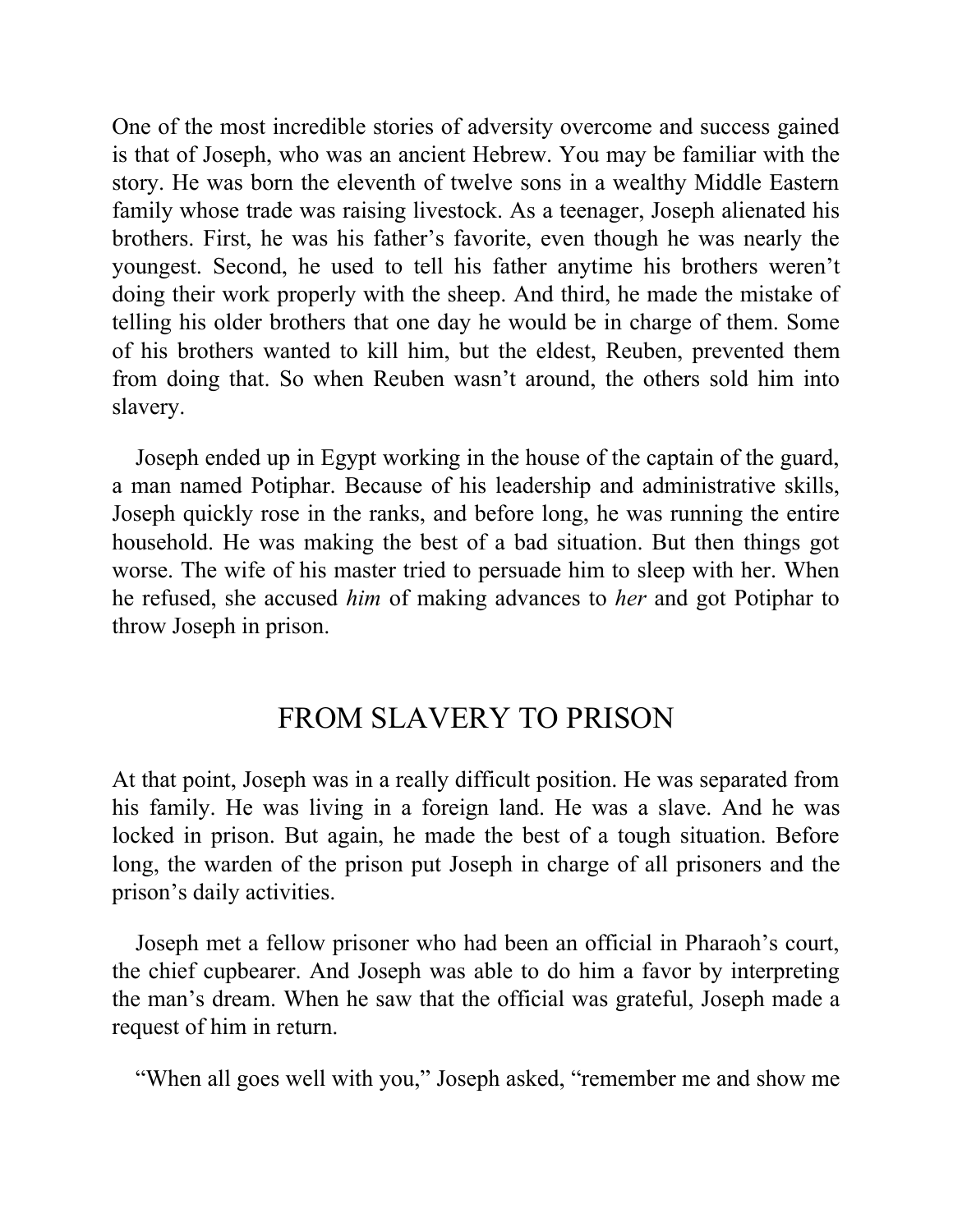kindness; mention me to Pharaoh and get me out of this prison. For I was forcibly carried off from the land of the Hebrews, and even here I have done nothing to deserve being put in a dungeon."<sup>[5](#page-72-5)</sup> Joseph had hope a few days later when the official was returned to court and the good graces of the monarch. He expected any minute to receive word that Pharaoh was setting him free. But he waited. And waited. Two *years* passed before the cupbearer remembered Joseph, and he did so only because Pharaoh wanted someone to interpret his dreams.

## FINALLY THE PAYOFF

In the end, Joseph was able to interpret Pharaoh's dreams. And because the Hebrew showed such wisdom, the Egyptian ruler put Joseph in charge of the entire kingdom. As the result of Joseph's leadership, planning, and system of food storage, when famine struck the Middle East seven years later, many thousands of people who otherwise would have died were able to survive, including Joseph's own family. When his brothers traveled to Egypt for relief from the famine—*twenty* years after selling him into slavery—they discovered that their brother Joseph was not only alive, but second in command of the most powerful kingdom in the world.

Few people would welcome the adversity of thirteen years in bondage as a slave and prisoner. But as far as we know, Joseph never gave up hope and never lost his perspective. Nor did he hold a grudge against his brothers. After their father died, he told them, "You intended to harm me, but God intended it for good to accomplish what is now being done, the saving of many lives." He found the positive benefits in his negative experiences. And if he can do it, so can we.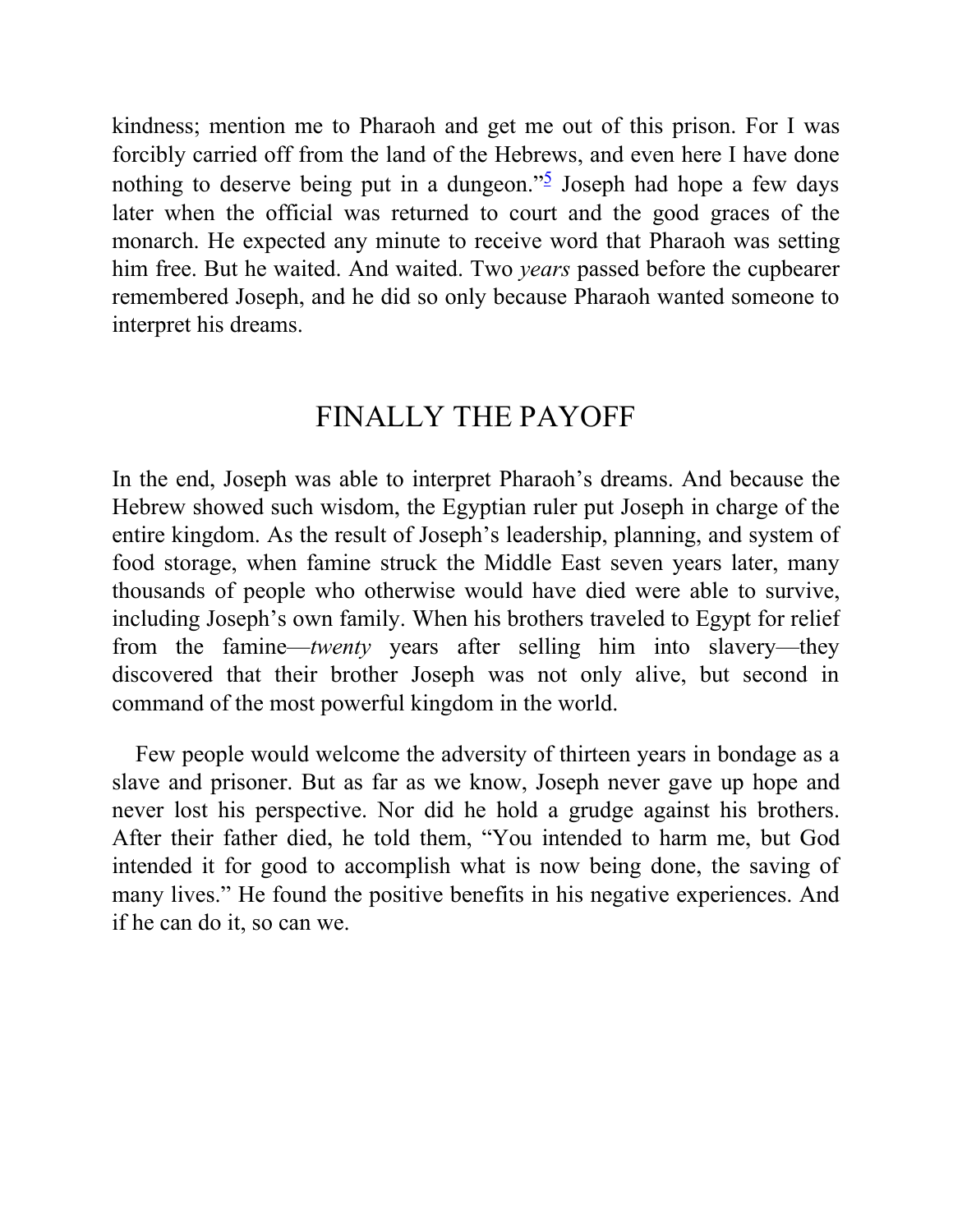**7**

#### **WHAT ROLE DOES [EXPERIENCE](#page-4-3) PLAY?**

#### *Experience plus honest self-examination leads to wisdom.*

**O**ne of the most frustrating things for young leaders is having to wait to get their chance to shine. Leaders are naturally impatient, and I was no different. During the first ten years of my leadership, I heard a lot about the importance of experience. In my first position, people did not trust my judgment. They said I was too young and inexperienced. I was frustrated, but at the same time I understood their skepticism. I was only twenty-two years old.

After I led for a couple of years, people began to take notice of me. They saw that I had some ability. In my third year as a leader, a larger church considered me for their top leadership post. The position would have meant more prestige and better pay. But I soon found out that they had decided on an older, experienced leader. Once again, though disappointed, I understood.

At age twenty-five, I was nominated to become a member of my district's board. I was excited to be on the ballot. People my age were not usually considered for such a position. The election was close, but I lost to a wellrespected veteran of our denomination.

"Don't worry," I was told. "Someday you will sit on that board. You just need a few more years of experience under your belt."

Time after time, my youth and inexperience were pointed out to me. And I was willing to pay my dues, learn my lessons, and wait my turn. As these more experienced people passed me, I would observe their lives to try to learn from them. I looked to see what kind of foundation they had built their lives on, which influential people they knew, how they conducted themselves. Sometimes I learned much by watching them. But many times I was disappointed. There were many people with years of experience under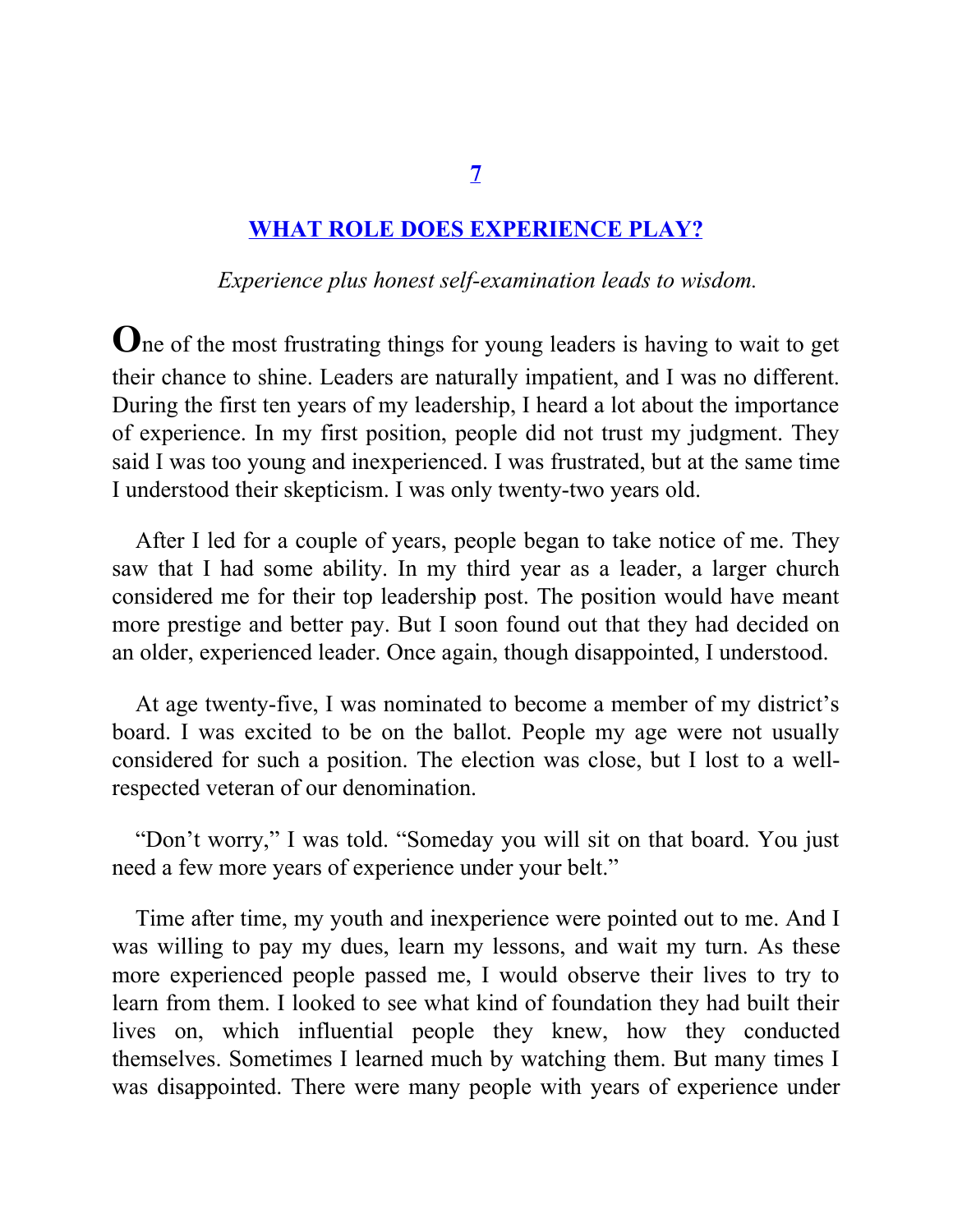their belts but not much wisdom or skill to show for it.

That got me to wondering: *Why had experience helped some leaders and not others* ? Slowly my confusion began to clear. What I had been taught all my life was not true: experience is not the best teacher! Some people learn and grow as a result of their experience; some people don't. Everybody has some kind of experience. It's what you do with that experience that matters.

## HOW WILL EXPERIENCE MARK YOU?

We all begin our lives as empty notebooks. Every day we have an opportunity to record new experiences on our pages. With the turning of each page, we gain more knowledge and understanding. Ideally, as we progress our notebooks become filled with notations and observations. The problem is that not all people make the best use of their notebooks.

Some people seem to leave the notebook closed most of their lives. They rarely jot down anything at all. Others fill their pages, but they never take the time to reflect on them and gain greater wisdom and understanding. But a few not only make a record of what they experience; they linger over it and ponder its meaning. They reread what is written and reflect on it. Reflection turns experience into insight, so they not only live the experience but learn from it. They understand that time is on their side if they use their notebook as a learning tool, not just as a calendar. They have come to understand a secret. Experience teaches nothing, but evaluated experience teaches everything.

## GAINING FROM EXPERIENCE

Do you know people who have lots of knowledge but little understanding? They may have means, but don't know the meaning of anything important? Even if they have a lot of know-how, they seem to possess little know-why? What is the problem with these individuals? Their life experience is void of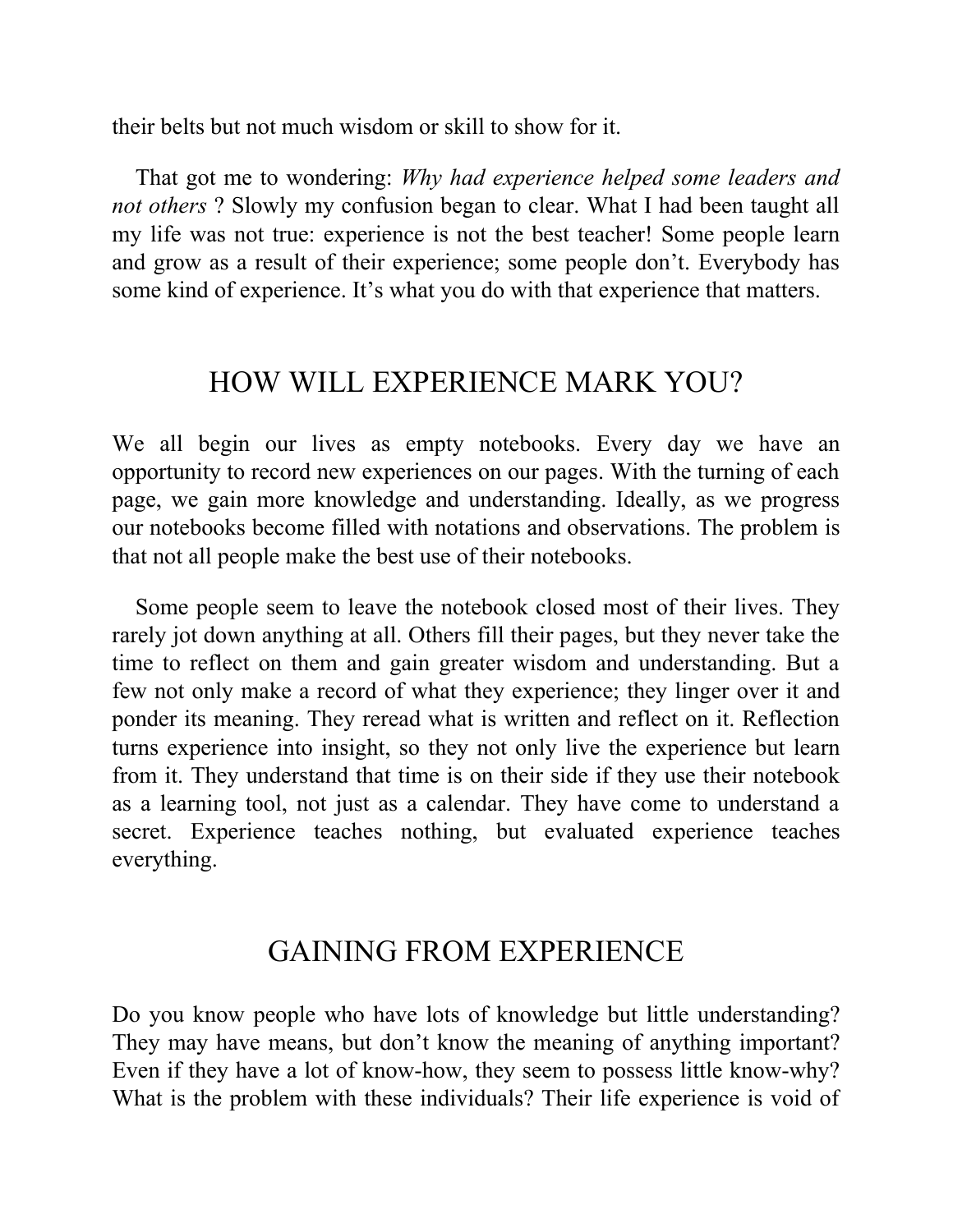reflection and evaluation. When twenty-five years go by, they don't gain twenty-five years of experience. They gain one year of experience twentyfive times!

If you want to gain from your experience—to become a wiser and more effective leader—there are some things about experience you need to know:

### 1. WE ALL EXPERIENCE MORE THAN WE UNDERSTAND

Baseball player Earl Wilson, the first black pitcher for the Boston Red Sox, quipped, "Experience enables you to recognize a mistake when you make it again." Let's face it: we're going to make mistakes. Too much happens to us in life for us to be able to understand all of it. Our experiences overwhelm our understanding. And no matter how smart we are, our understanding will never catch up with our experience.

So what is a person to do? Make the most of what we *can* understand. I do that in two ways. First, at the end of each day I try to remember to ask myself, "What did I learn today?" That prompts me to "review the page" of my notebook for the day. The second thing I do is take the last week of every year to spend time reviewing the previous twelve months. I reflect on my experiences—my successes and failures, my goals accomplished and dreams unmet, the relationships I built and the ones I lost. In this way, I try to help close some of the gap between what I experience and what I understand.

## 2. OUR ATTITUDE TOWARD UNPLANNED AND UNPLEASANT EXPERIENCES DETERMINES OUR GROWTH

Steve Penny, head of the S4 Leadership Network in Australia, observed, "Life is full of unforeseen detours. Circumstances happen which seem to completely cut across our plans. Learn to turn your detours into delights. Treat them as special excursions and learning tours. Don't fight them or you will never learn their purpose. Enjoy the moments and pretty soon you will be back on track again, probably wiser and stronger because of your little detour."

I must admit, having a positive attitude about life's detours is a constant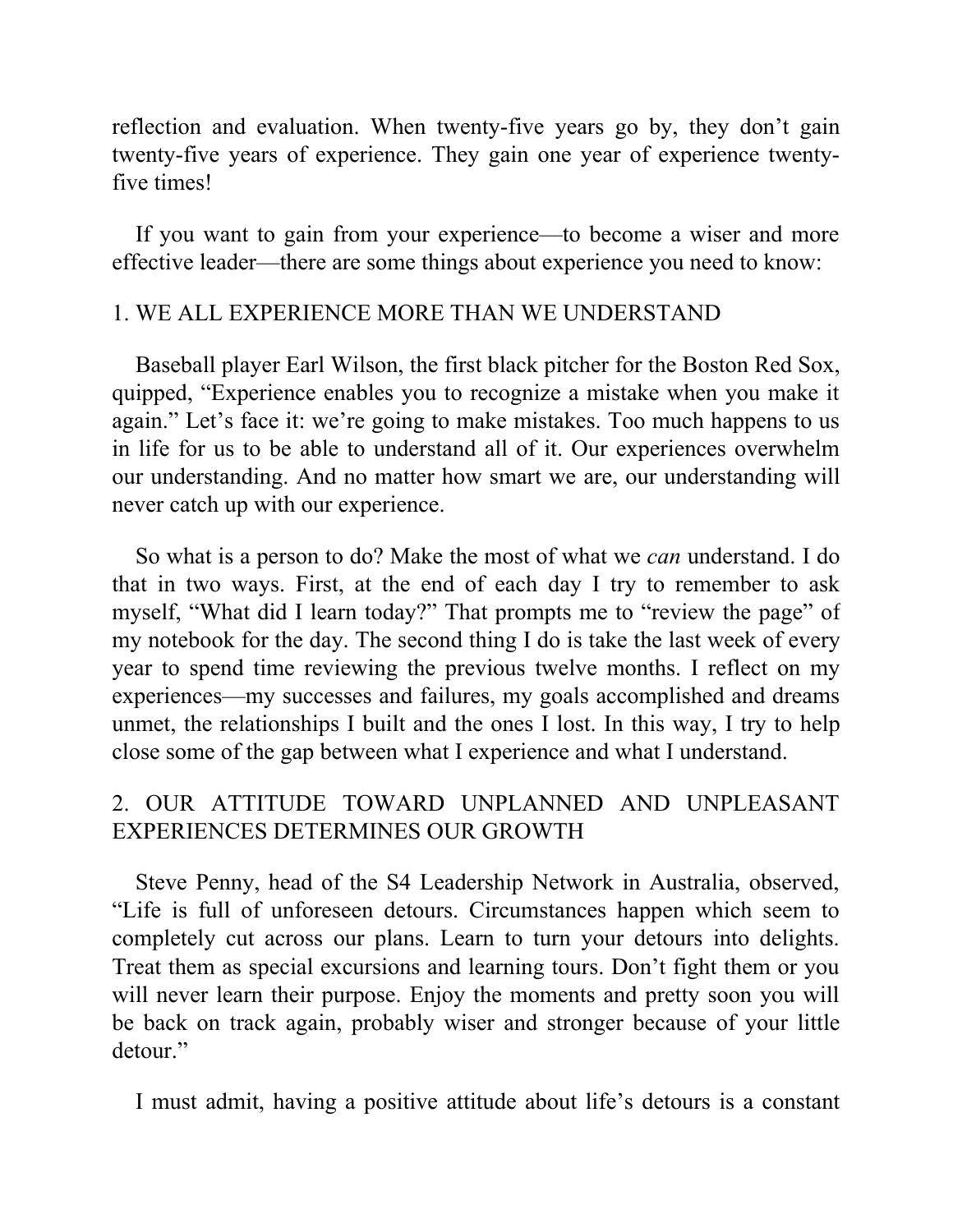battle for me. I prefer the expressway and a straight route to a winding scenic road. Anytime I find myself traveling on a detour, I'm looking for the quickest way out—not trying to enjoy the process. I know that's ironic for the guy who wrote *Failing Forward*, in which I wrote that the difference between average people and achieving people is their perception of and response to failure. Just because I know something is true and work to practice it doesn't mean it's easy.

In 2005, my close friend Rick Goad was diagnosed with pancreatic cancer. For one year I walked beside him through the uneven experiences created by this disease. In any given week, he would hope and be afraid, ask questions and find answers, have setbacks and possibilities. He endured a lot of ups and downs.

This experience was unexpected for Rick because he was still a young man —only in his forties. Throughout his ordeal I watched him live one day at a time, appreciate each moment, see the silver lining in the clouds, love his friends, and spend time with his God.

More than once he said to me, "John, I would not have chosen this for my life, but I also wouldn't trade this for anything."

Rick's detour ended in his death in 2006. It was heartbreaking. But Rick taught me and everyone else around him a lot during this difficult season. By watching him, we learned about how to live.

### 3. LACK OF EXPERIENCE IS COSTLY

At age sixty I now look back at my youth and I cringe at my naïveté. My toolbox of experience had only one tool in it: a hammer. If all you have is a hammer, everything looks like a nail. So I pounded and pounded. I fought many battles I shouldn't have. I enthusiastically led people down dead-end roads. I possessed the confidence that only the inexperienced can possess. I had no idea how little I knew.

Harry Golden remarked, "The arrogance of the young is a direct result of not having known enough consequences. The turkey that every day greedily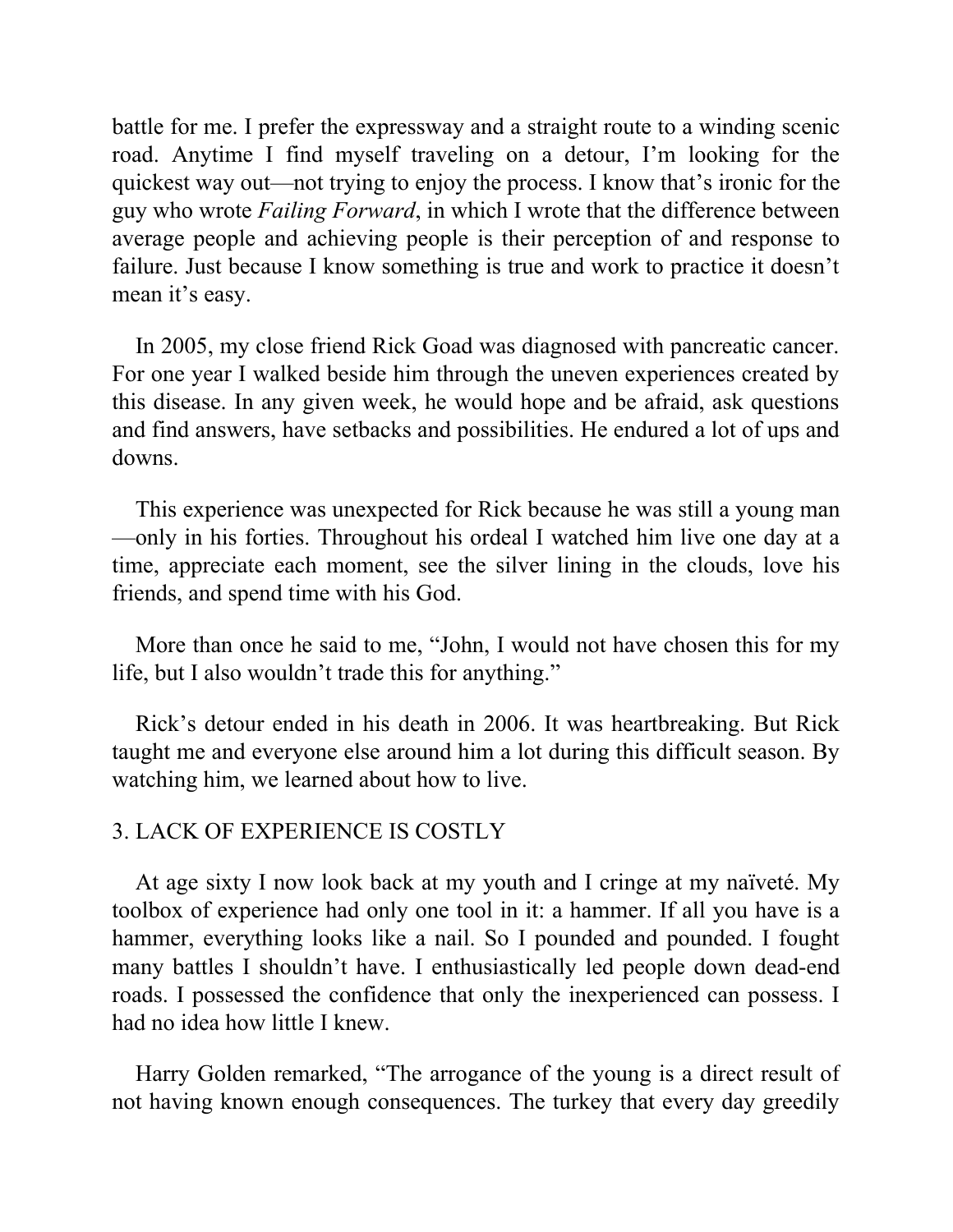approaches the farmer who tosses him grain is not wrong. It is just that no one ever told him about Thanksgiving."<sup>[1](#page-73-0)</sup> I made plenty of mistakes as a young leader, but I was fortunate. None of them was disastrous. Most of the damage was self-inflicted, and the organizations I led didn't suffer terrible consequences for my inexperience.

## 4. EXPERIENCE IS ALSO COSTLY

Lack of experience may be costly—but so is experience. It's a fact that you cannot gain experience without paying a price. The great American novelist Mark Twain once remarked, "I know a man who grabbed a cat by the tail and he learned 40 percent more about cats than the man who didn't." You just have to hope that the price is not greater than the value of the experience you gain, and sometimes you cannot judge what the price will be until after you have gained the experience.

Ted W. Engstrom, former president of World Vision, used to tell a story about the governing board of a bank who chose a bright, charming, young man to succeed their retiring bank president. The young man came to the old man to ask for help.

The conversation began, "Sir, what is the main thing I must possess to successfully follow you as president of this bank?"

The crusty old man replied, "The ability to make decisions, decisions, decisions."

"How can I learn to do that?" the young man asked.

"Experience, experience, experience," replied the retiring president.

"But how do I get experience?"

The old man looked at him and said, "Bad decisions, bad decisions, bad decisions."

It is as the old saying goes: experience gives the test first and the lesson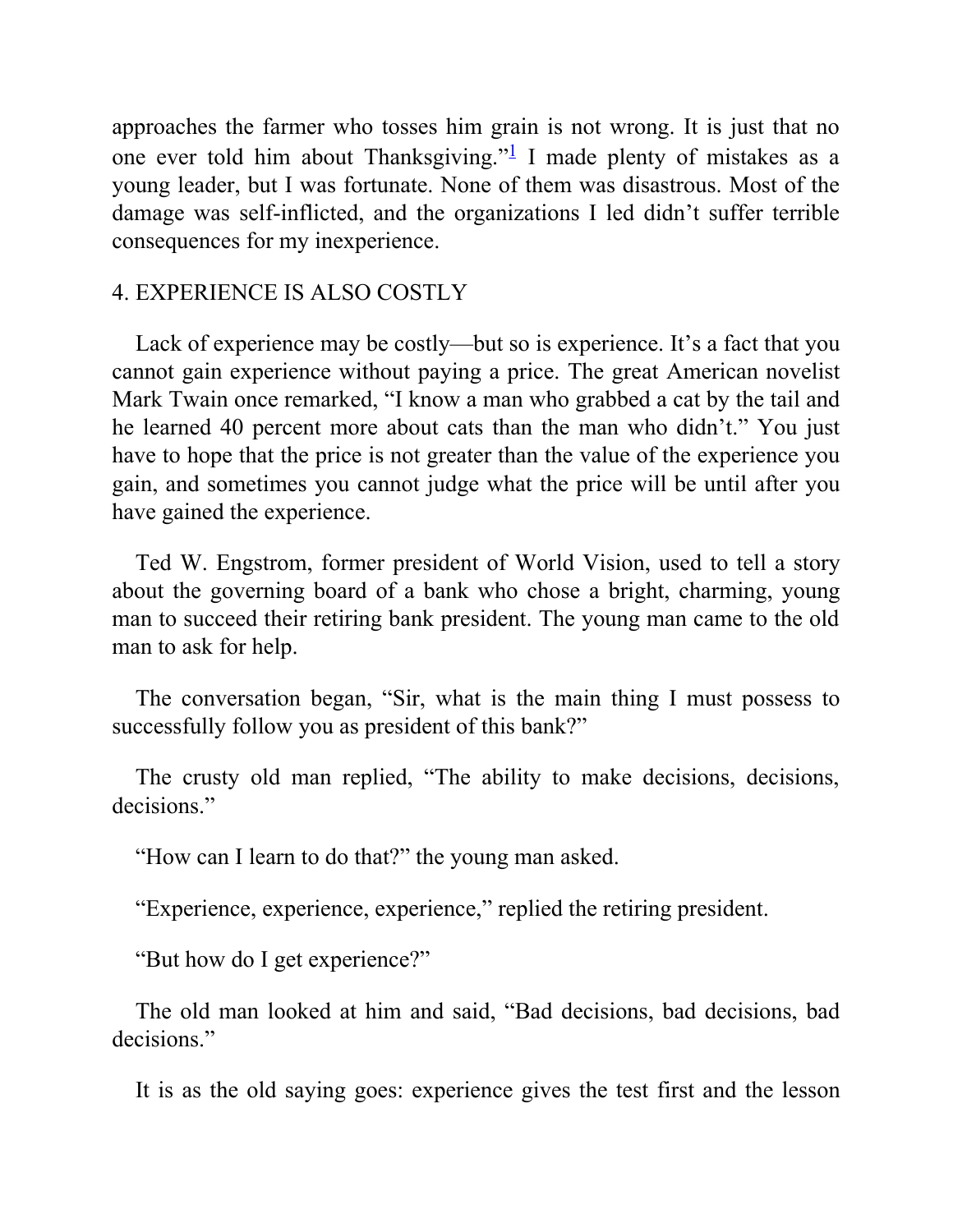later. The acquisition of experience can be costly. But it's not as costly as not gaining experience.

## 5. NOT EVALUATING AND LEARNING FROM EXPERIENCE IS MORE COSTLY

It's a terrible thing to pay the price for experience and not receive the lesson. But that is often what happens with people. Why? Because when an experience is negative, people often run away from it. They're very quick to say, "I'll never do that again!"

Mark Twain had something to say on this subject too. He observed, "If a cat sits on a hot stove, that cat won't sit on that hot stove again. In fact, that cat won't sit on a cold stove either." A cat doesn't have the mental capacity to evaluate his experience and gain from it. The best he can hope to do is follow his instinct for survival. If we want to gain wisdom and improve as leaders, we need to do better than that. We need to heed the words of *USA Today* founder Allen Neuharth, who said, "Don't just learn something from every experience. Learn something positive."

## 6. EVALUATED EXPERIENCE LIFTS A PERSON ABOVE THE CROWD

People who make it a regular practice to reflect on their experiences, evaluate what went wrong and right, and learn from them are rare. But when you meet one, you know it. There is a parable of a fox, a wolf, and a bear. One day they went hunting together, and after each of them caught a deer, they discussed how to divide the spoils.

The bear asked the wolf how he thought it should be done. The wolf said everyone should get one deer. Suddenly the bear ate the wolf.

Then the bear asked the fox how he proposed to divvy things up. The fox offered the bear his deer and then said the bear ought to take the wolf 's deer as well.

"Where did you get such wisdom?" asked the bear.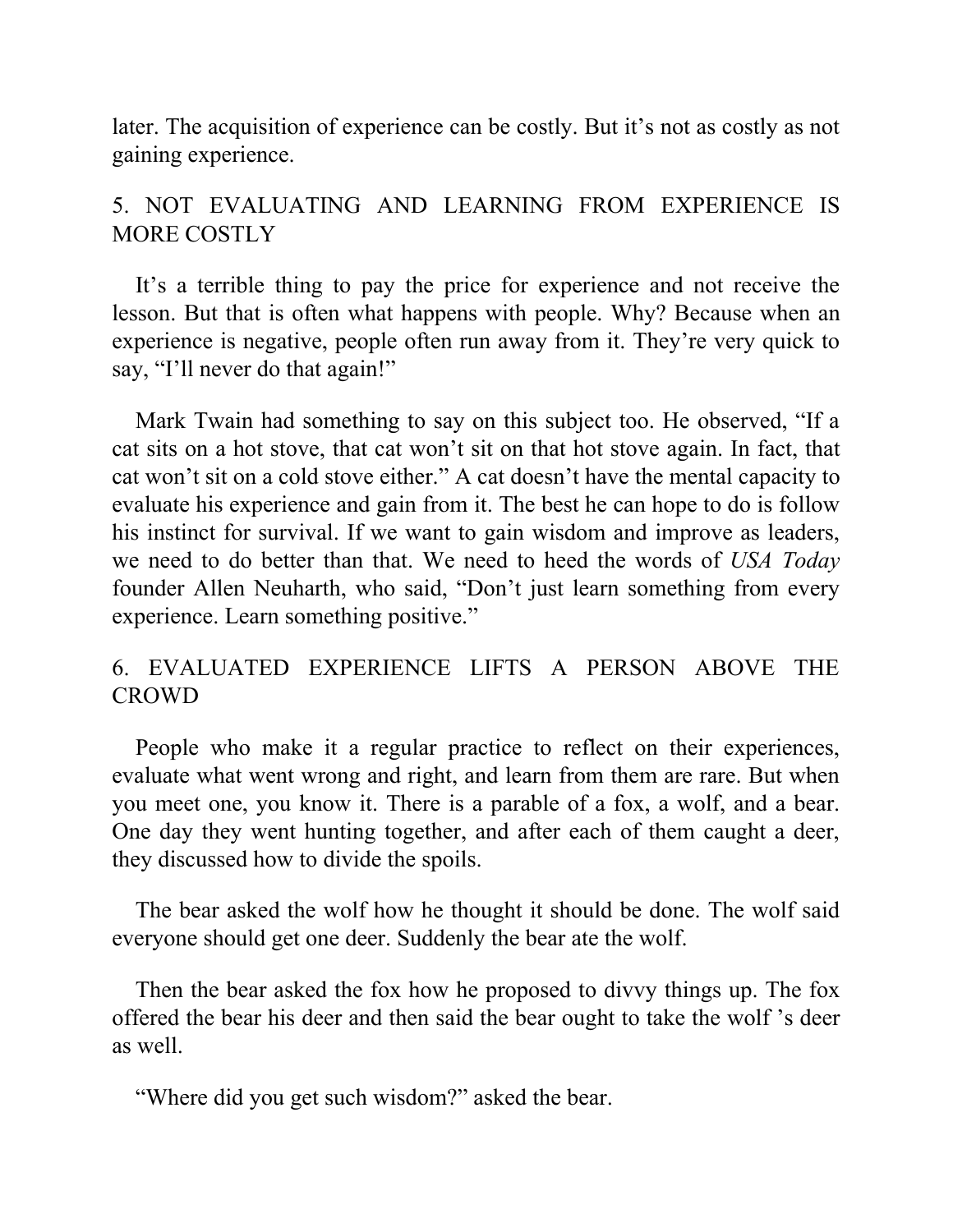"From the wolf," replied the fox.

The school of life offers many difficult courses. Some we sign up for willingly. Others we find ourselves taking unexpectedly. All can teach us valuable lessons, but only if we desire to learn and are willing to reflect on their lessons. If you are, what will be the result? You may exemplify the sentiment expressed by Rudyard Kipling in his poem "If":

> *If you can keep your head when all about you Are losing theirs and blaming it on you, If you can trust yourself when all men doubt you But make allowance for their doubting too, If you can wait and not be tired by waiting, Or being lied about, don't deal in lies, Or being hated, don't give way to hating, And yet don't look too good, nor talk too wise:*

*If you can dream—and not make dreams your master, If you can think—and not make thoughts your aim; If you can meet with Triumph and Disaster And treat those two impostors just the same; If you can bear to hear the truth you've spoken Twisted by knaves to make a trap for fools, Or watch the things you gave your life to, broken, And stoop and build 'em up with worn-out tools:*

*If you can make one heap of all your winnings And risk it all on one turn of pitch-and-toss, And lose, and start again at your beginnings And never breathe a word about your loss; If you can force your heart and nerve and sinew To serve your turn long after they are gone, And so hold on when there is nothing in you Except the Will which says to them: "Hold on!"*

*If you can talk with crowds and keep your virtue, Or walk with kings—nor lose the common touch, If neither foes nor loving friends can hurt you; If all men count with you, but none too much, If you can fill the unforgiving minute With sixty seconds' worth of distance run, Yours is the Earth and everything that's in it, And—which is more—you'll be a Man, my son!*

Not only will you be a man—or woman—of integrity and wisdom, you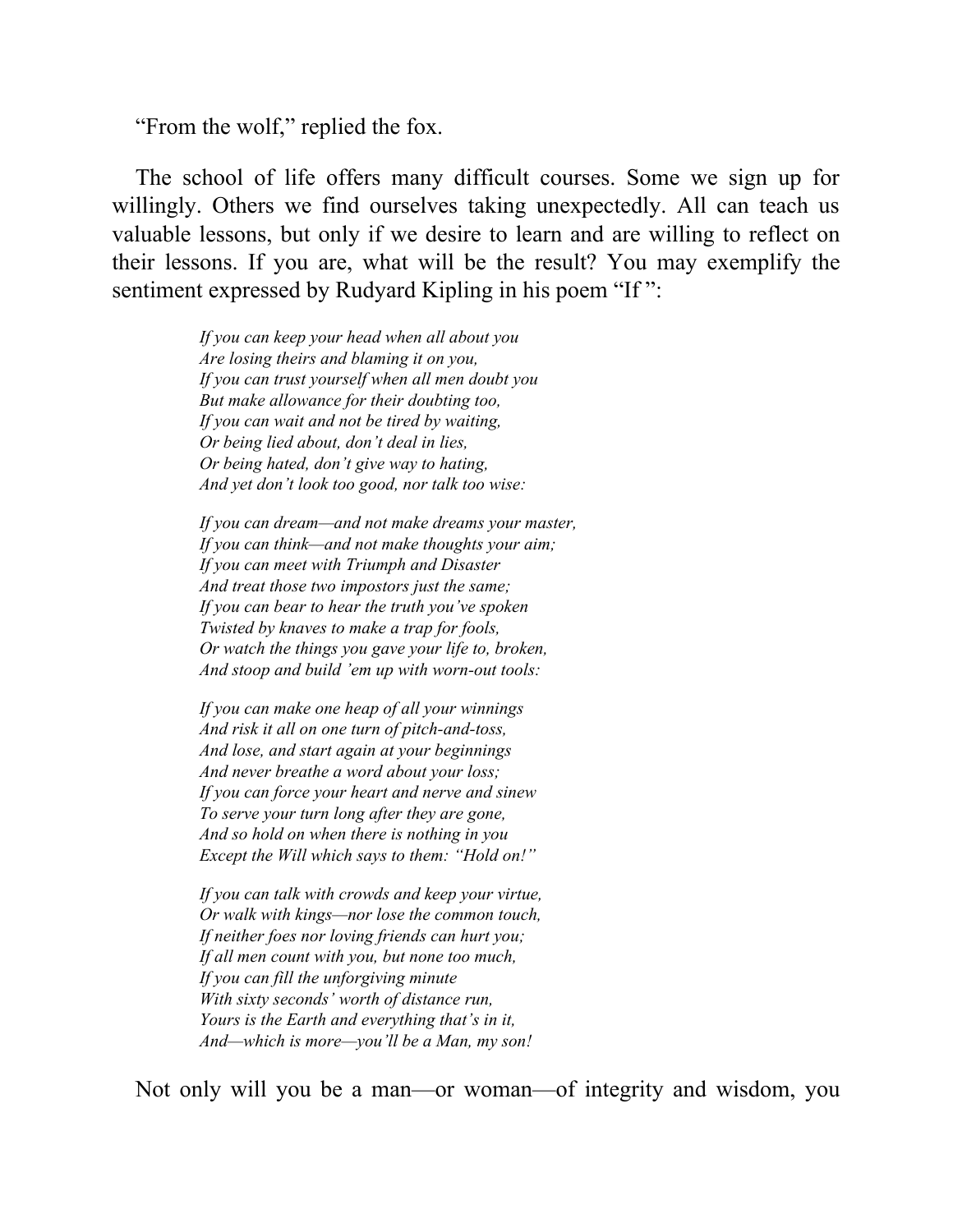will also benefit your people because you will be a better leader.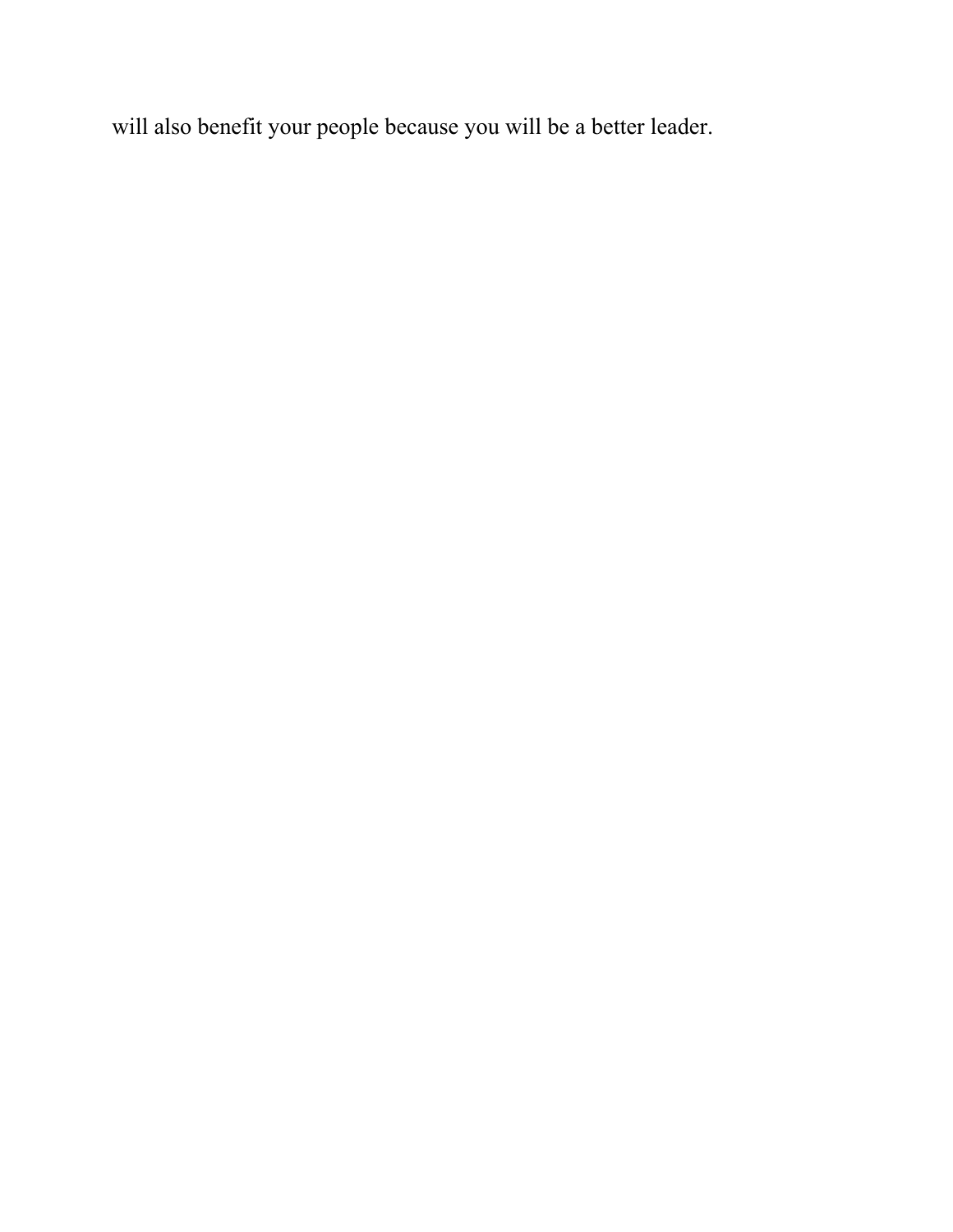## **WHAT AM I WILLING TO GIVE UP TO KEEP [GROWING?](#page-4-4)**

*For everything you gain, you must give up something.*

**W**hat is the key to going to the next level in your development? Put another way, what is the greatest obstacle you will face once you have begun achieving your goals and tasting success? I believe it is the ability to let go of what you have so that you can reach for something new. The greatest obstacle leaders face can be their own achievement. In other words, as Rick Warren says, "The greatest detriment to tomorrow's success is today's success."

In 1995, I faced one of the most difficult decisions of my life. I was twenty-six years into a highly successful career as a pastor. I was in as good a position as I could be. I was forty-eight years old and at the top of my game. The church I was leading, Skyline Wesleyan Church, was at that time the "flagship" church of the denomination. It had a national reputation and was highly influential. The church and I were highly respected. My reputation with the people was golden. I had spent more than a decade developing leaders, and the congregation was very solid. And it was in San Diego, California, one of the most beautiful cities in the country. It was ideal—both financially and professionally. I believe I could have settled in there and stayed until I retired. The only major obstacle that lay before me was the relocation of the church, which I believe we could have accomplished. (The leader who succeeded me has since accomplished it.)

I had only one problem. I wanted to go to the next level as a leader. I wanted to make a national and international impact. And I couldn't do it if I stayed there. I realized that the next stage of growth for me would require many difficult changes and much more time than I could give while leading the church. I understood that I needed to answer one critical question: am I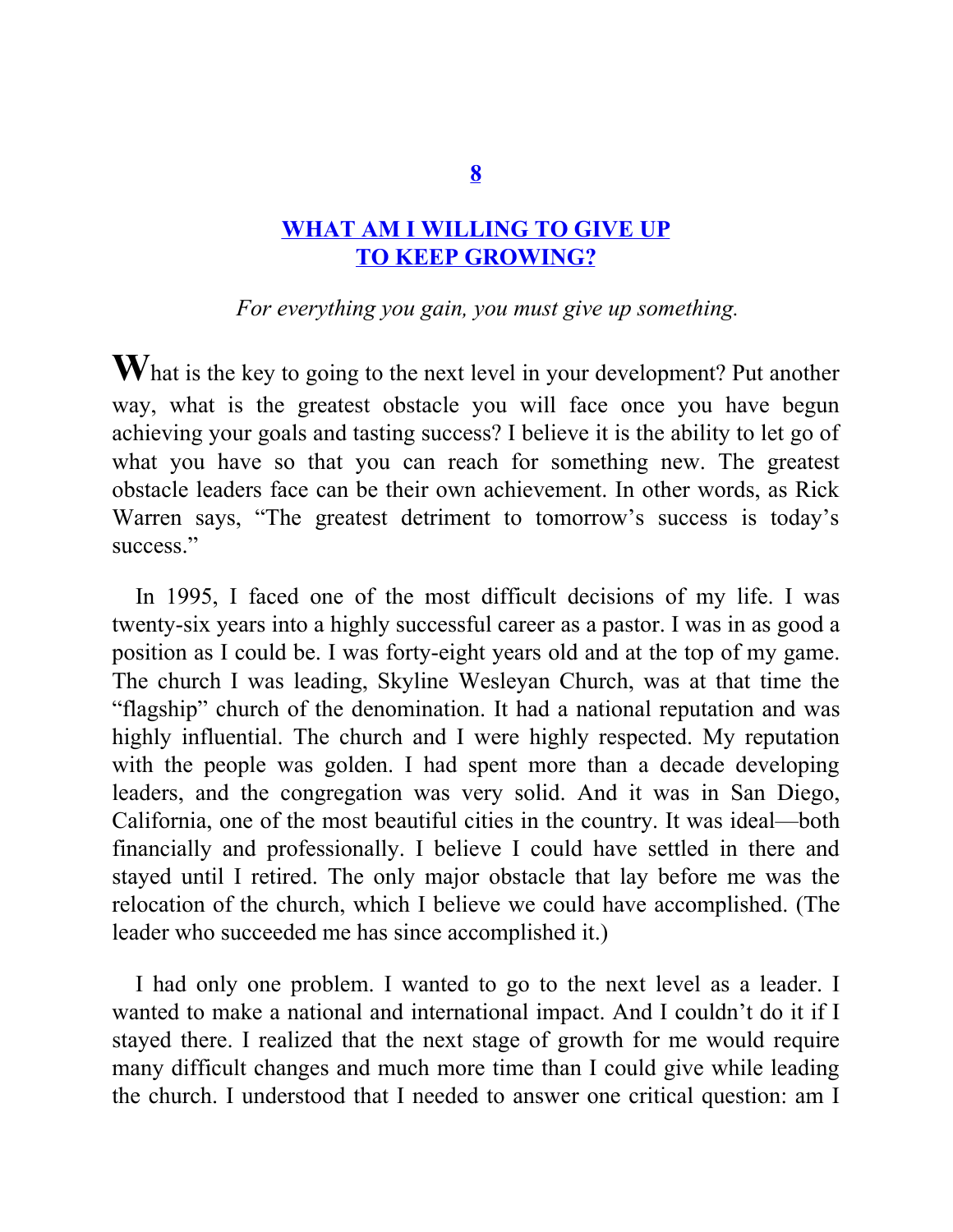willing to give up all that I have for a new level of growth?

## WHAT IS THE NEXT LEVEL WORTH?

That's a question that every person must ask him- or herself more than once in a successful career. In *Leading Without Power*, Max DePree wrote, "By avoiding risk, we really risk what is most important in life—reaching toward growth, our potential and a true contribution to a common goal."

I started learning this lesson about trade-offs as a child. My father would often admonish me by saying, "Pay now—play later." In fact, he said it a lot because I was someone who loved to play and *never* wanted to pay! What he was trying to teach me was to do the difficult things first, and then enjoy myself. I learned from him that we all pay in life. Anything we get will exact a price from us. The question is, when will we pay? The longer we wait to pay, the greater the price. It is like interest that compounds. A successful life is a series of trade-offs. In my career, over and over I have traded security for opportunity. I've given up what many would consider an ideal position so that I could grow as a leader or make a bigger impact.

I've found that the higher we go, the harder it is to make trade-offs. Why? We have so much more that we risk giving up. People often talk about the sacrifices they had to make in the beginning of their careers. But in truth, most people have very little to give up in the beginning. The only thing of value that they have is time. But as we climb higher, we have more, and we find it more difficult to let go of what we've worked for. That's why many climb partway up the mountain of their potential and then stop. They come to a place where they are unwilling to give up something in order to get the next thing. As a result, they stall—some forever.

As I debated the trade-offs of leaving the church to become a full-time writer, speaker, and developer of people, I sought advice from a few trusted mentors. One of them, author and consultant Fred Smith, passed on the following thoughts to me: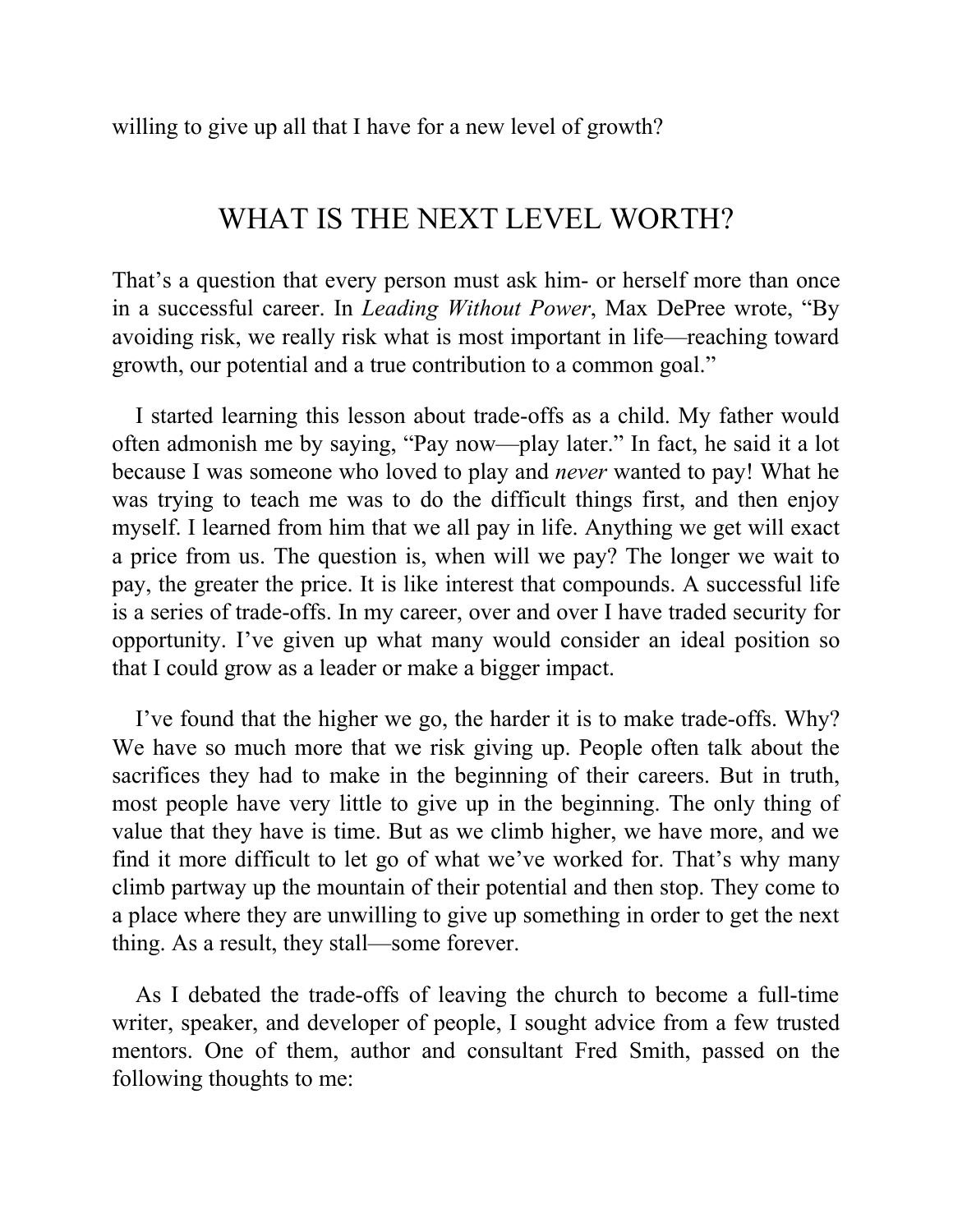Something in human nature tempts us to stay where we're comfortable. We try to find a plateau, a resting place, where we have comfortable stress and adequate finances. Where we have comfortable associations with people, without the intimidation of meeting new people and entering strange situations. Of course, all of us need to plateau for a time. We climb and then plateau for assimilation. But once we've assimilated what we've learned, we climb again. It's unfortunate when we've done our last climb. When we have made our last climb, we are old, whether forty or eighty.

That pushed me over the edge. I resigned. I would strive to go to a new level or fail trying!

## WHAT WILL YOU TRADE?

Soon after I resigned, I did some reflecting on the price of growth, and I wrote a lesson called "Ten Trade-Offs Worth Making." I believe the lessons I learned that have served me well may also serve you.

## 1. TRADE AFFIRMATION FOR ACCOMPLISHMENT

I've already explained that when I began my career, I was a people pleaser. I wanted approval from my followers, admiration from my peers, and awards from my superiors. I was an affirmation junkie. But accolades are like smoke that quickly fades away. Awards turn to rust. And financial rewards are quickly spent. I decided that I would prefer to actually get something *done* than to just make myself look good. That decision paved the way for most of the other trades I would make in life.

## 2. TRADE SECURITY FOR SIGNIFICANCE

Success does not mean simply being busy. What you give your life to matters. The great leaders in history were great not because of what they owned or earned but because of what they gave their lives to accomplish. They made a difference!

I chose a career in which I expected to make a difference. But that did not exempt me from having to take risks to do things of greater significance. The same will be true for you, no matter what profession you have chosen.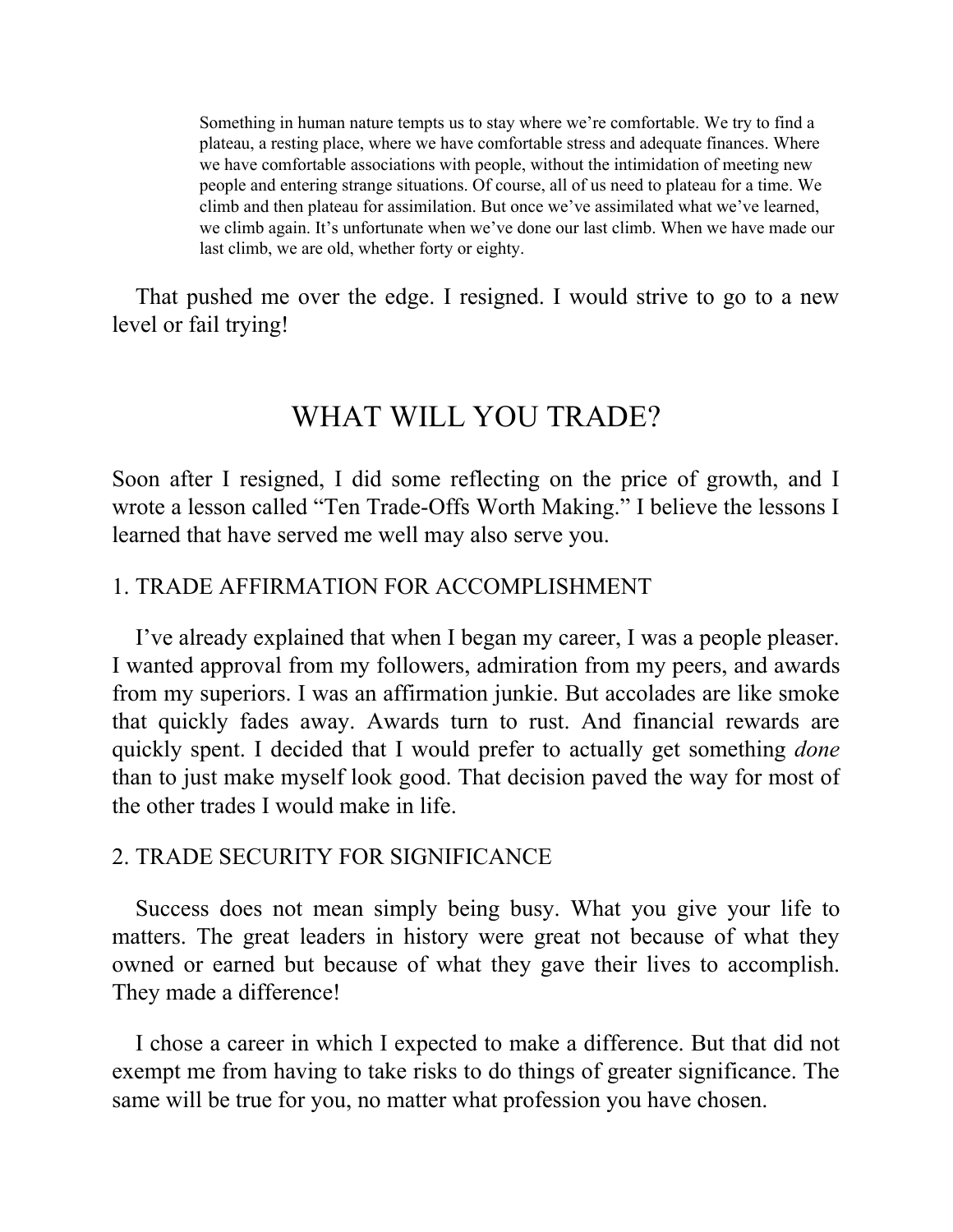### 3. TRADE FINANCIAL GAIN FOR FUTURE POTENTIAL

One of life's ironies for me is that I was never motivated by money, yet Margaret and I ended up doing well financially. Why? Because I was always willing to put future potential ahead of financial gain.

The temptation is almost always to go for the cash. But this goes back to the idea of pay now, play later. If you are willing to sacrifice financially on the front end for the possibility of greater potential, you are almost always given greater chances for higher rewards—including financially.

#### 4. TRADE IMMEDIATE PLEASURE FOR PERSONAL GROWTH

If ever there was something our culture has a difficult time with, it is delayed gratification. If you look at the statistics on how much people are in debt and how little they put into savings, you can see that people are always seeking immediate pleasure.

When I was a kid, school bored me, and I couldn't wait to be done with it. I would have liked nothing better than to drop out, marry Margaret, my high school sweetheart, and play basketball. But because I wanted to have a career in leadership, I went to college, earned my degree, and waited until after graduation to marry Margaret. That was a *very long* four years.

Time after time, Margaret and I have put off or sacrificed pleasures, conveniences, or luxuries in order to pursue personal growth opportunities. We've never regretted it.

#### 5. TRADE EXPLORATION FOR FOCUS

Some people like to dabble. The problem with dabbling is that you never really become great at anything. True, when you are young, you should try out new things—see where your strengths and interests lie. But the older you are, the more focused you should be. You can only go far if you specialize in something. If you study the lives of great men and women, you will find that they were very single-minded. Once you have found what you were created to do, stick with it.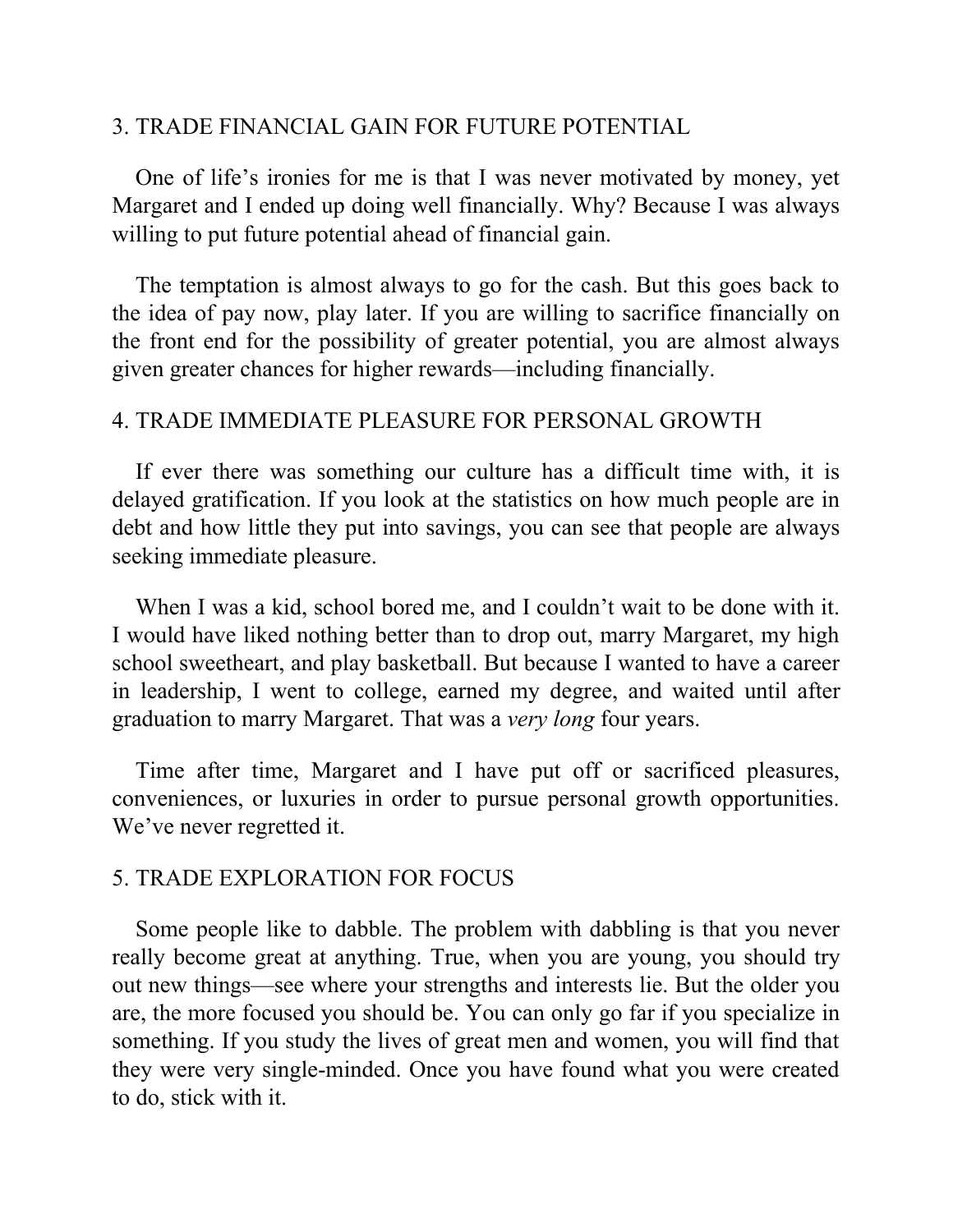### 6. TRADE QUANTITY OF LIFE FOR QUALITY OF LIFE

I have to confess that I have a "more" mentality. If one is good, four is better. If somebody says he can hit a goal of twenty, I encourage him to reach for twenty-five. When I teach a one-hour leadership lesson on CD, I want to put so much content in it that the people who receive it will have to listen to it five times to get everything they can out of it.

Because of this natural inclination to do more, I've often had very little margin in my life. For years my calendar was booked solid, and I took very little time to relax. I remember asking my brother and his wife to come visit me, and Larry saying, "No, you're too busy. If we come, we won't ever see you."

I once read that the president of a large publishing company sought out a wise man to get his advice. After describing the chaos that was his life, he silently waited to hear something of value from the sage. The older man at first said nothing. He simply took a teapot and began pouring tea into a cup. And he kept pouring until the tea overflowed and began to cover the table.

"What are you doing?" the businessman exclaimed.

"Your life," responded the wise man, "is like a teacup, flowing over. There's no room for anything new. You need to pour out, not take more in."

It has been very difficult for me to change my mind-set from quantity to quality. Honestly, I'm still working on it. Having a heart attack in 1998 certainly made an impact on me in this area. So did having grandchildren. I now carve out more time for the really important things in my life. I suggest you do the same.

#### 7. TRADE ACCEPTABLE FOR EXCELLENT

This one is so obvious that it almost goes without saying. People do not pay for average. They are not impressed by anything that is merely acceptable. Leaders cannot rise up on the wings of mediocrity. If something is worth doing, give it your best—or don't do it at all.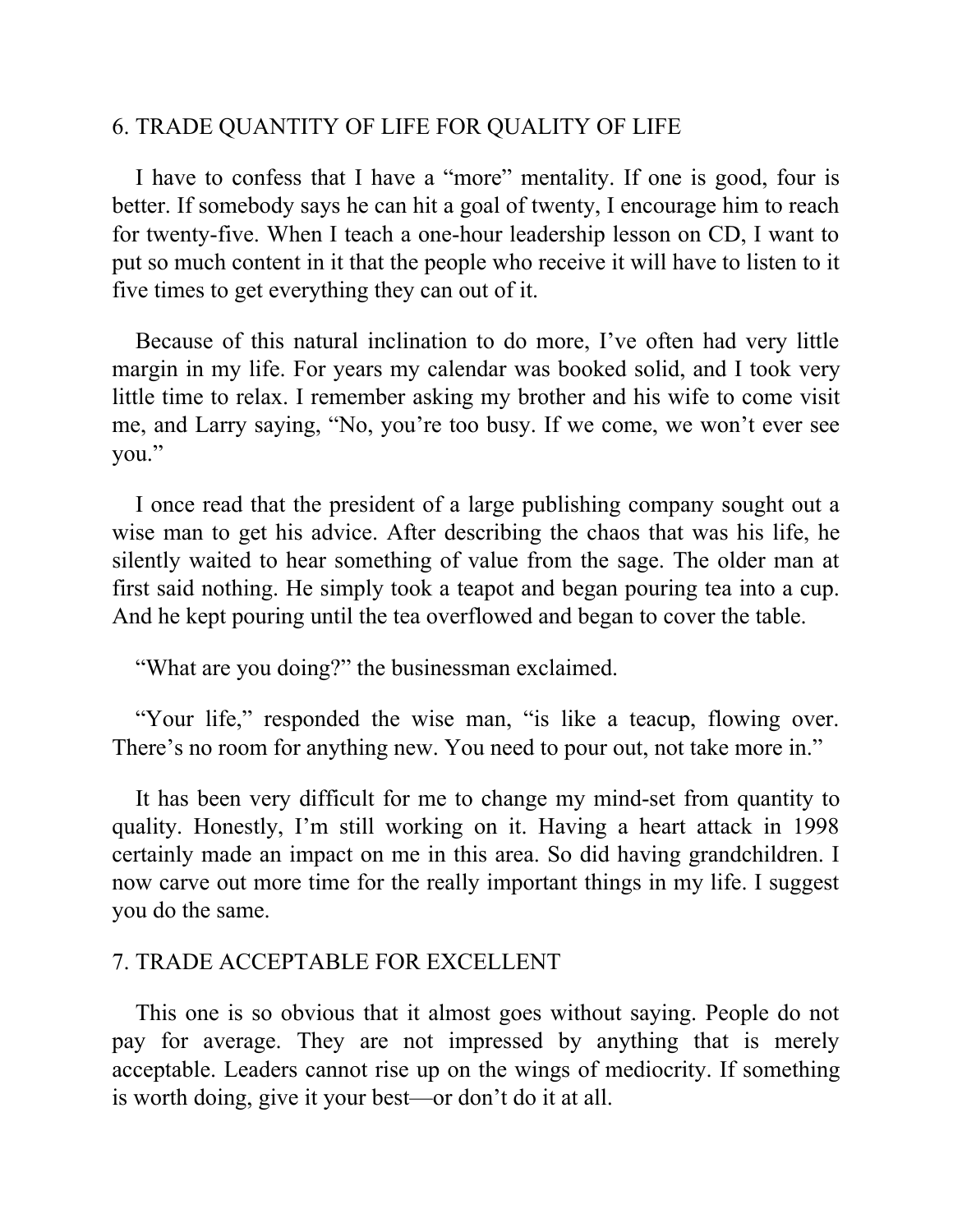### 8. TRADE ADDITION FOR MULTIPLICATION

When people make the shift from doer to leader, they greatly increase the impact that their lives can make. It is a significant jump because, as I assert in *The 17 Indisputable Laws of Teamwork*, one is too small a number to achieve greatness. However, there is another jump that is more difficult and has even greater significance—changing from adder to multiplier.

Leaders who gather followers *add* to what they can accomplish. Leaders who develop leaders *multiply* their ability. How is that? For every leader they develop or attract, they gain not only that individual's horsepower but the horsepower of all the people that person leads. It has an incredible multiplying effect. Every great leader, regardless of where or when they led, was a leader of leaders. To go to the highest level of leadership, you must learn to be a multiplier.

#### 9. TRADE THE FIRST HALF FOR THE SECOND HALF

In his book *Halftime*, Bob Buford says that most people who are successful in the first half of their life try to do the second half of their life in the same way. What he's really saying is that they reach a plateau and they are unwilling to trade what they have for a new way of doing things because it's much easier to stick with what's familiar.

If you are in the second half of life, you have probably spent much of your time paying the price for success. Don't waste it. Be willing to trade it for significance. Do things that will live on after you are gone. If you are in the first half, keep paying the price so that you have something to offer in your second half.

#### 10. TRADE YOUR WORK FOR GOD FOR A WALK WITH GOD

As someone who has worked in ministry for many years, I understand the deep satisfaction of doing work that is for God. However, I also understand the trap of constantly doing *for* God without continually connecting *with* God.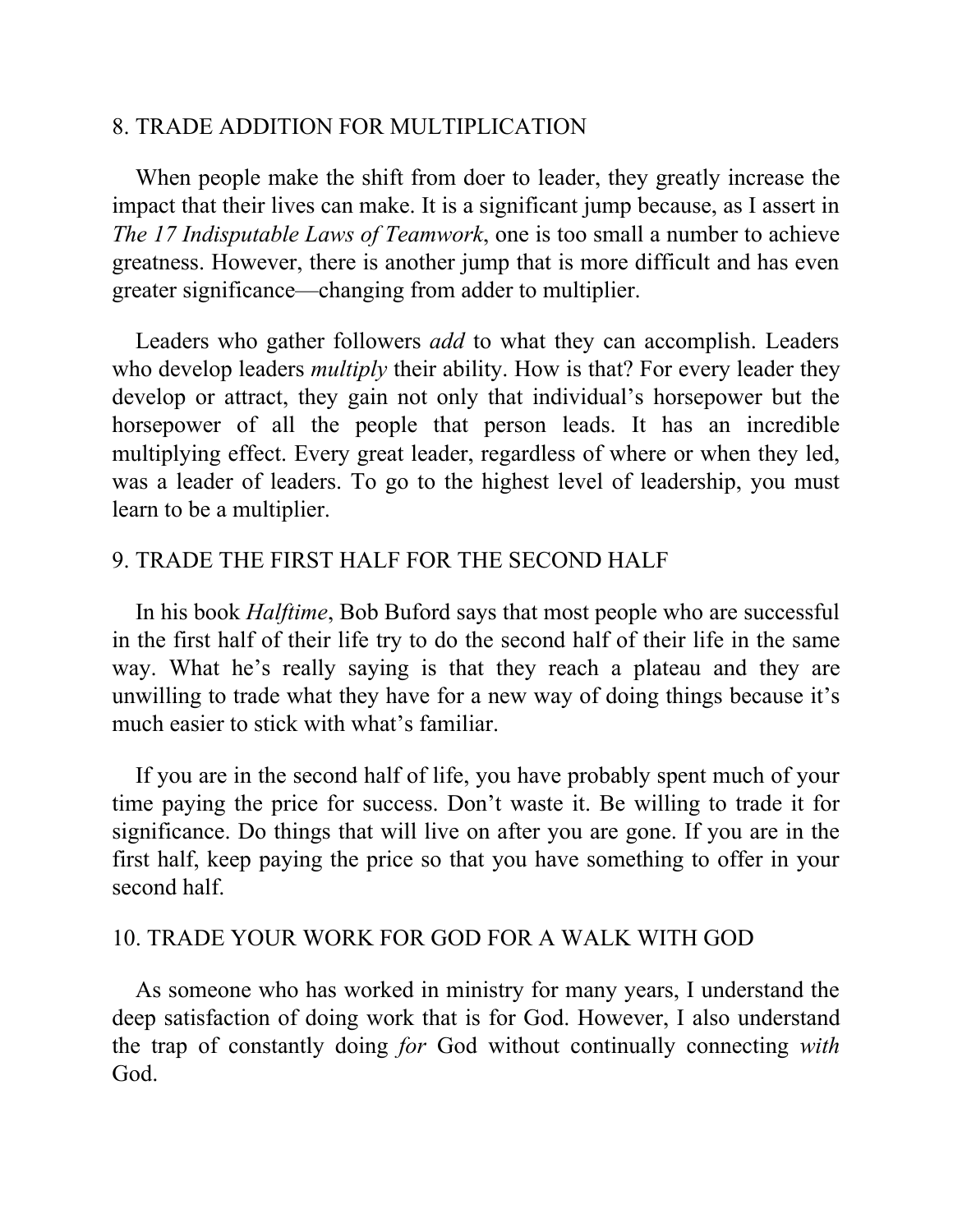If you are not a person of faith, then this may not make sense to you. However, if faith is a part of your life, remember that no matter how much value your work has, it cannot compare with a relationship with your Creator.

## ARE YOU WILLING TO GIVE UP TO GO UP?

To achieve excellence, I think you have to learn to travel light. You must learn to off-load before trying to reload. You have to let go of one thing in order to grasp a new one. People naturally resist that. We want to stay in our comfort zone and hold on to what's familiar. Sometimes circumstances force us to give up something and we have the chance to gain something new. But more often than not, if we want to make positive trades, we have to maintain the right attitude and be willing to give up some things.

During the Civil War, President Abraham Lincoln was given a request for five hundred thousand additional recruits to fight in the army. Political advisors strongly recommended he turn it down since they thought honoring the request would prevent his reelection. But Lincoln's decision was firm.

"It is not necessary for me to be reelected," he said, "but it is necessary for the soldiers at the front to be reinforced by five hundred thousand men and I shall call for them. If I go down under the act, I will go down with my colors flying."

Lincoln is one of our greatest presidents because he was willing to give up everything—except final responsibility. That is the kind of attitude leaders need to have. Every new level of growth we hope to experience as leaders calls for a new level of change. You cannot have one without the other. If you want to be a better leader, get ready to make some trades.

As I've mentioned, I turned sixty in February of 2007. A few months before my birthday, I took the time to memorize the following prayer, because I wanted to pray it in the presence of my family and friends on my birthday. It says: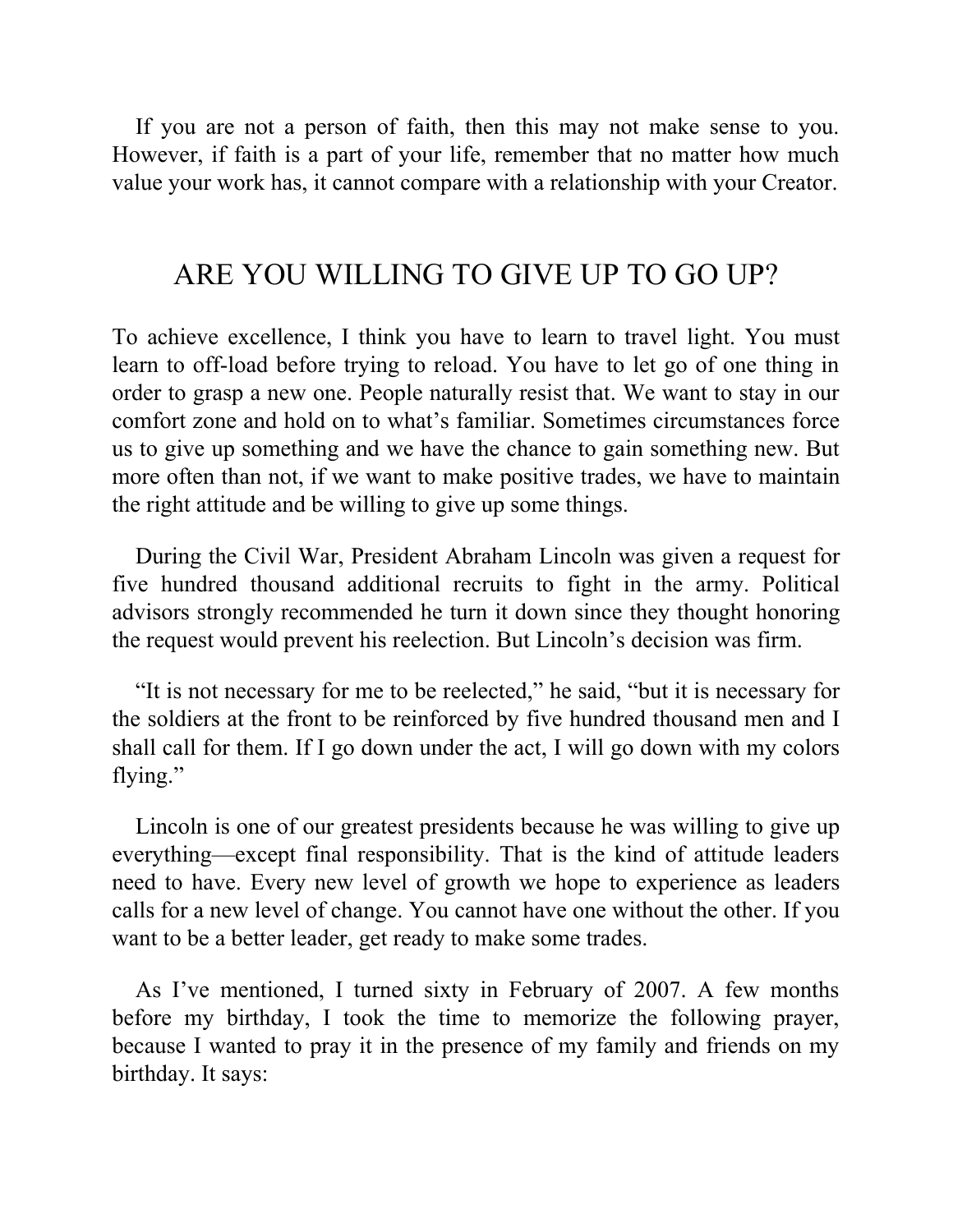*Lord, as I grow older, I think I want to be known as . . . Thoughtful, rather than gifted, Loving, versus quick or bright, Gentle, over being powerful, A listener, more than a great communicator, Available, rather than a hard worker, Sacrificial, instead of successful, Reliable, not famous, Content, more than driven, Self-controlled, rather than exciting, Generous, instead of rich, and Compassionate, more than competent, I want to be a foot-washer.*

I'm still striving to become that person. I'm still making trades.

Now more than ever, I am aware that significant birthdays can either mark the passage of time, or they can mark changes we've made in our lives to reach our potential and become the person we were created to be. With each passing year, I want to make good choices that make me a better person, help me become a better leader, and make a positive impact on others. That requires a willingness to keep making trades, because for everything you gain, you have to give up something.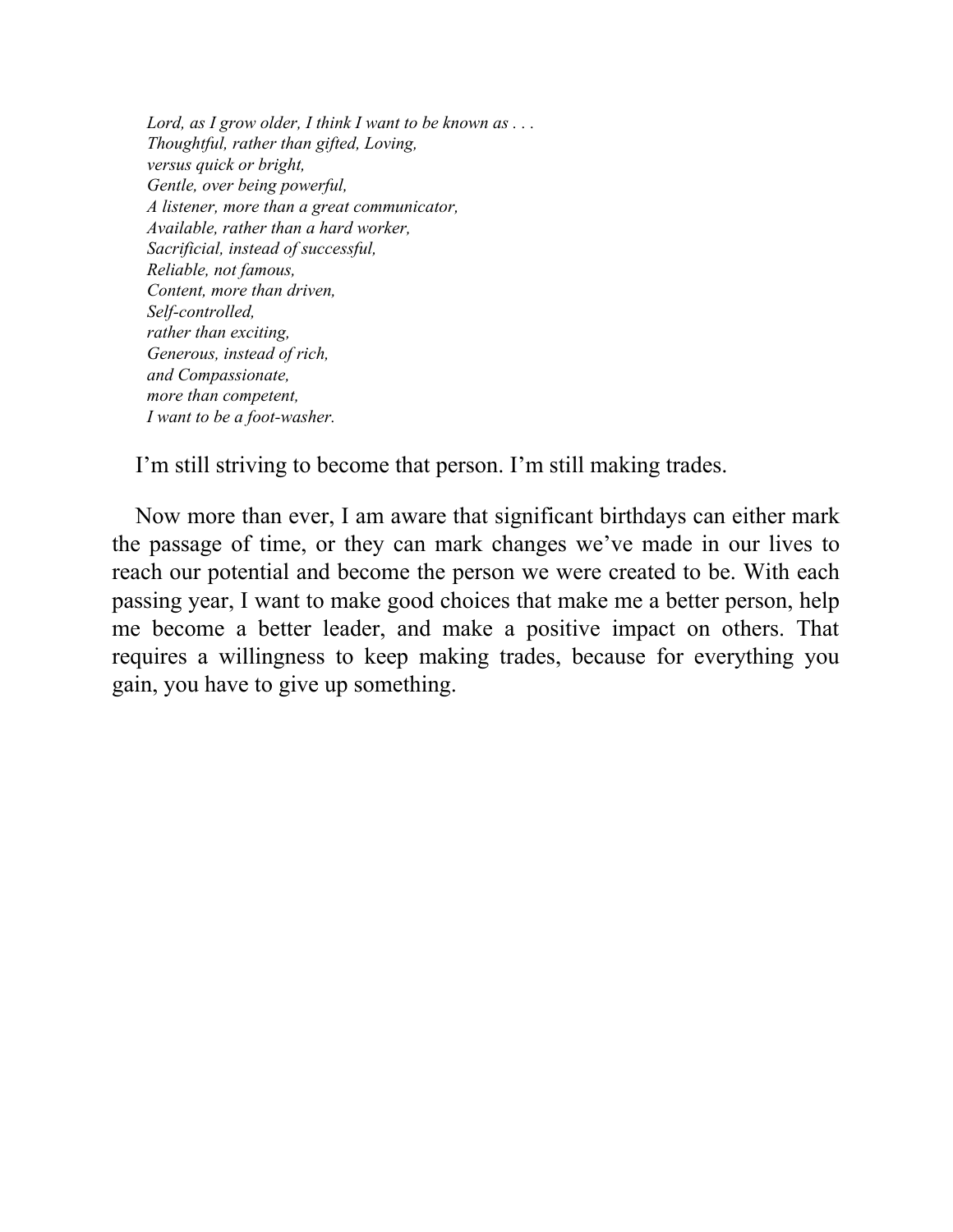# **[NOTES](#page-4-0)**

#### CHAPTER 1

[1.](#page-10-0) John C. Maxwell, *Breakthrough Parenting* (Colorado Springs: Focus on the Family, 1996), 116.

[2.](#page-11-0) Denis E. Waitley and Robert B. Tucker, *Winning the Innovation Game* (Grand Rapids: Revell, 1986).

#### CHAPTER 2

[1.](#page-18-0) Warren Bennis and Bert Nanus, *Leaders: The Strategies for Taking Charge* (New York: Harper Business, 2003), 56.

[2.](#page-20-0) Longfellow, http://www.blupete.com/Literature/Poetry/Psalm.htm. 3. Jack Welch with Suzy Welch, *Winning* (New York: Harper Business, 2005), 61.

## CHAPTER 4

[1.](#page-32-0) Philip B. Crosby, *Quality Is Free: The Art of Making Quality Certain* (New York: Mentor Books, 1992), 68.

#### CHAPTER 5

[1.](#page-45-0) Marcus Buckingham and Donald O. Clifton, *Now Discover Your Strengths* (New York: The Free Press, 2001), 6.

#### CHAPTER 6

[1.](#page-48-0) David Bayles and Ted Orland, *Art and Fear: Observations on the Perils (and Rewards) of Artmaking* (Santa Barbara: Capra Press, 1993), 29.

[2.](#page-49-0) Arthur Freeman and Rose Dewolf, *Woulda, Coulda, Shoulda: Overcoming Regrets, Mistakes, and Missed Opportunities* (New York: Harper Collins, 1992).

[3.](#page-50-0) Patricia Sellers, "Now Bounce Back!" *Fortune*, 1 May 1995, 49.

[4.](#page-50-1) Lloyd Ogilvie, *Falling into Greatness* (Nashville: Thomas Nelson, 1984).

[5.](#page-55-0) Genesis 40:14–15 NIV.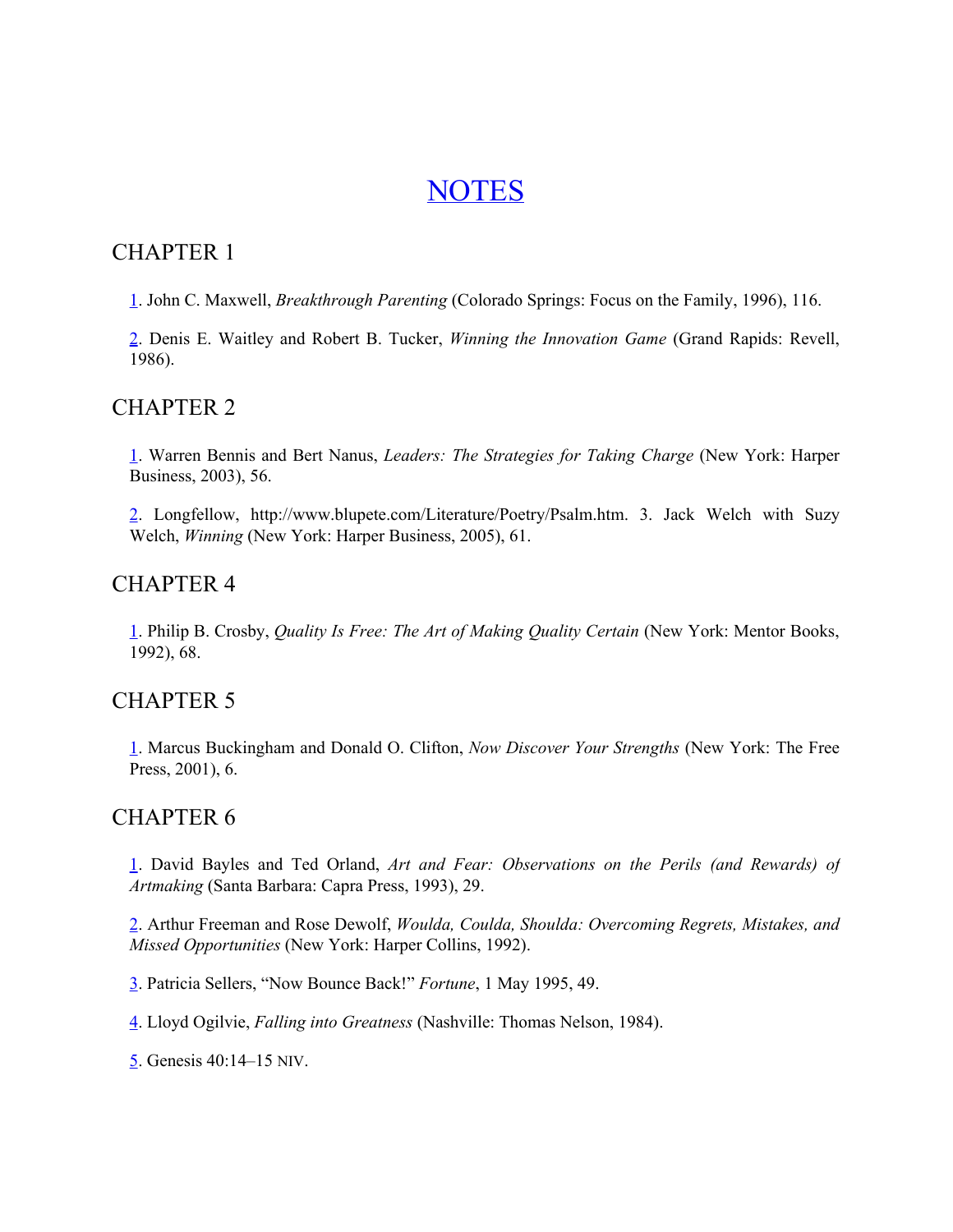# CHAPTER 7

[1.](#page-60-0) Harry Golden, *The Right Time: An Autobiography* (New York: Putnam, 1969).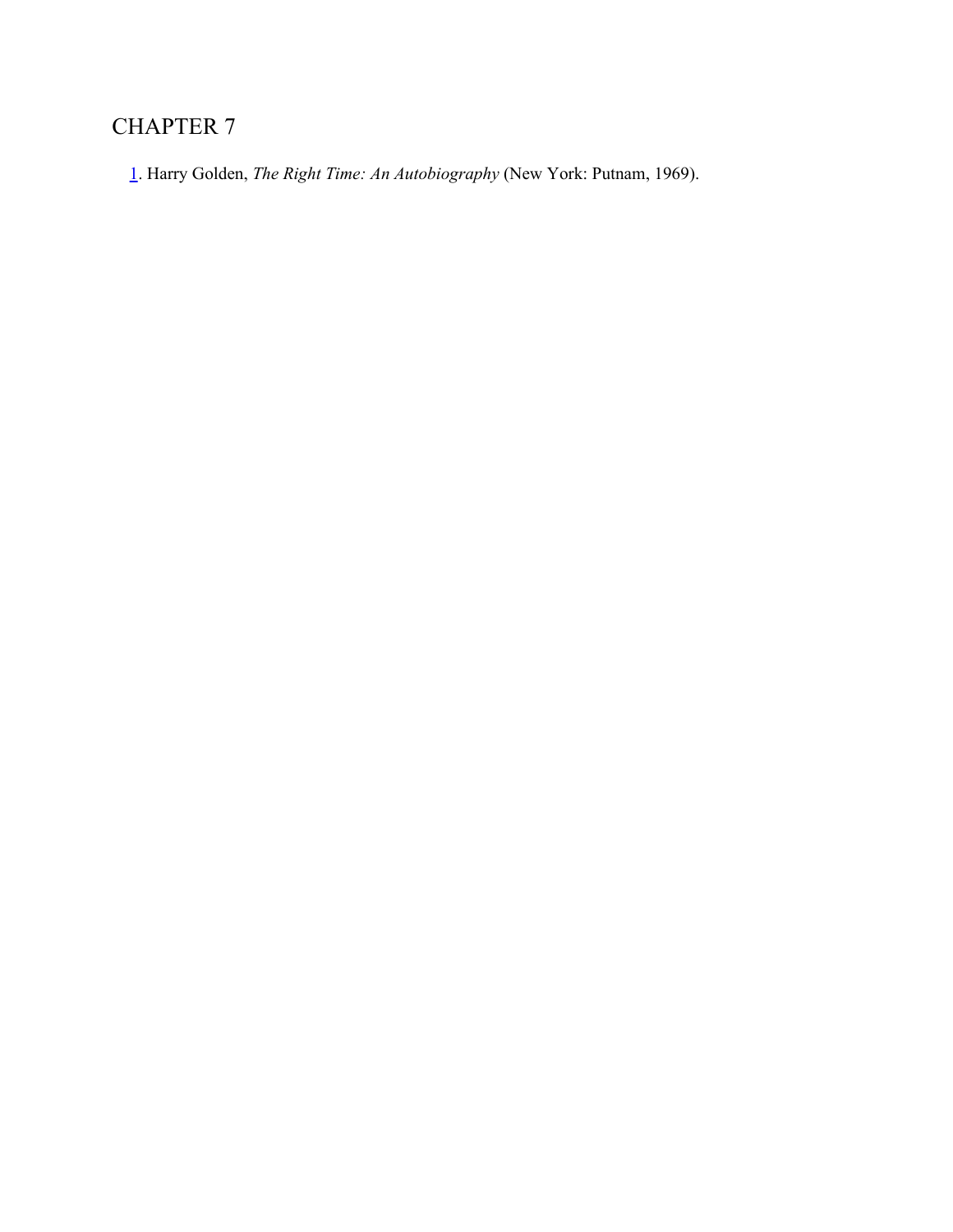# ABOUT THE [AUTHOR](#page-4-1)

**J**OHN C. MAXWELL is an internationally recognized leadership expert, speaker, and author who has sold over 16 million books. EQUIP, the organization he founded in 1996 has trained more than 2 million leaders worldwide. Every year he speaks to Fortune 500 companies, international government leaders, and audiences as diverse as the United States Military Academy at West Point, the National Football League, and ambassadors at the United Nations. A *New York Times, Wall Street Journal,* and *Business Week* best-selling author, Maxwell was named the World's Top Leadership Guru by Leadershipgurus.net. He was also one of only 25 authors and artists named to Amazon.com's 10th Anniversary Hall of Fame. Three of his books, *The 21 Irrefutable Laws of Leadership, Developing the Leader Within You,* and *The 21 Indispensable Qualities of a Leader* have each sold over a million copies.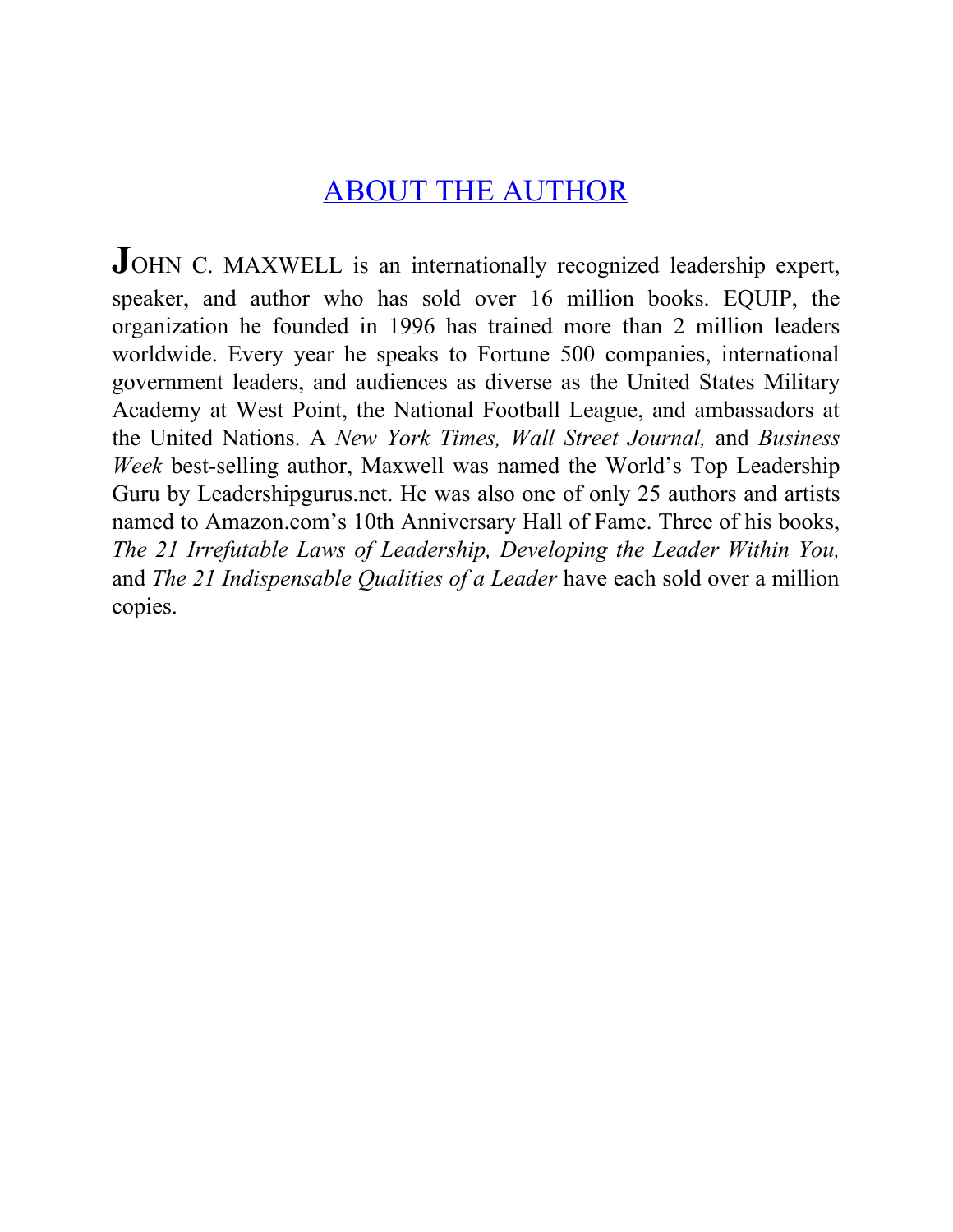# BOOKS BY DR. JOHN C. MAXWELL CAN TEACH YOU HOW TO BE A REAL SUCCESS

#### RELATIONSHIPS

*Encouragement Changes Everything*

*25 Ways to Win With People*

*Winning With People*

*Relationships 101*

*The Treasure of a Friend The Power of Partnership in the Church*

*Becoming a Person of Influence*

*Be A People Person The Power of Influence*

*Ethics 101*

## **ATTITUDE**

*Self-Improvement 101*

*Success 101*

*The Dif erence Maker*

*How Successful People*

*Think The Journey From Success to Significance*

*Attitude 101*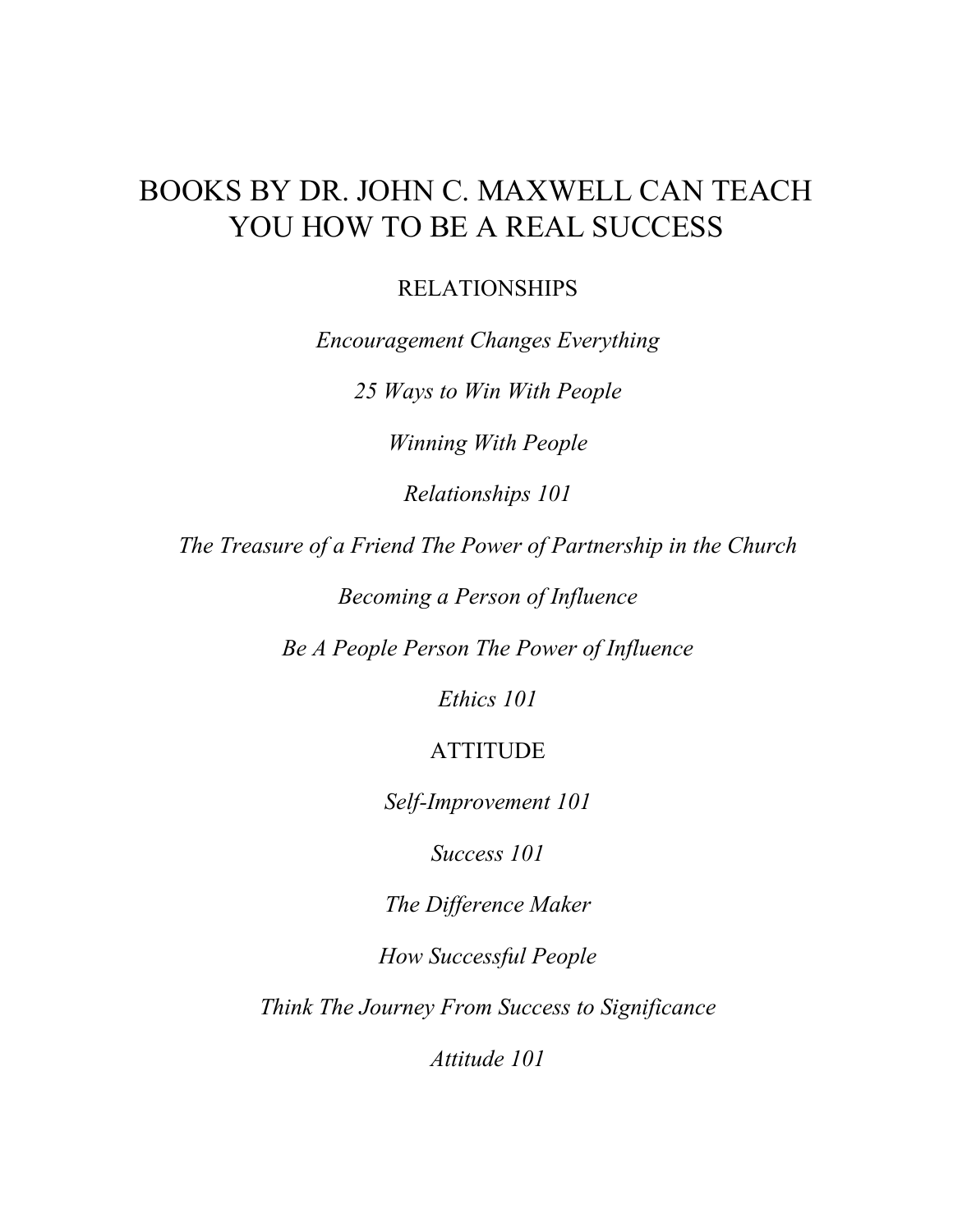*Failing Forward Your Bridge to a Better Future Living at the Next Level The Winning Attitude Be All You Can Be The Power of Thinking Big Think on These Things The Power of Attitude Thinking for a Change* EQUIPPING *Teamwork 101 My Dream Map Put Your Dream to the Test Make Today Count The Choice Is Yours Mentoring 101 Talent is Never Enough Equipping 101 Developing the Leaders Around You*

*The 17 Essential Qualities of a Team Player*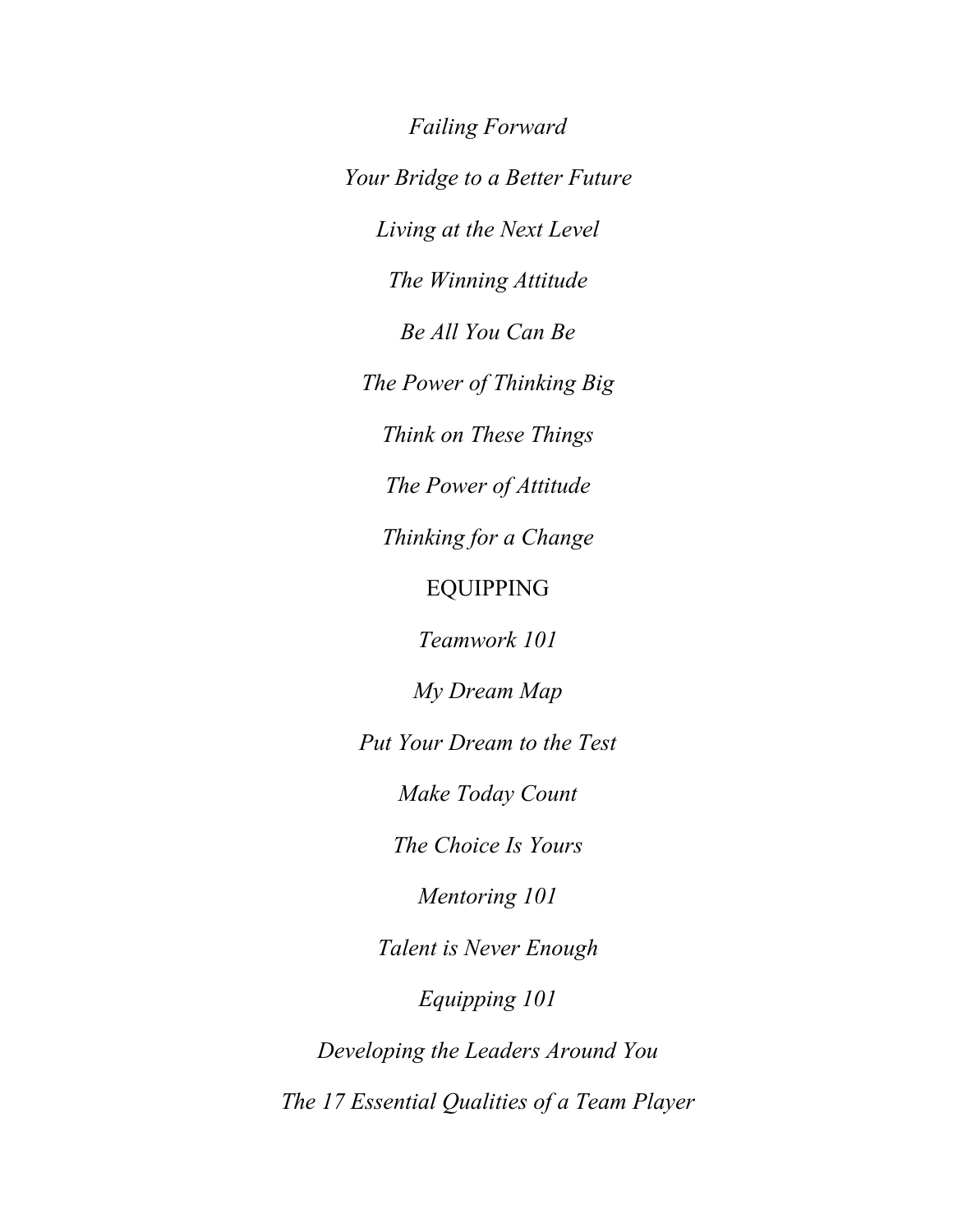*Success One Day at a Time The 17 Indisputable Laws of Teamwork*

*Your Road Map for Success*

*Today Matters*

*Partners in Prayer*

## LEADERSHIP

*Leadership Promises For Your Work Week*

*Leadership Gold*

*Go for Gold*

*The 21 Most Powerful Minutes*

*in a Leader's Day*

Revised & Updated 10th Anniversary

*Edition of The 21 Irrefutable*

*Laws of Leadership The 360 Degree*

*Leader Leadership Promises for Every Day*

*Leadership 101*

*The Right to Lead*

*The 21 Indispensable Qualities of a Leader*

*Developing the Leader Within You*

*The Power of Leadership*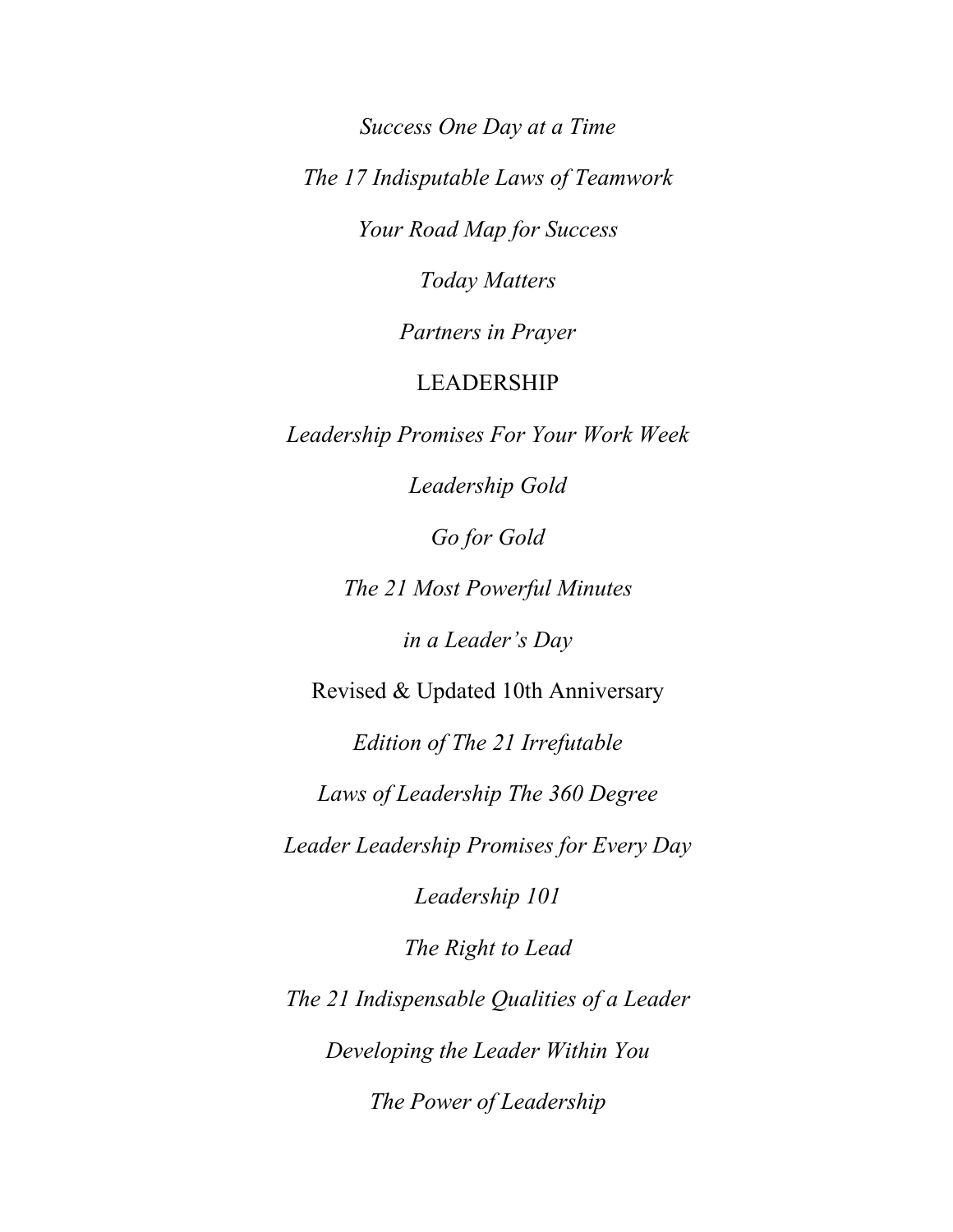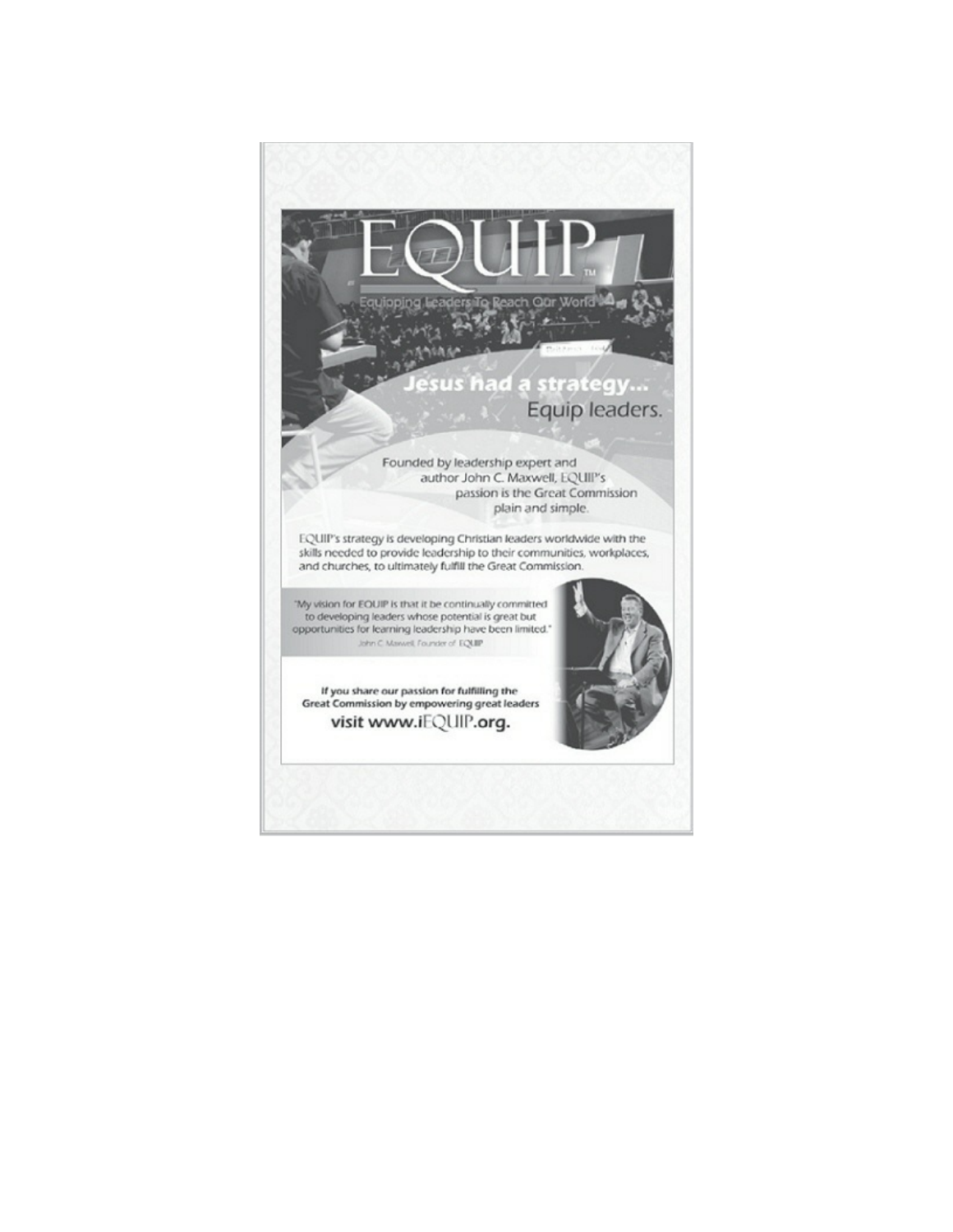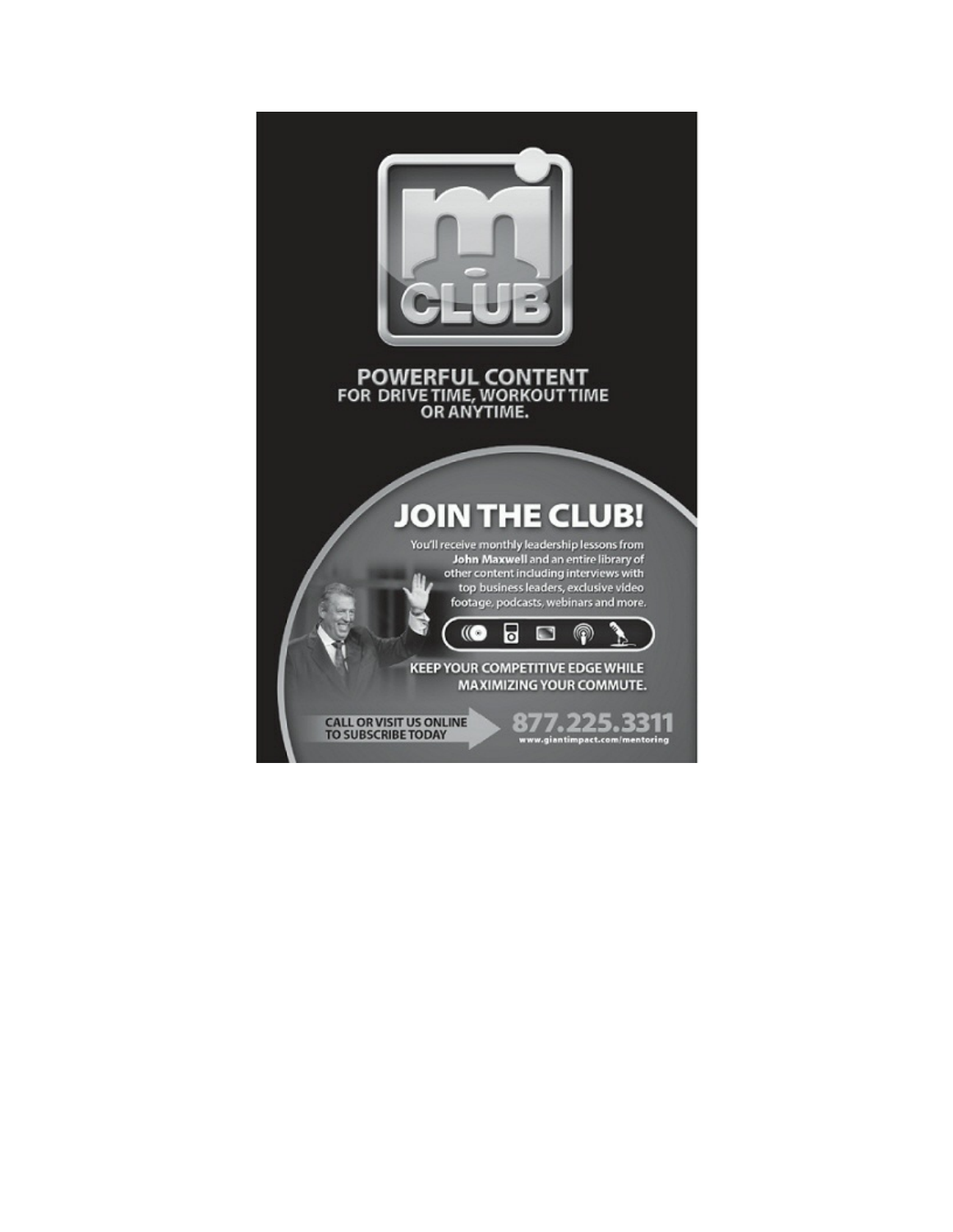

#### GIANT is a growth company.

We grow organizations by growing their leaders. GIANT has created many corporate training tools based on the writings of Dr. John C. Maxwell. We partner with John Maxwell to inspire transformation of self, team, and community.



#### **LEARNING AND GROWTH EXPERIENCES**

#### **Behavior and Values Assessments**

Public and Private Workshops Leadership, Attitude, Influence, Relationships, Teamwork, Communication

**Custom Corporate Training Programs** Tailored to the needs of the organization

Self Leadership Programs Daily self-study activities to develop life-changing behaviors

Resources Periodicals, CDs, DVDs, and more

**Strategic Planning** A focused strategic thinking and execution process

**Executive Coaching** Industry captains guide leaders and fasttrackers through a confidant model

Mentoring John Maxwell's monthly Maximum Impact<br>Club

Events Leader retreats and exclusive conferences

Visit www.giantimpact.com or call (877) 225-3311 TODAY to learn more about bringing John Maxwell content to your organization and your personal leadership journey.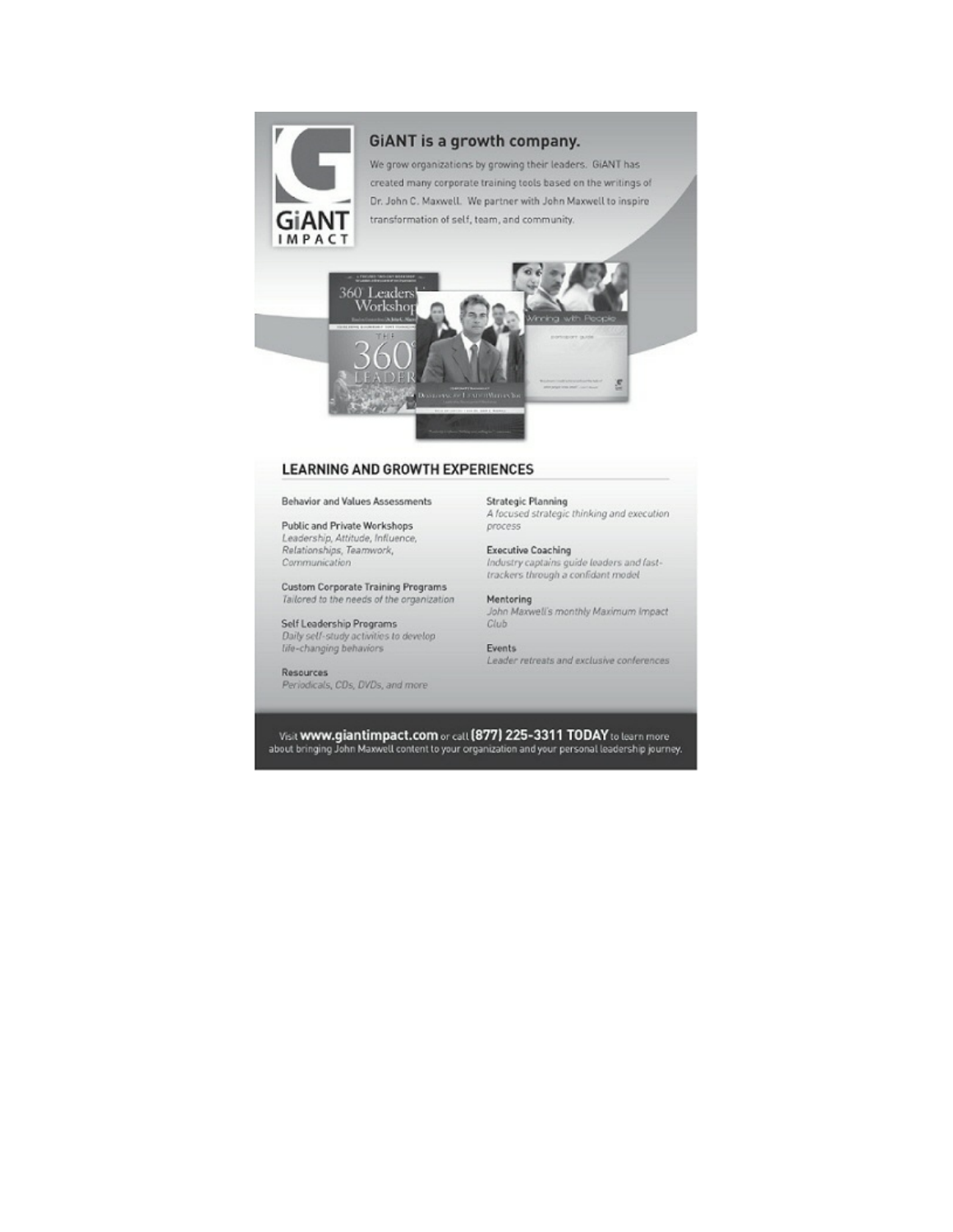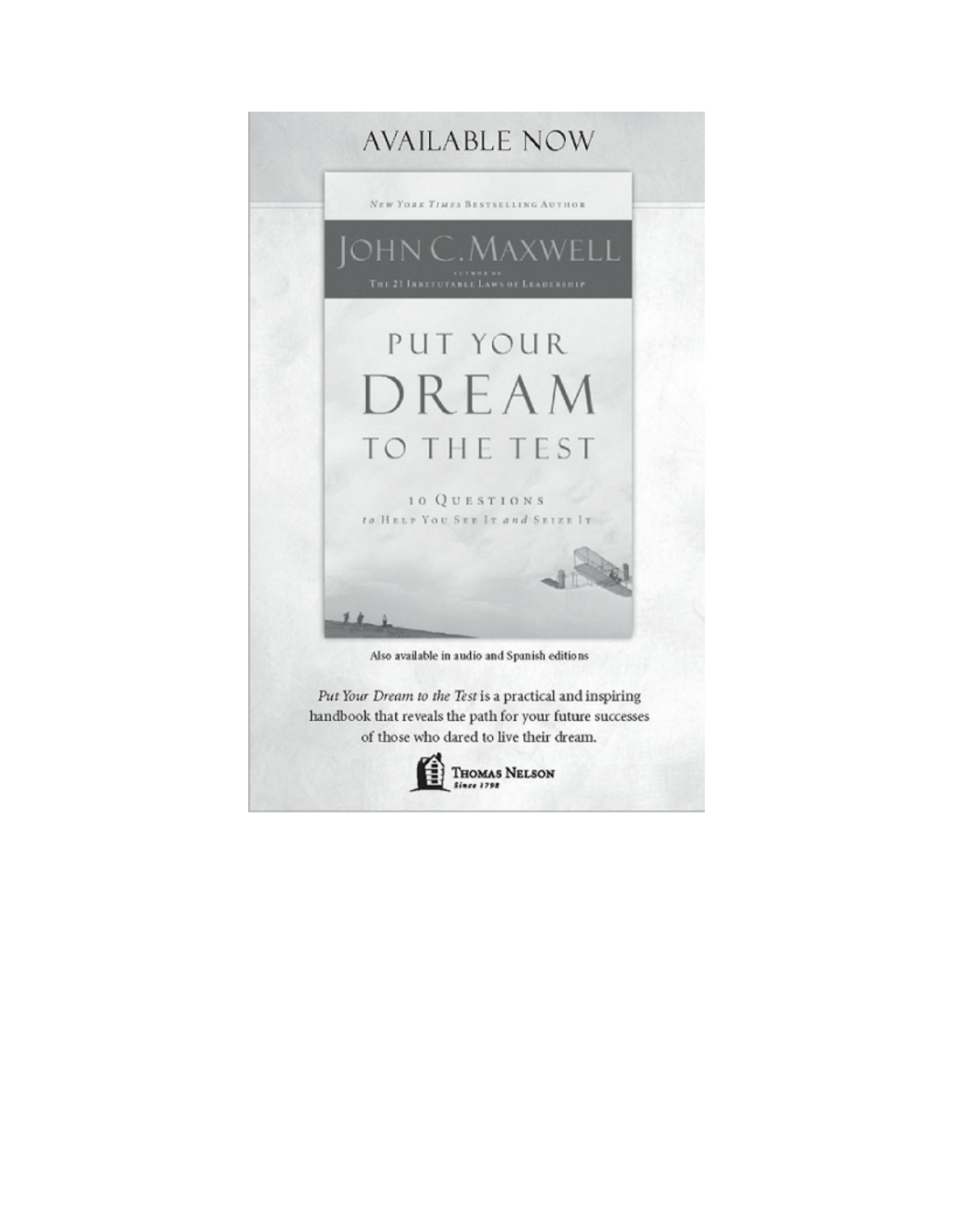# **MY DREAM MAP**

AN INTERACTIVE COMPANION TO PUT YOUR DREAM TO THE TEST

" illed with practical applications and inspirational teaching, this companion book leads you through the process of clarifying your dream and finding the path to achieve it. My  $Dream\ Map$  also includes ample writing space for personal discovery.

> AVAILABLE NOW www.thomasa dson.com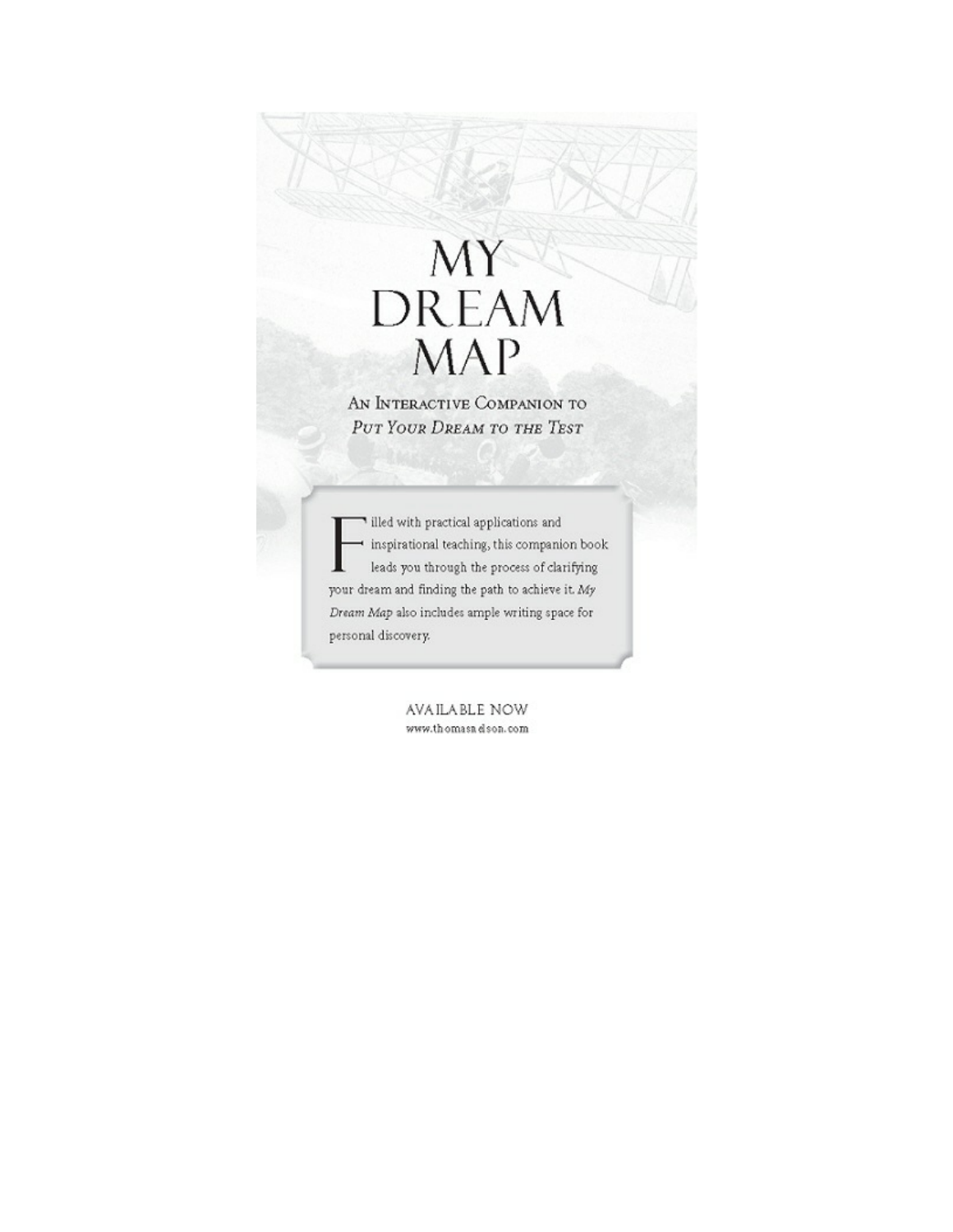# LEADERSHIP.

IT ALL BEGINS WITH GOD, THE ULTIMATE LEADER.



Trom Genesis to Revelation, the people, events, and teachings of the Bible are God's treasury of wisdom and guidance for anyone who has been called to be a person of influence. Whether you're an executive, a pastor, an entrepreneur, a parent, a coach, or a teacher, you are a leader, someone who influences and encourages others on a daily basis.

John C. Maxwell brings the laws of leadership to a new level in this revised and updated briefcase edition of The Maxwell Leadership Bible. Dr Maxwell walks you through the New King James Bible text as he draws from his decades of godly leadership and best-selling resources to illuminate the time-tested and lifechanging principles of leadership in Scripture. Now available in a new easy to carry size, this Bible is the ideal gift for every leader striving to be extraordinary.

FOR MORE DETAILS VISIT WWW.NELSONBIBLES.COM OR WWW.THOMASNELSON.COM